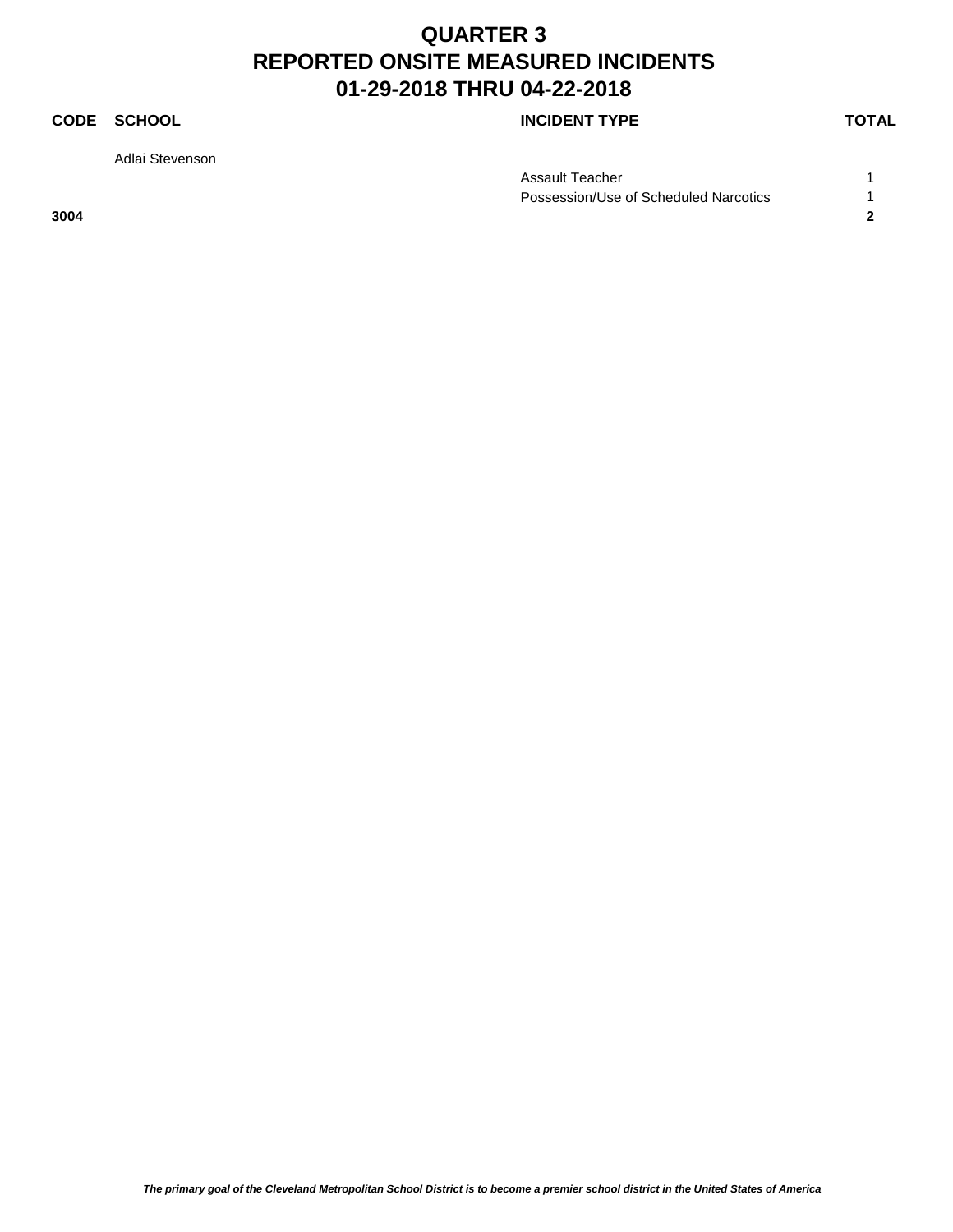### **CODE SCHOOL CODE SCHOOL**

Alfred A Benesch

|      | <b>Assault Student</b>        |                |
|------|-------------------------------|----------------|
|      | Fighting                      | $\overline{2}$ |
|      | <b>Other Serious Incident</b> |                |
|      | Possession of Knife           |                |
|      | Theft of Private Property     |                |
| 3195 |                               | 6              |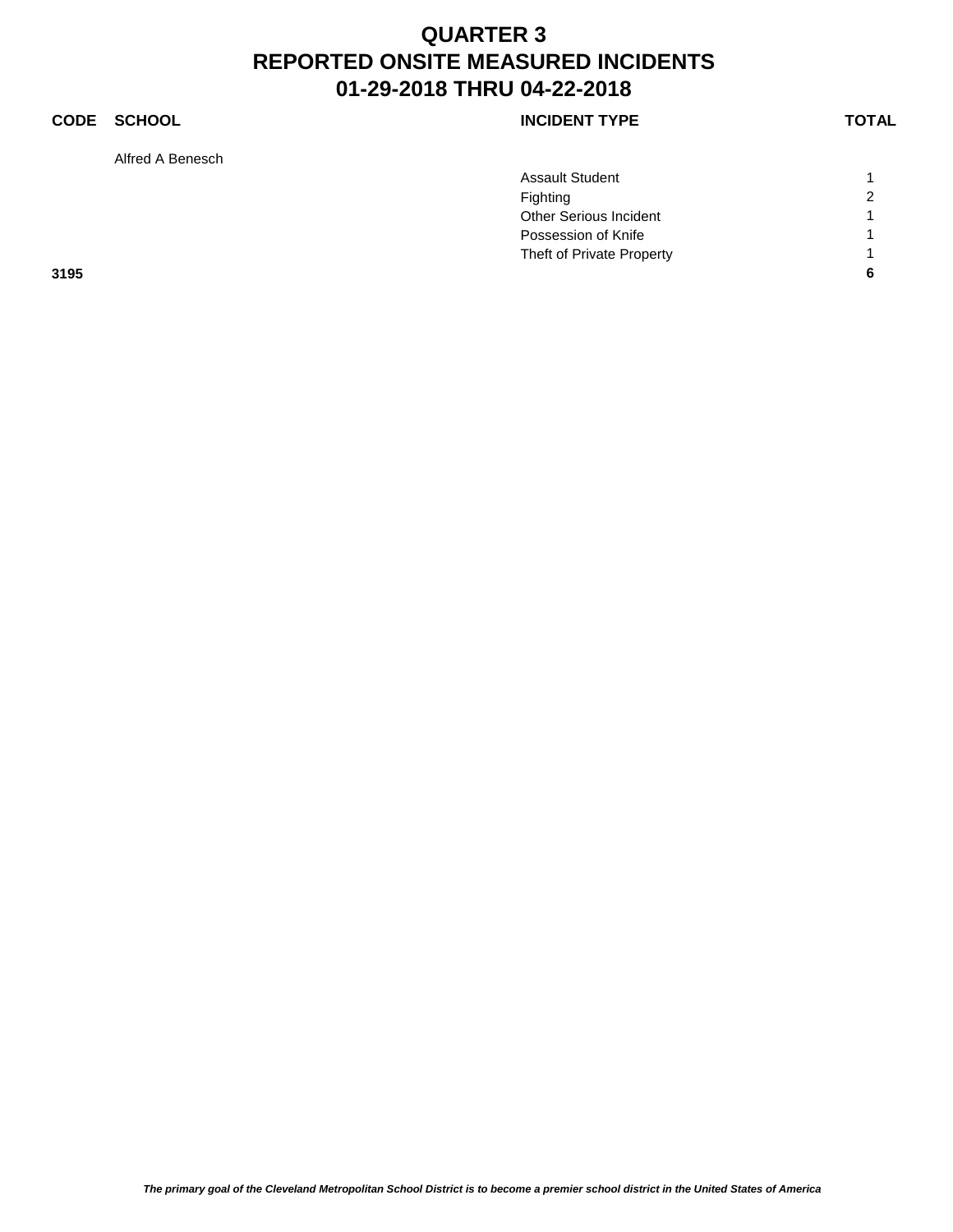### **CODE SCHOOL CODE SCHOOL**

Almira

|      | <b>Assault Student</b> |   |
|------|------------------------|---|
|      | Harassment             |   |
|      | Other Serious Incident |   |
|      | Sexual Imposition      |   |
| 3012 |                        | л |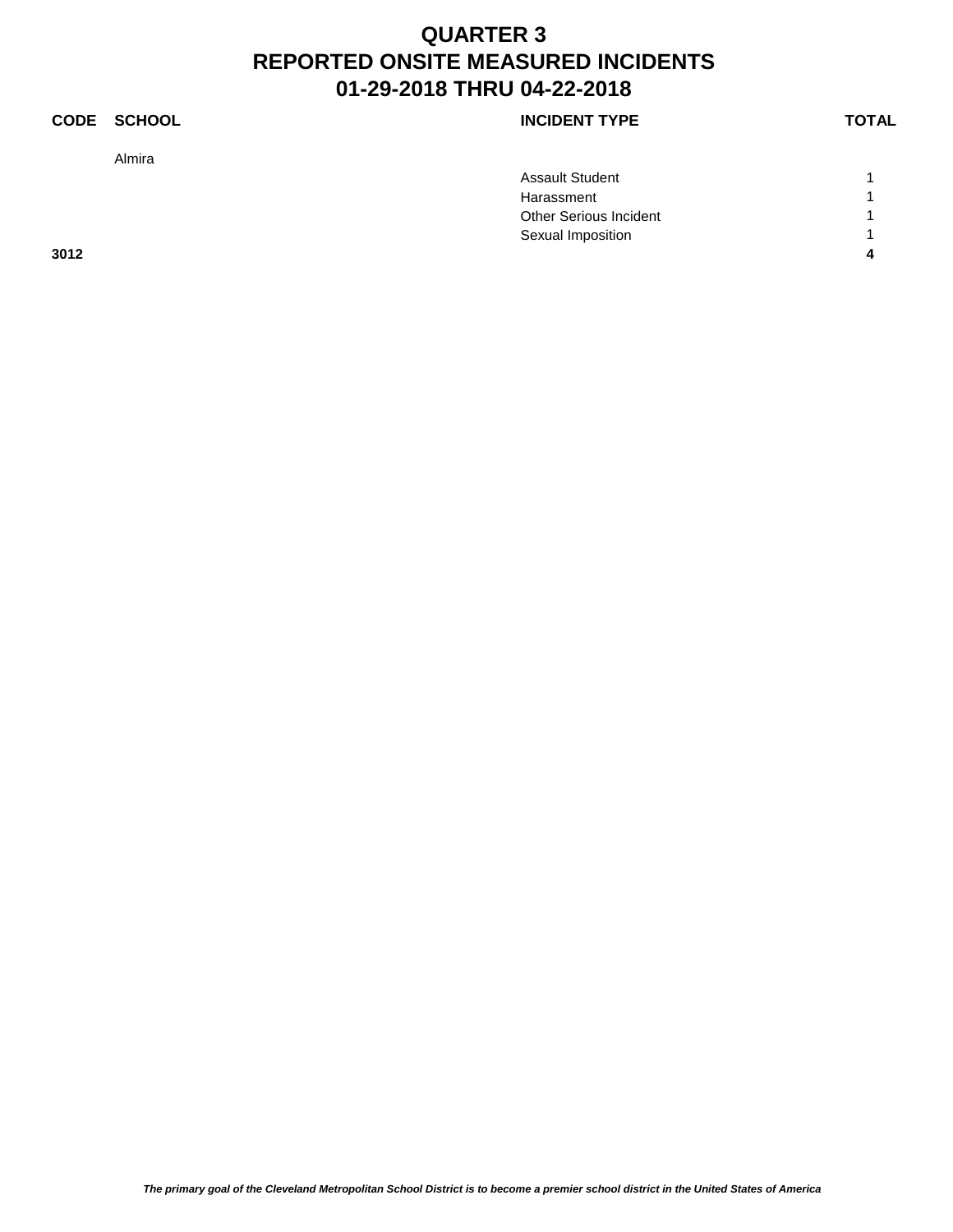### **CODE SCHOOL CODE SCHOOL**

Andrew J Rickoff

|      | Fighting                              |  |
|------|---------------------------------------|--|
|      | Possession of Knife                   |  |
|      | Possession of Other Dangerous Weapon  |  |
|      | Possession/Use of Scheduled Narcotics |  |
| 3016 |                                       |  |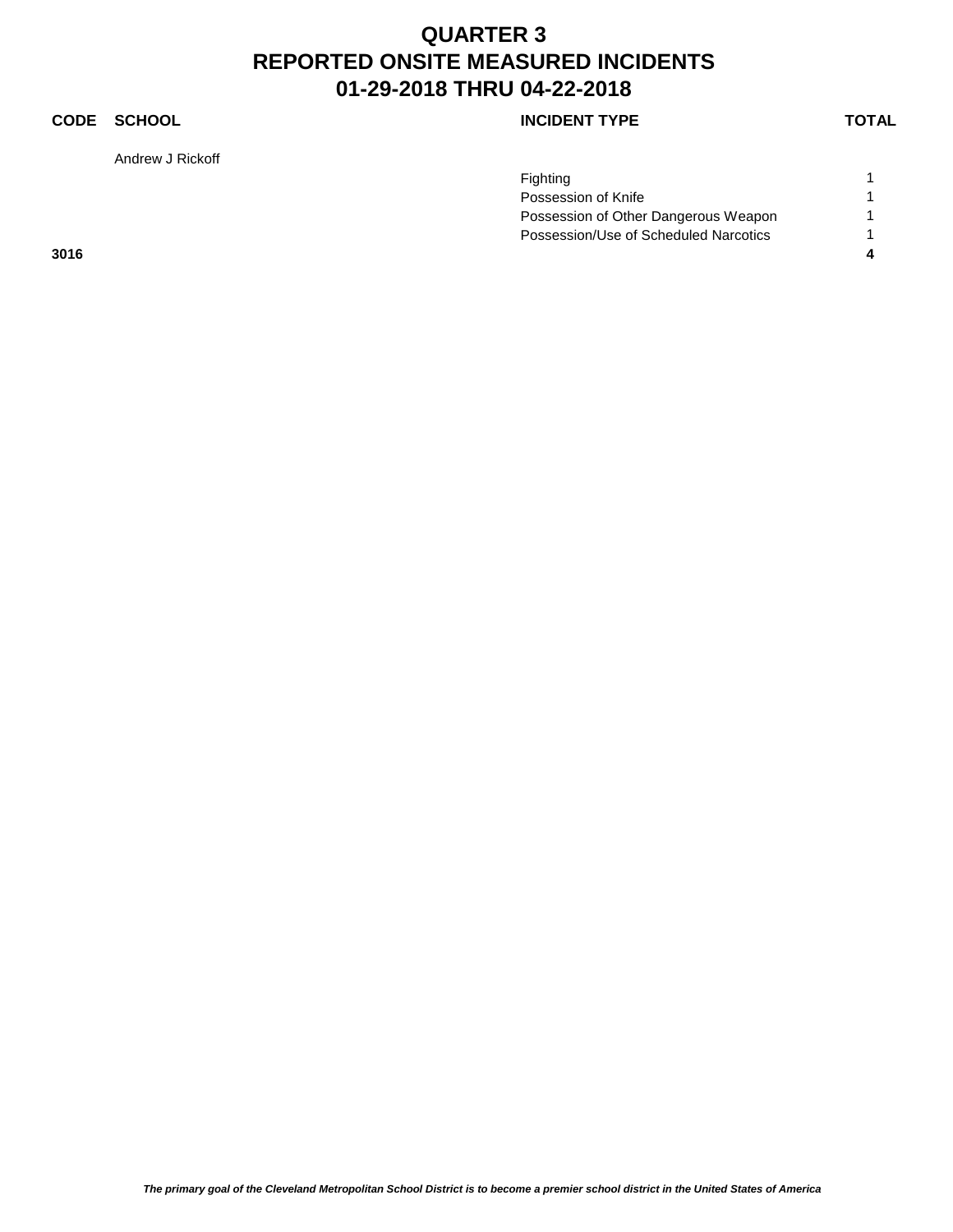### **CODE SCHOOL CODE SCHOOL**

Anton Grdina

Assault Student 1 1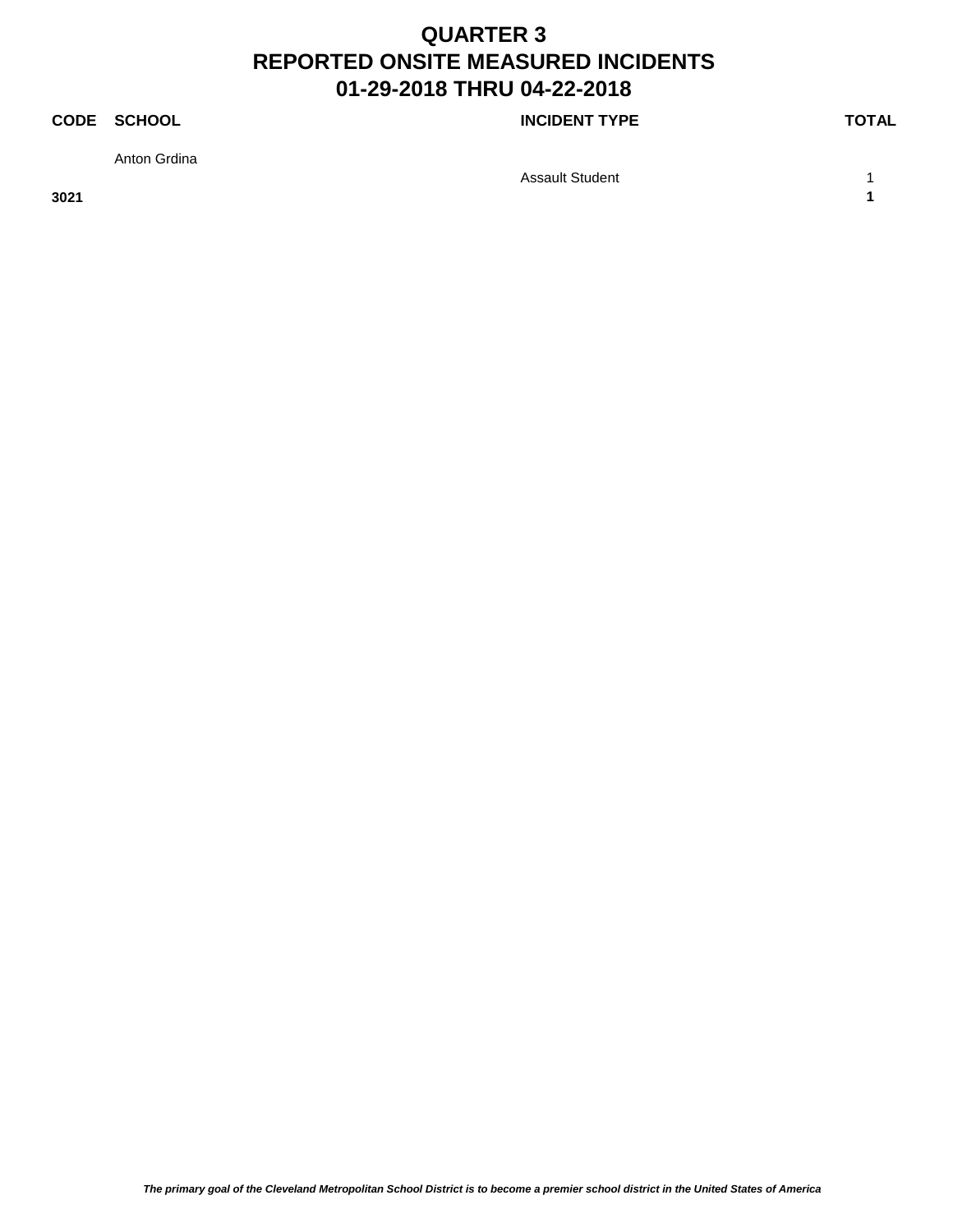Artemus Ward

### **CODE SCHOOL CODE SCHOOL**

|      | <b>Assault Security Officer</b> |   |
|------|---------------------------------|---|
|      | <b>Assault Student</b>          |   |
|      | <b>Gross Sexual Imposition</b>  |   |
| 3023 |                                 | ◠ |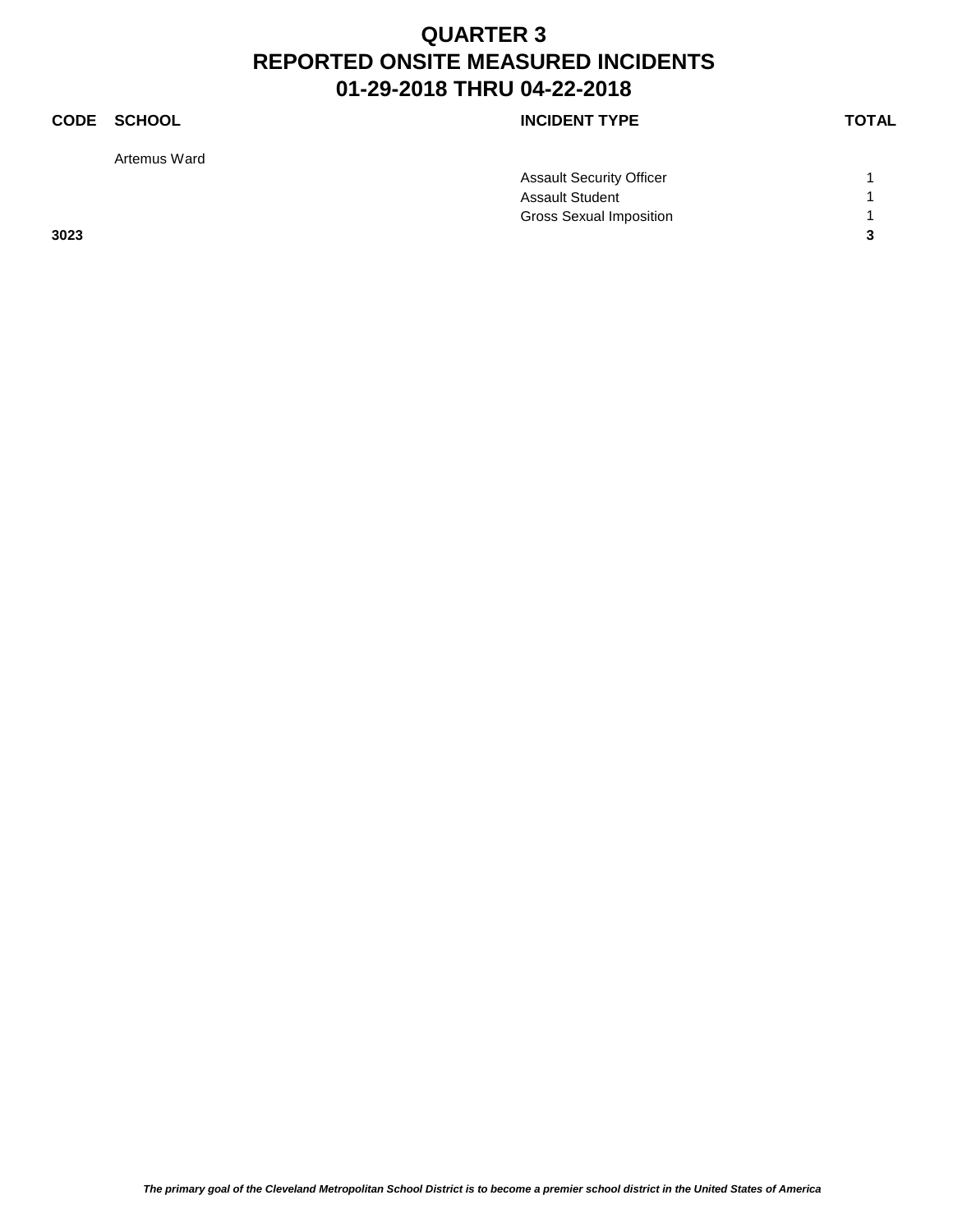### **CODE SCHOOL CODE SCHOOL**

Bard High School Early College West

Possession of Knife 2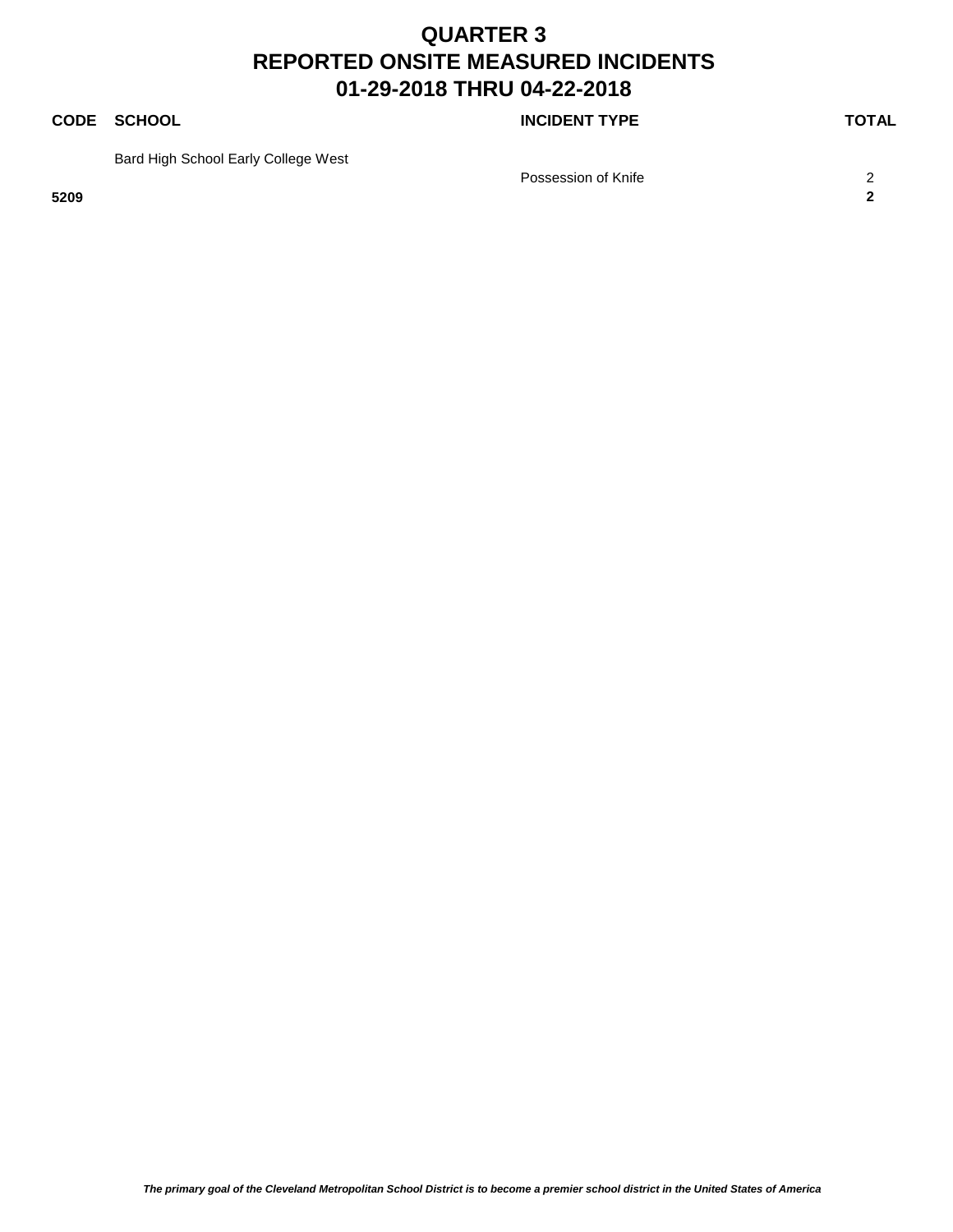### **CODE SCHOOL CODE SCHOOL**

Benjamin Franklin

| <b>INCIDENT TYPE</b> |  |
|----------------------|--|
|----------------------|--|

|      | <b>Assault Student</b> |   |
|------|------------------------|---|
|      | <b>Assault Teacher</b> | и |
|      | Fighting               |   |
|      | Other Serious Incident | и |
|      | Possession of Knife    | и |
|      | Sexual Harassment      | и |
| 6036 |                        | 6 |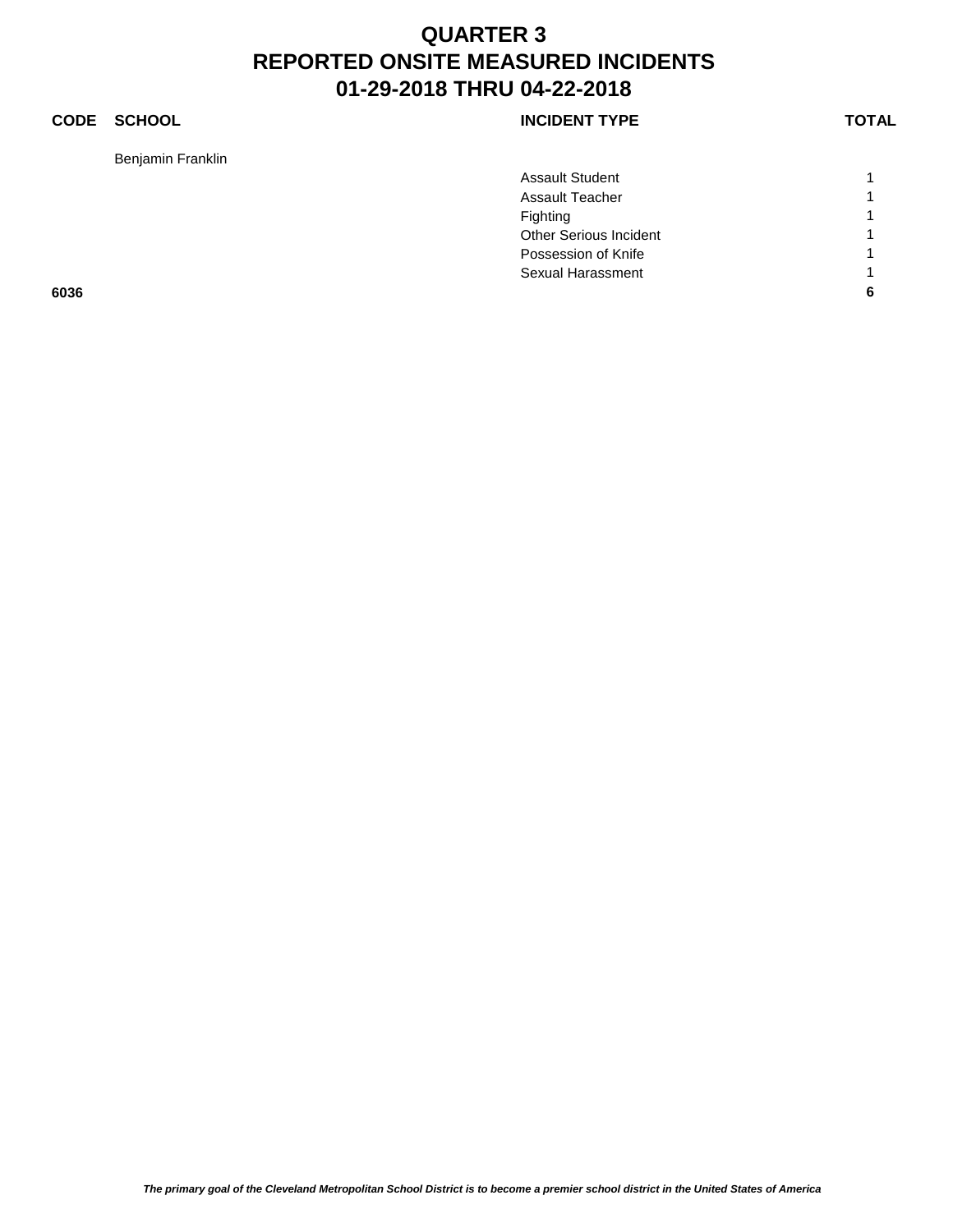Bolton

### **CODE SCHOOL CODE SCHOOL**

|      | <b>Assault Security Officer</b> |                |
|------|---------------------------------|----------------|
|      | Assault Staff (Adult)           |                |
|      | <b>Assault Student</b>          |                |
|      | Other Serious Incident          | $\overline{2}$ |
| 3041 |                                 |                |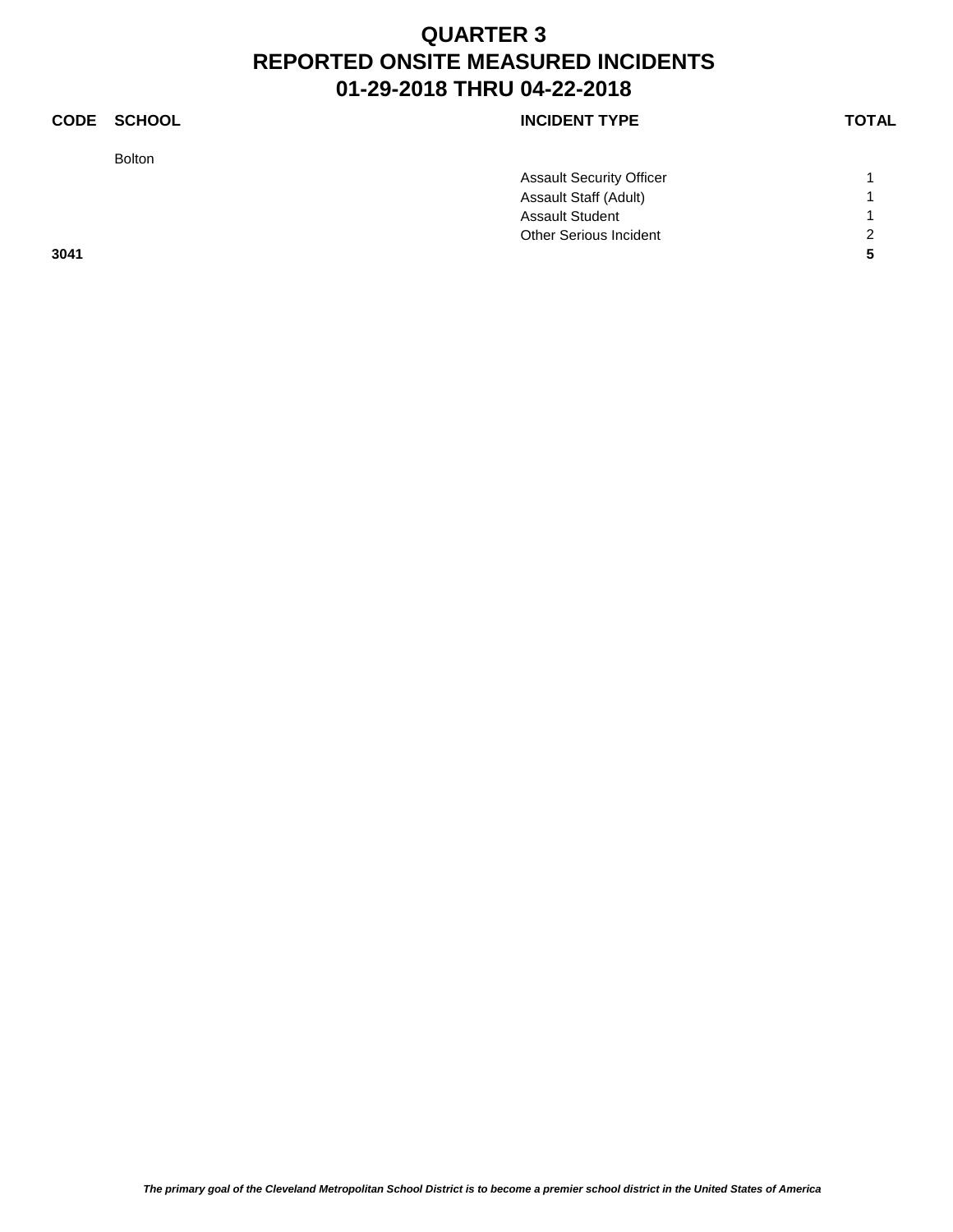### **CODE SCHOOL CODE SCHOOL**

Campus International High School

Fighting the contract of the contract of the contract of the contract of the contract of the contract of the contract of the contract of the contract of the contract of the contract of the contract of the contract of the c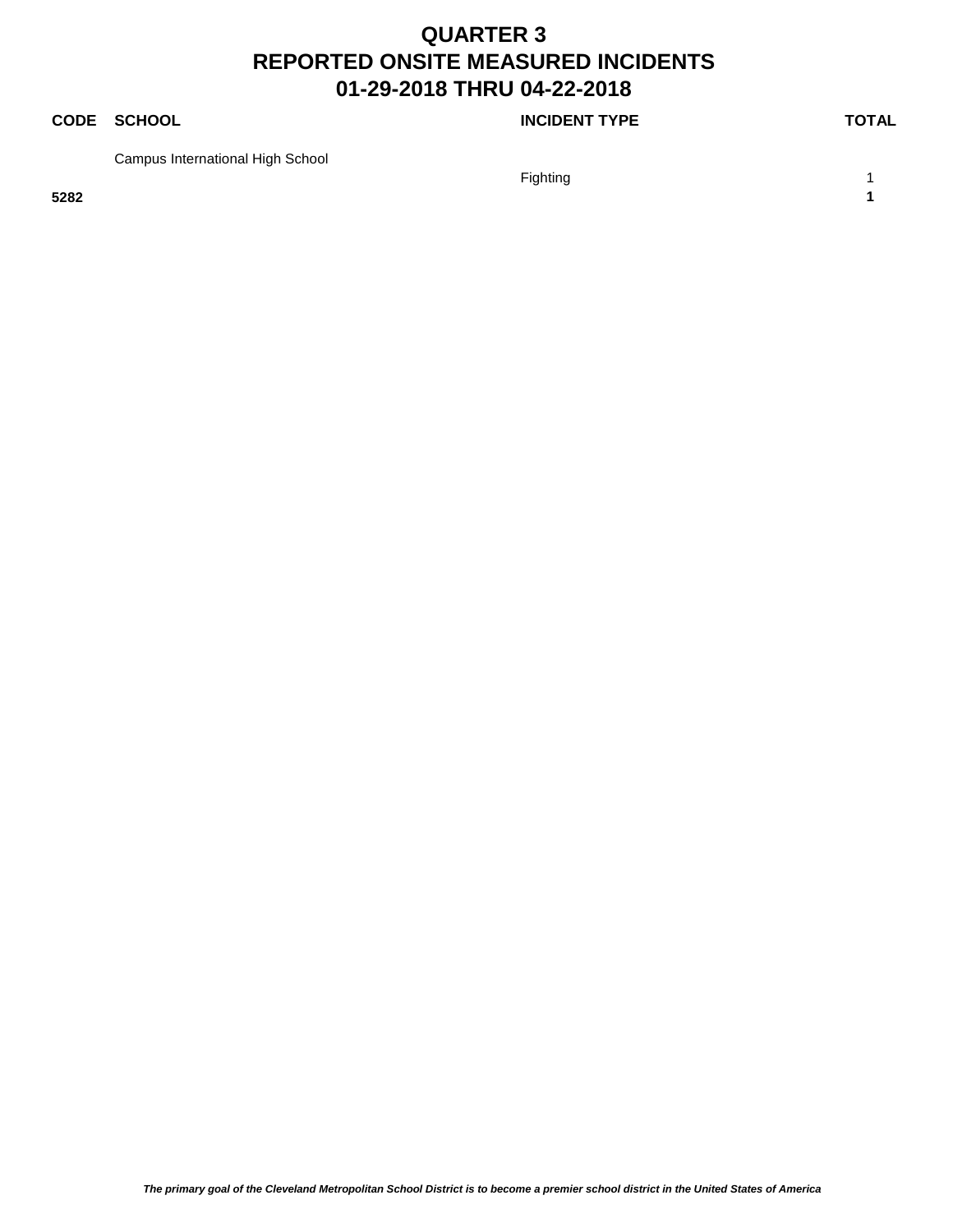### **CODE SCHOOL CODE SCHOOL**

Campus International Program

Bullying 1 and 1 and 1 and 1 and 1 and 1 and 1 and 1 and 1 and 1 and 1 and 1 and 1 and 1 and 1 and 1 and 1 and 1 and 1 and 1 and 1 and 1 and 1 and 1 and 1 and 1 and 1 and 1 and 1 and 1 and 1 and 1 and 1 and 1 and 1 and 1 a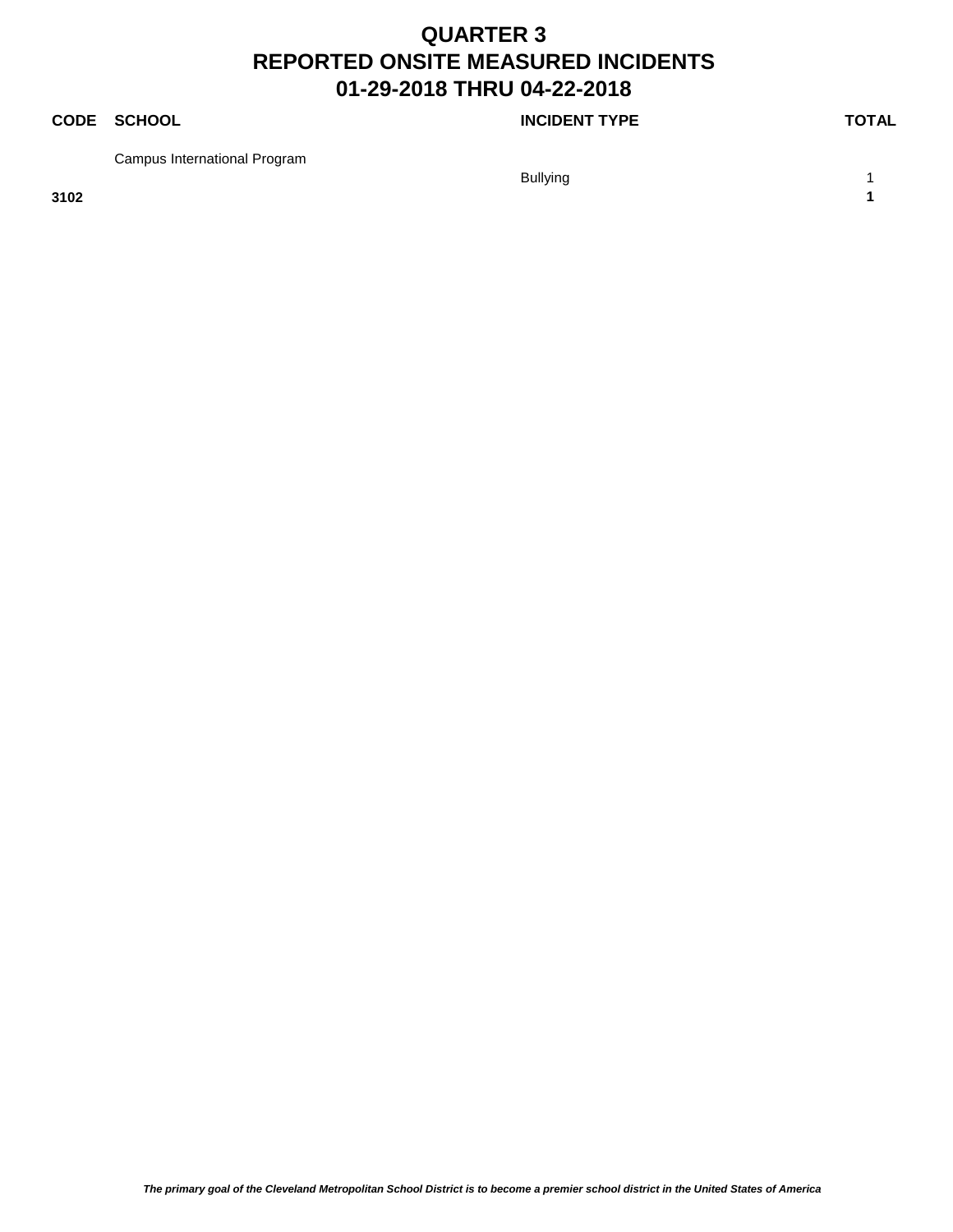### **CODE SCHOOL CODE SCHOOL**

Case

|      | <b>Assault Student</b>                |   |
|------|---------------------------------------|---|
|      | Possession of Drug Paraphernalia      |   |
|      | Possession of Knife                   | 2 |
|      | Possession/Use of Scheduled Narcotics |   |
|      | Vandalism School Property             |   |
| 3068 |                                       |   |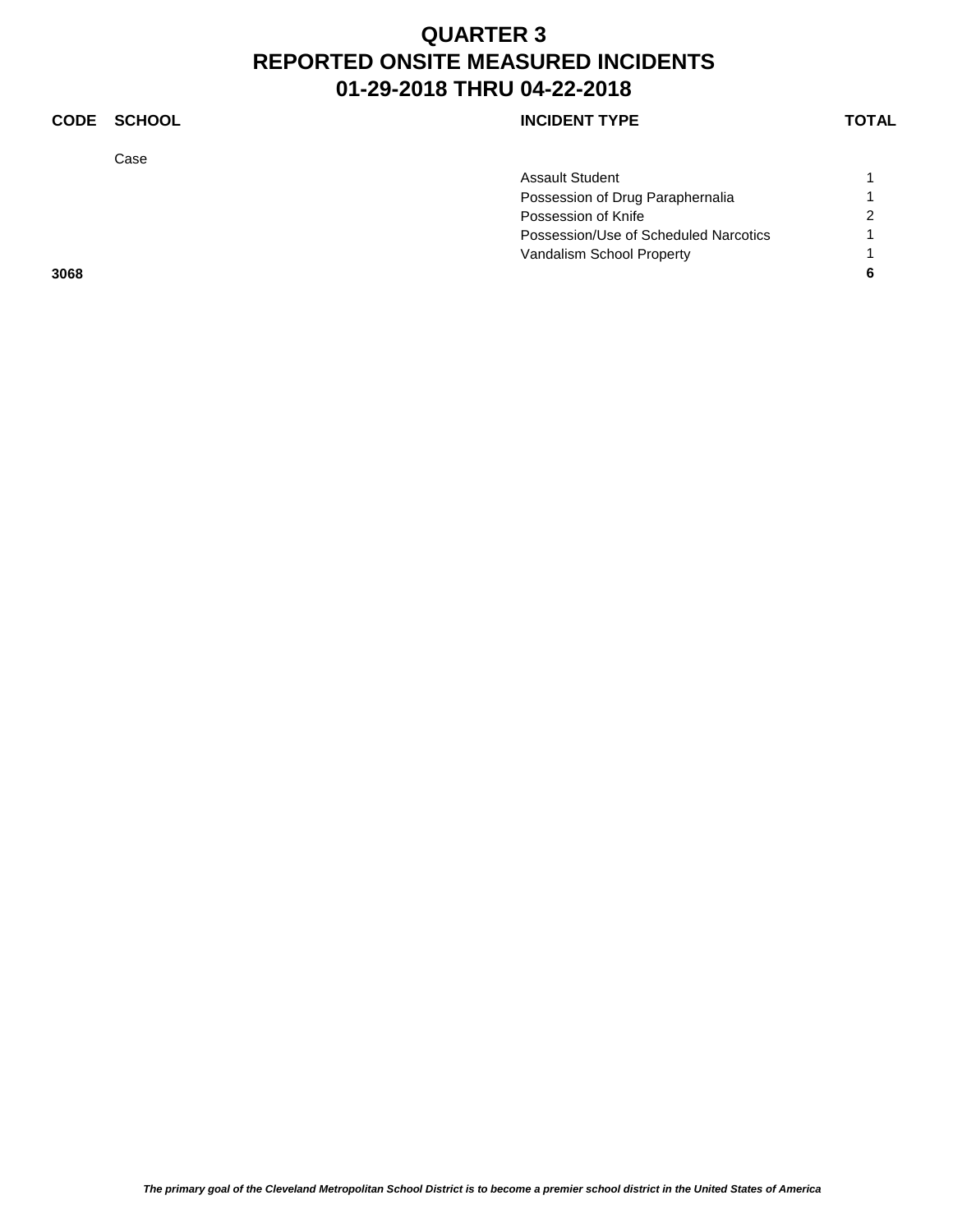### **CODE SCHOOL CODE SCHOOL**

Charles A Mooney

|      | <b>Assault Other</b>            |                |
|------|---------------------------------|----------------|
|      | <b>Assault Security Officer</b> |                |
|      | <b>Assault Student</b>          |                |
| 4080 |                                 | $\overline{3}$ |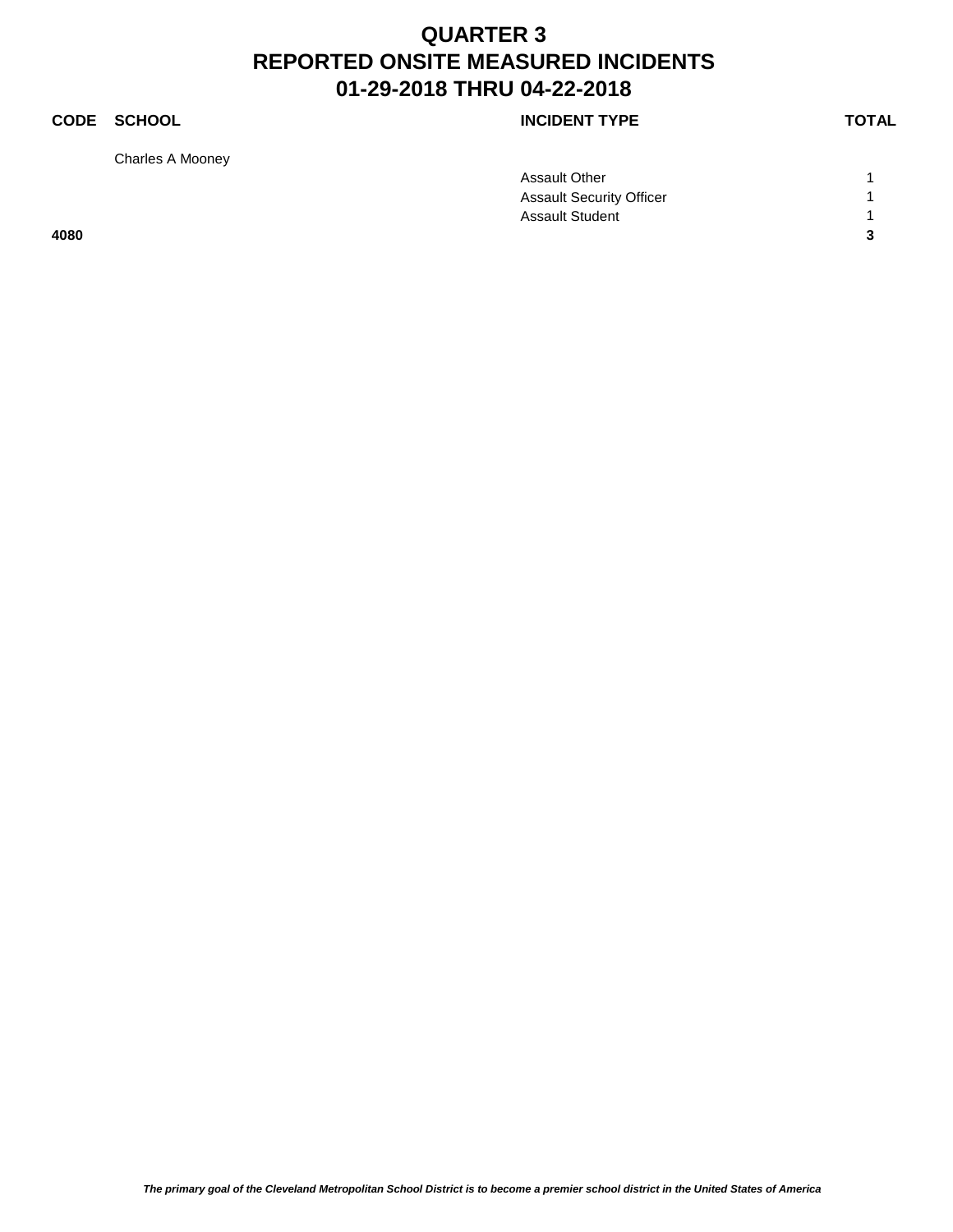Charles Dickens

### **CODE SCHOOL CODE SCHOOL**

| Possession/Use of Scheduled Narcotics |  |
|---------------------------------------|--|
| Theft of Private Property             |  |
| 3077                                  |  |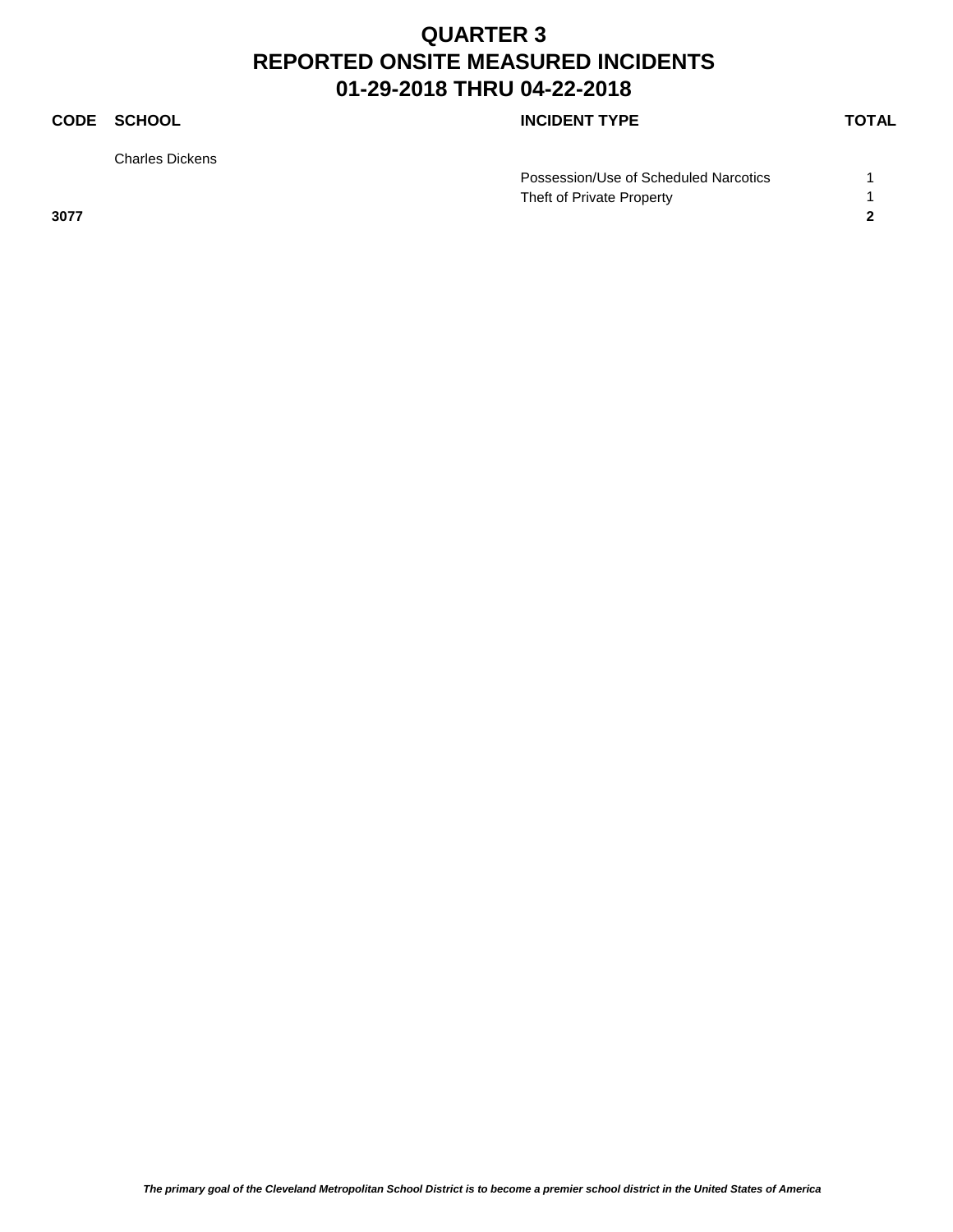### **CODE SCHOOL CODE SCHOOL**

Charles W Eliot

|      | <b>Fighting</b>                |                     |
|------|--------------------------------|---------------------|
|      | <b>Other Criminal Activity</b> |                     |
|      | Sexual Harassment              |                     |
| 4078 |                                | $\mathbf{r}$<br>- 1 |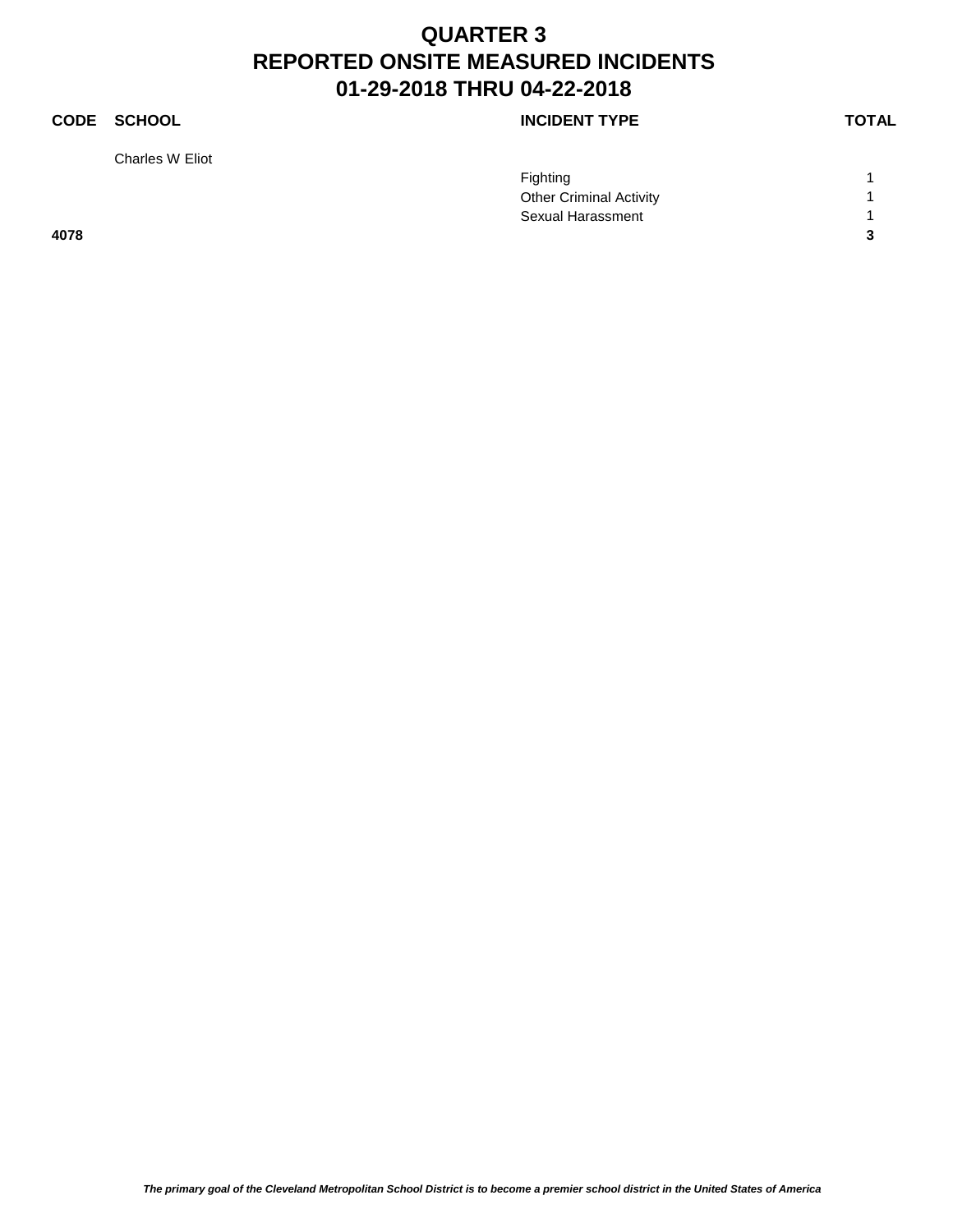Clara E Westropp

**CODE SCHOOL CODE SCHOOL** 

|      | Assault Teacher        | ⌒                        |
|------|------------------------|--------------------------|
|      | Other Serious Incident |                          |
| 6090 |                        | $\overline{\phantom{a}}$ |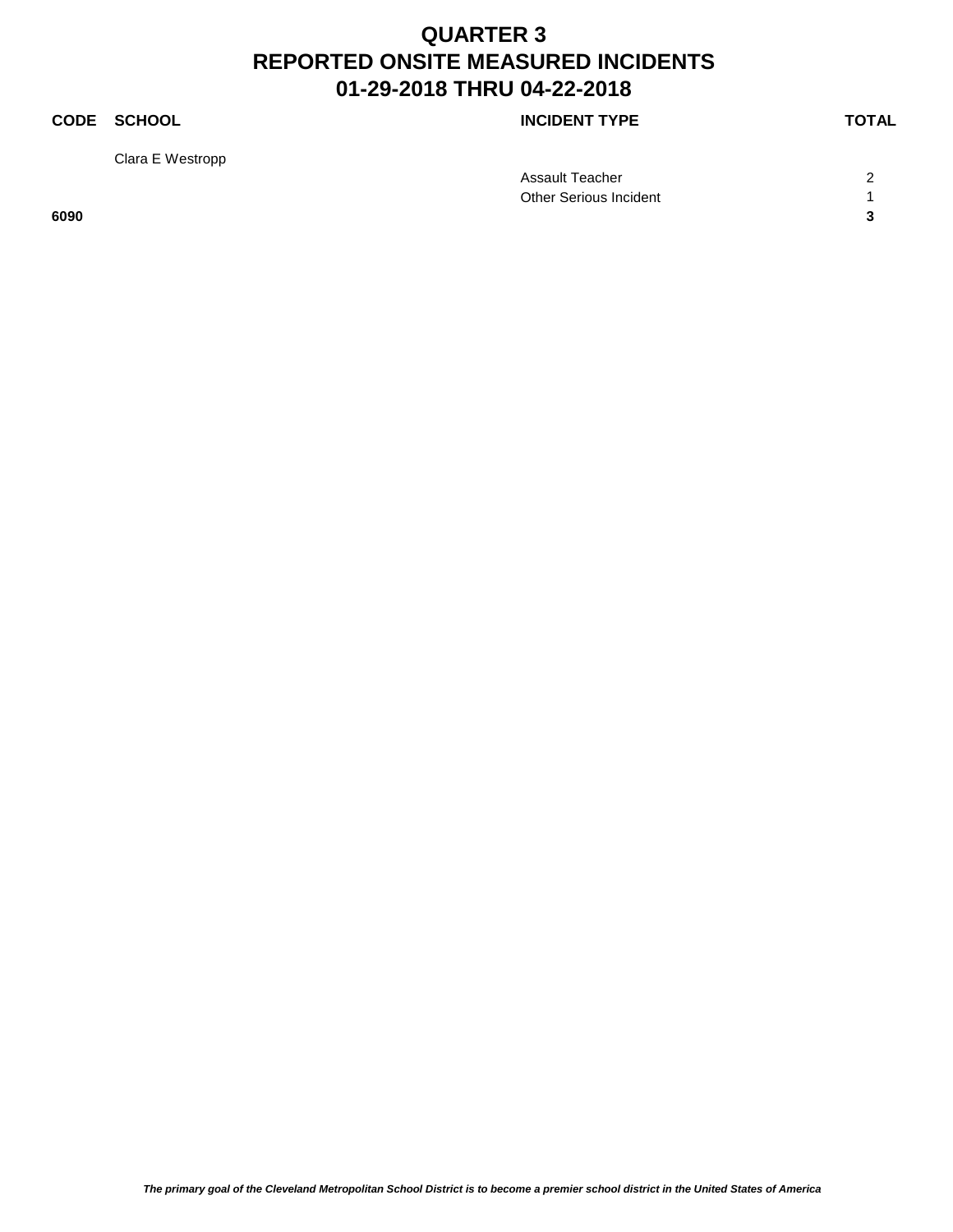Clark

### **CODE SCHOOL CODE SCHOOL**

|      | Other Serious Incident    |  |
|------|---------------------------|--|
|      | Vandalism School Property |  |
| 3088 |                           |  |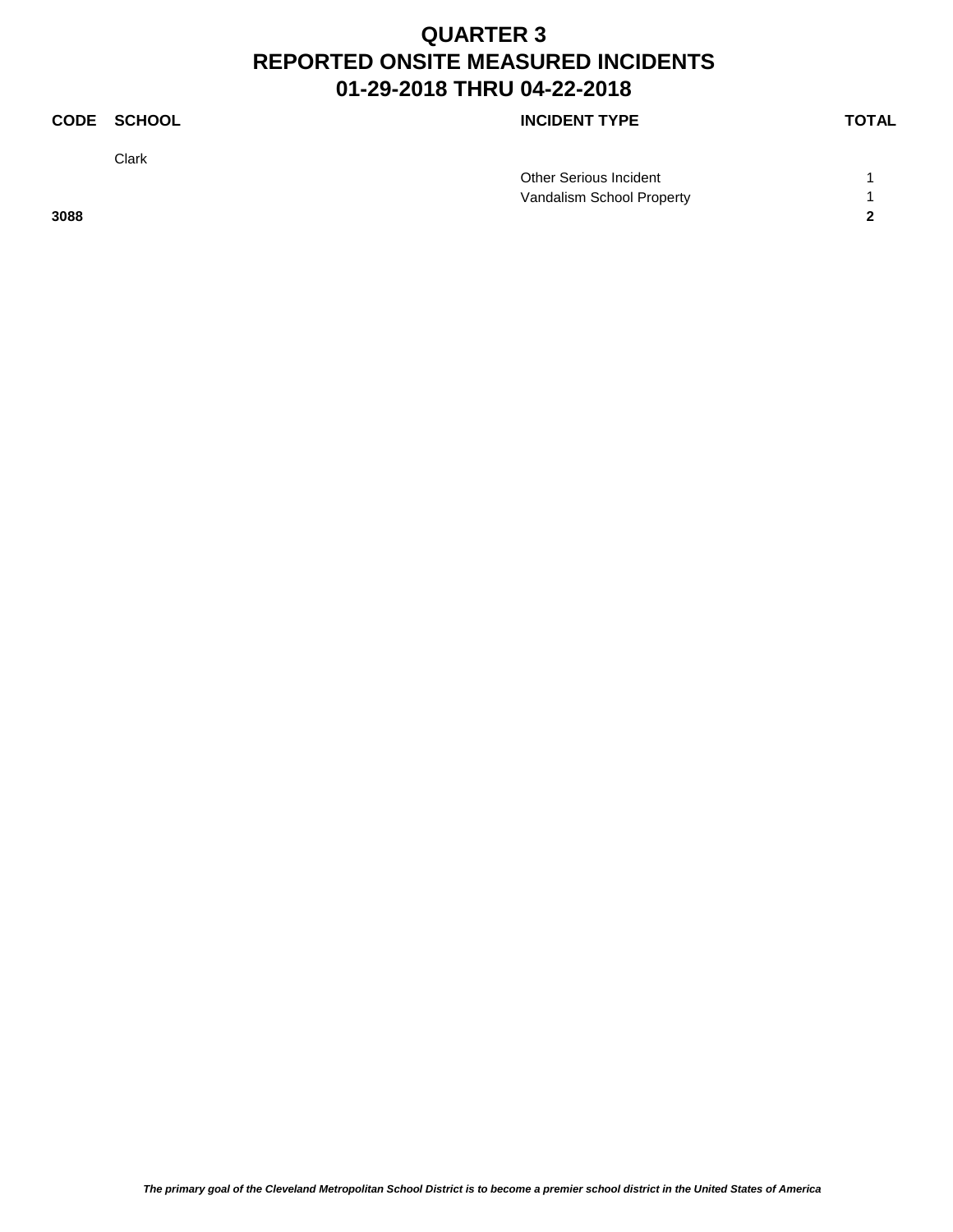### **CODE SCHOOL CODE SCHOOL**

Cleveland HS for Digital Arts

| Possession of Knife                   |  |
|---------------------------------------|--|
| Possession of Other Dangerous Weapon  |  |
| Possession/Use of Scheduled Narcotics |  |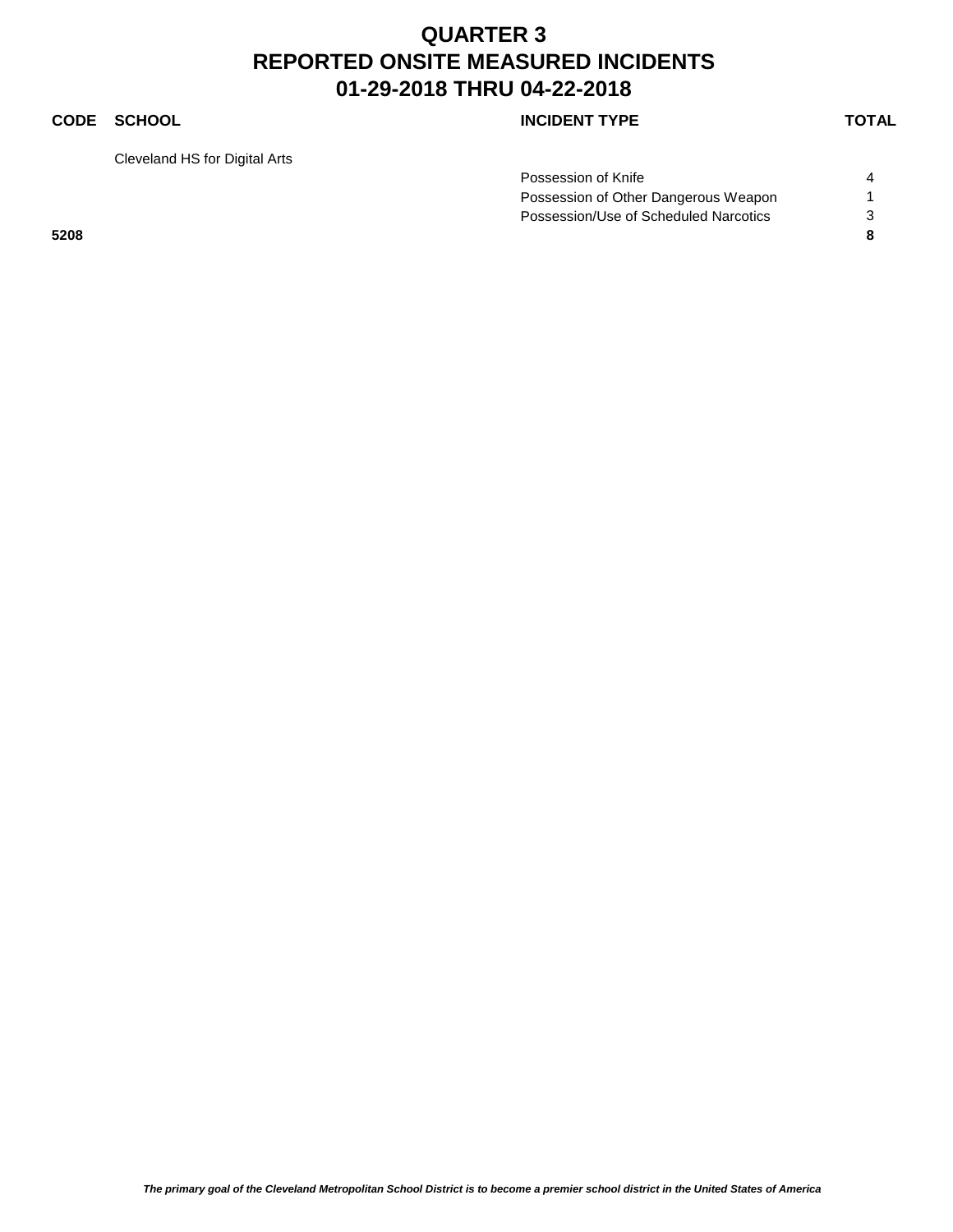### **CODE SCHOOL CODE SCHOOL**

Daniel E Morgan

Vandalism School Property 1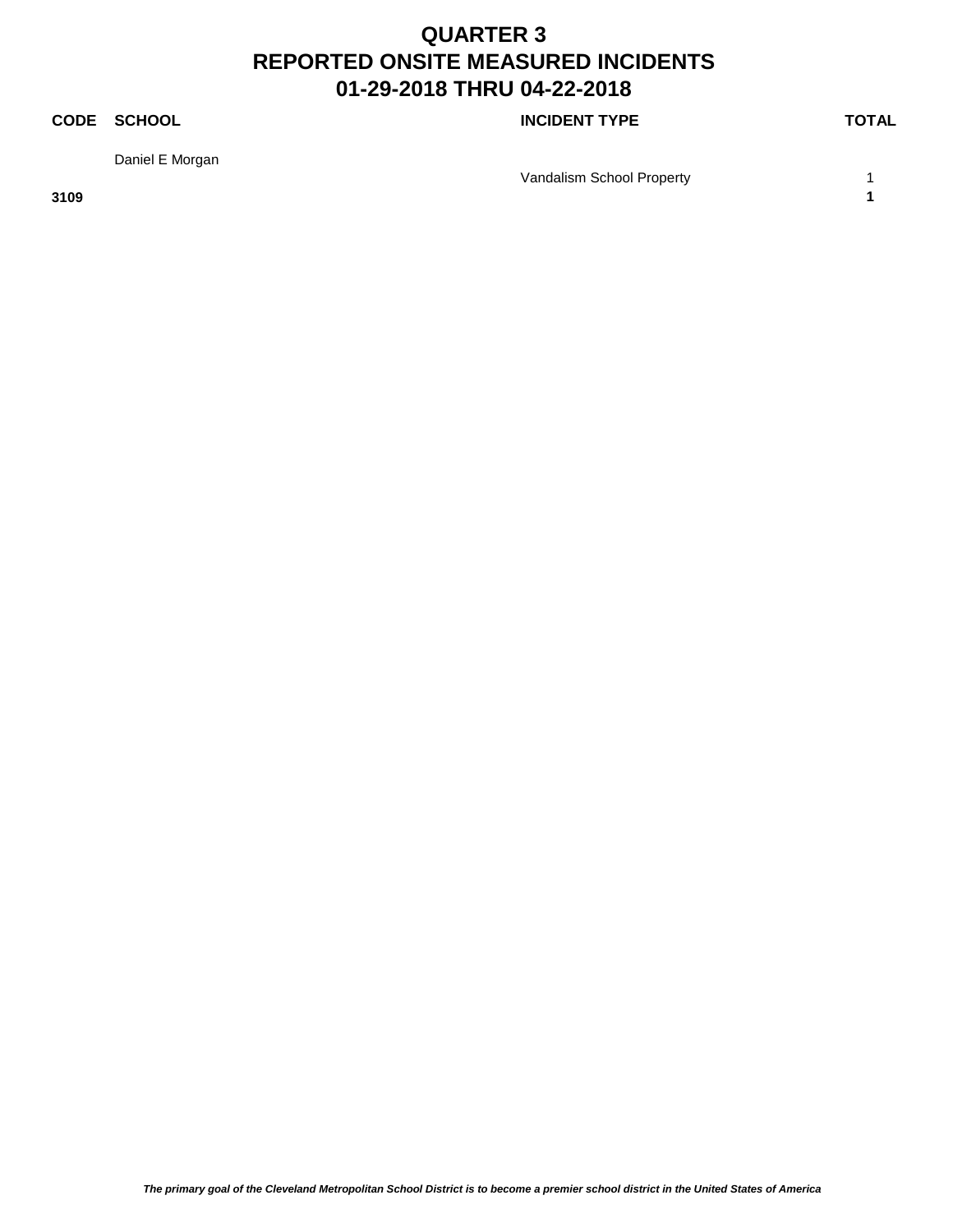### **CODE SCHOOL CODE SCHOOL**

Denison

Fighting the contract of the contract of the contract of the contract of the contract of the contract of the contract of the contract of the contract of the contract of the contract of the contract of the contract of the c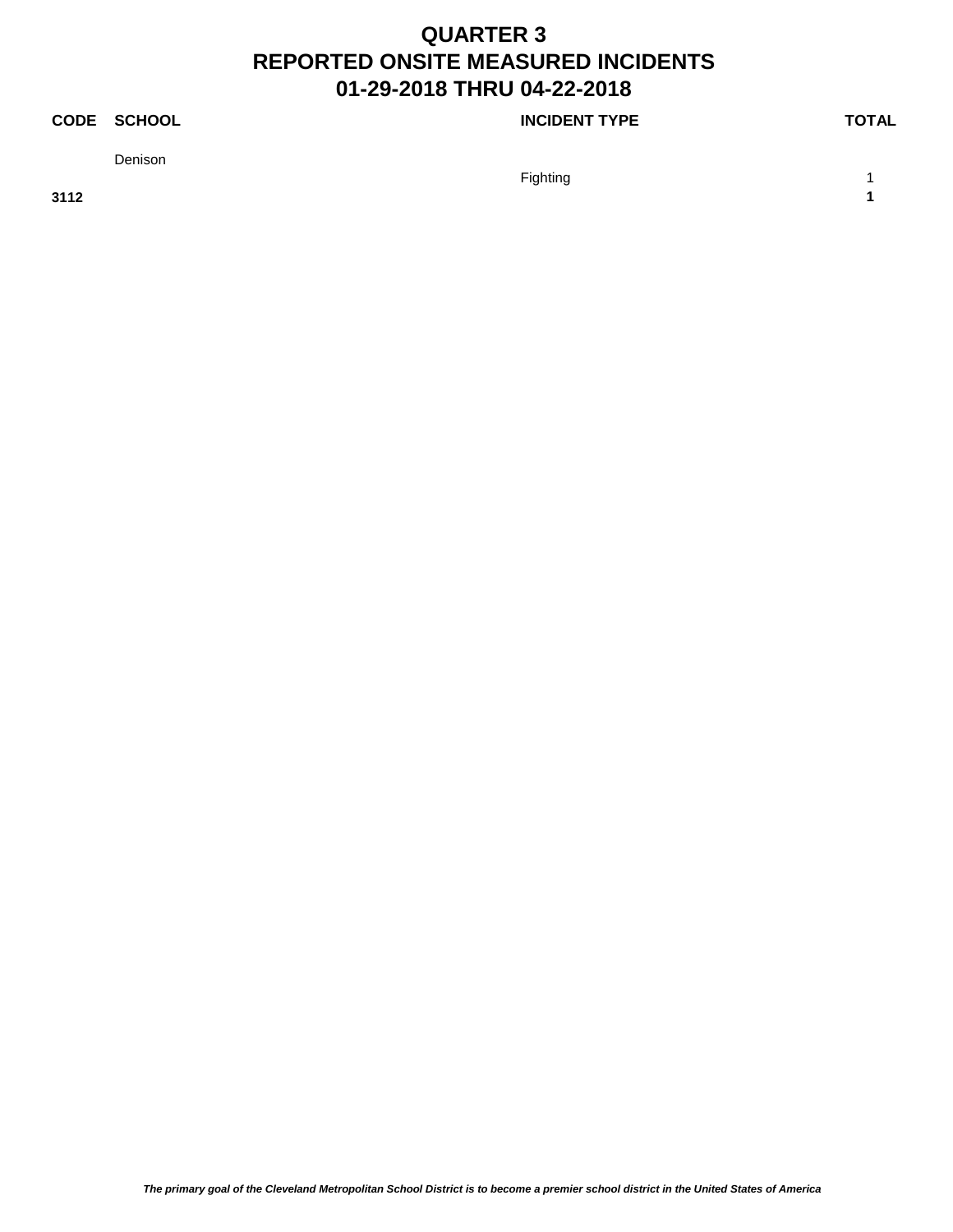### **CODE SCHOOL CODE SCHOOL**

Design Lab Early College

|      | Arson                     |                |
|------|---------------------------|----------------|
|      | <b>Assault Student</b>    | $\overline{2}$ |
|      | Fighting                  |                |
|      | Vandalism School Property |                |
| 5032 |                           | 5              |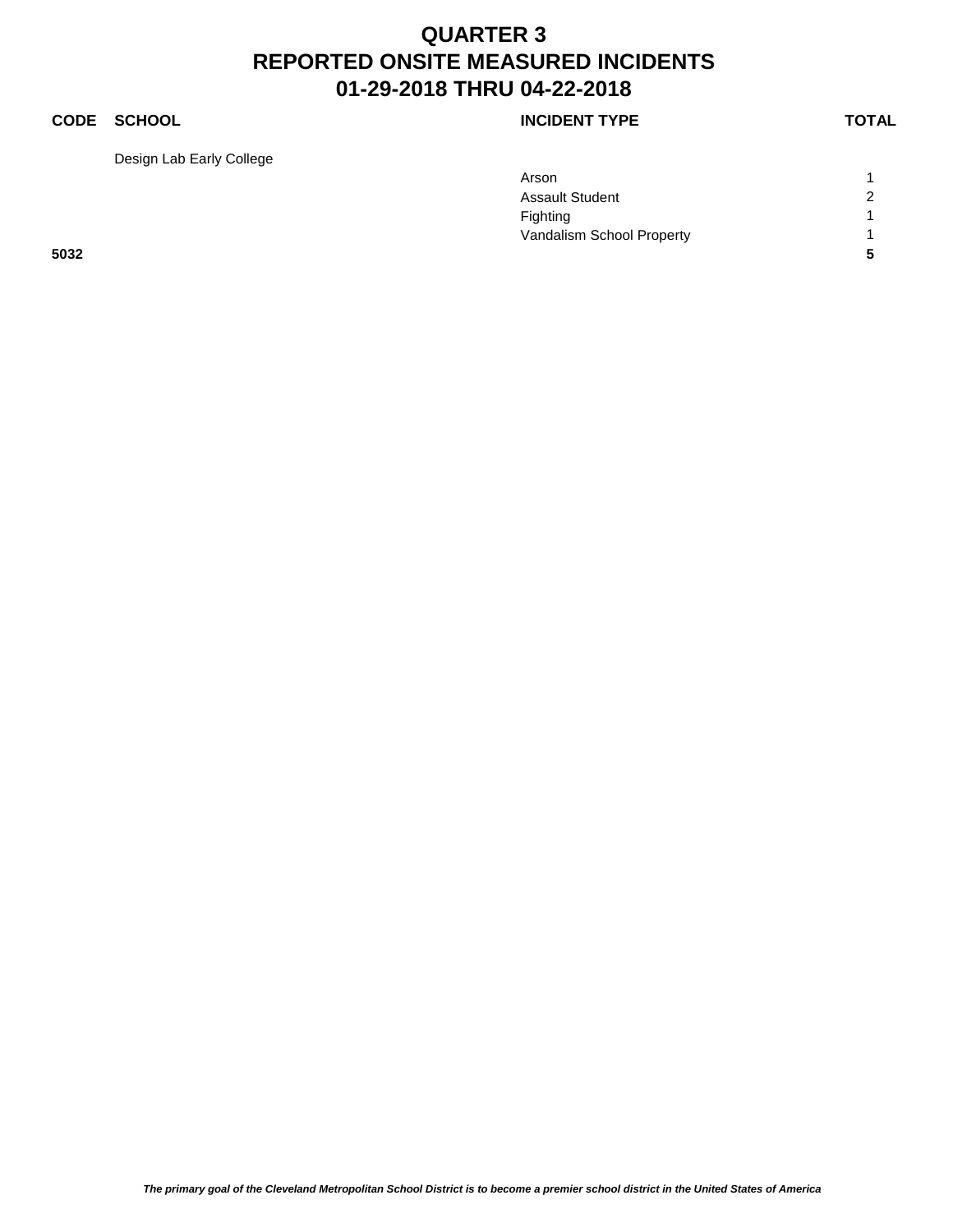### **CODE SCHOOL CODE SCHOOL**

Dike School of the Arts

| <b>INCIDENT TYPE</b> |  |
|----------------------|--|
|----------------------|--|

|      | Assault Teacher               |   |
|------|-------------------------------|---|
|      | <b>Other Serious Incident</b> |   |
|      | Possession of Knife           |   |
|      | Public Indecency              | 2 |
| 6124 |                               |   |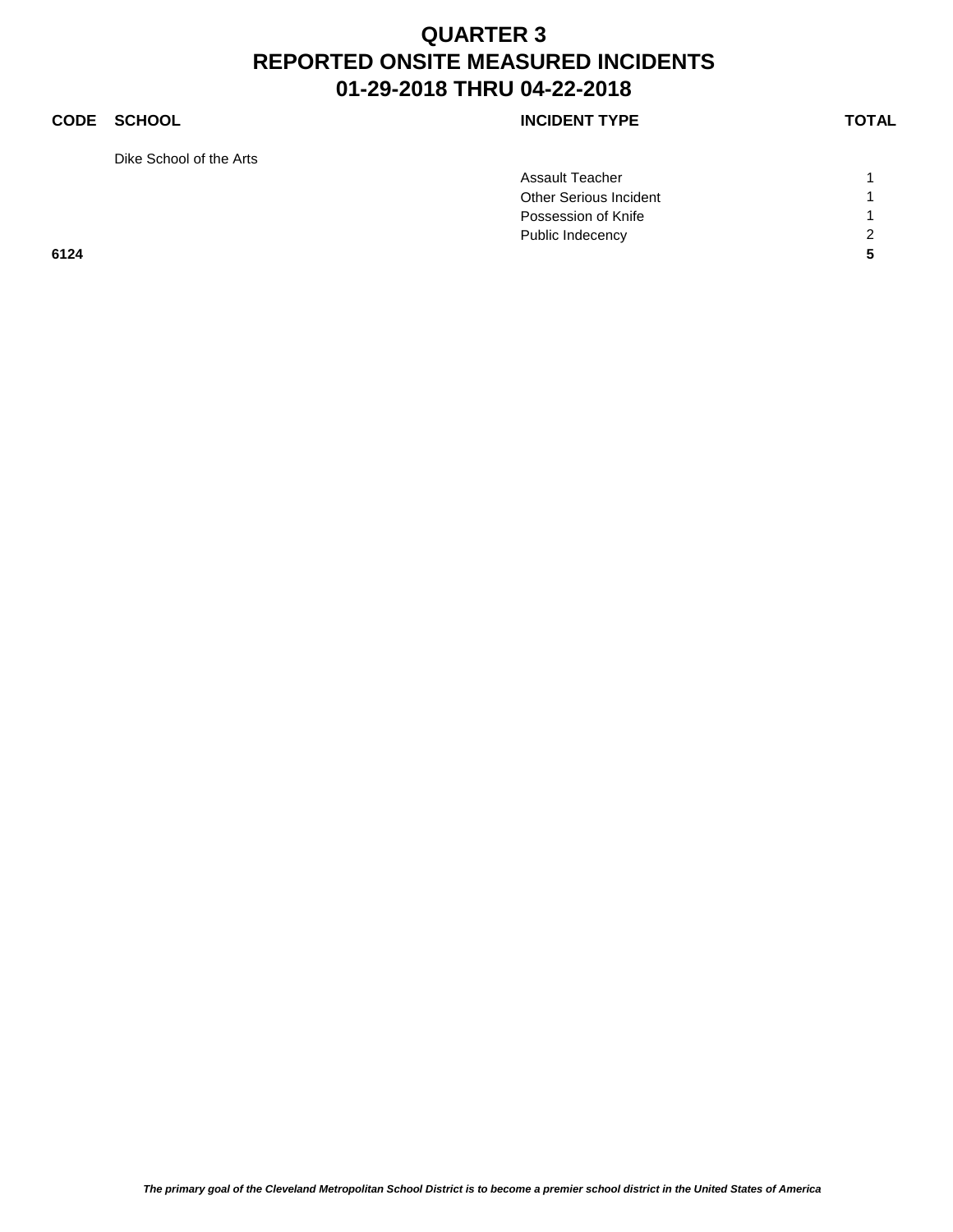### **CODE SCHOOL CODE SCHOOL**

East Technical

|      | Fighting                              |  |
|------|---------------------------------------|--|
|      | Possession/Use of Scheduled Narcotics |  |
|      | Vandalism Private Property            |  |
| 5161 |                                       |  |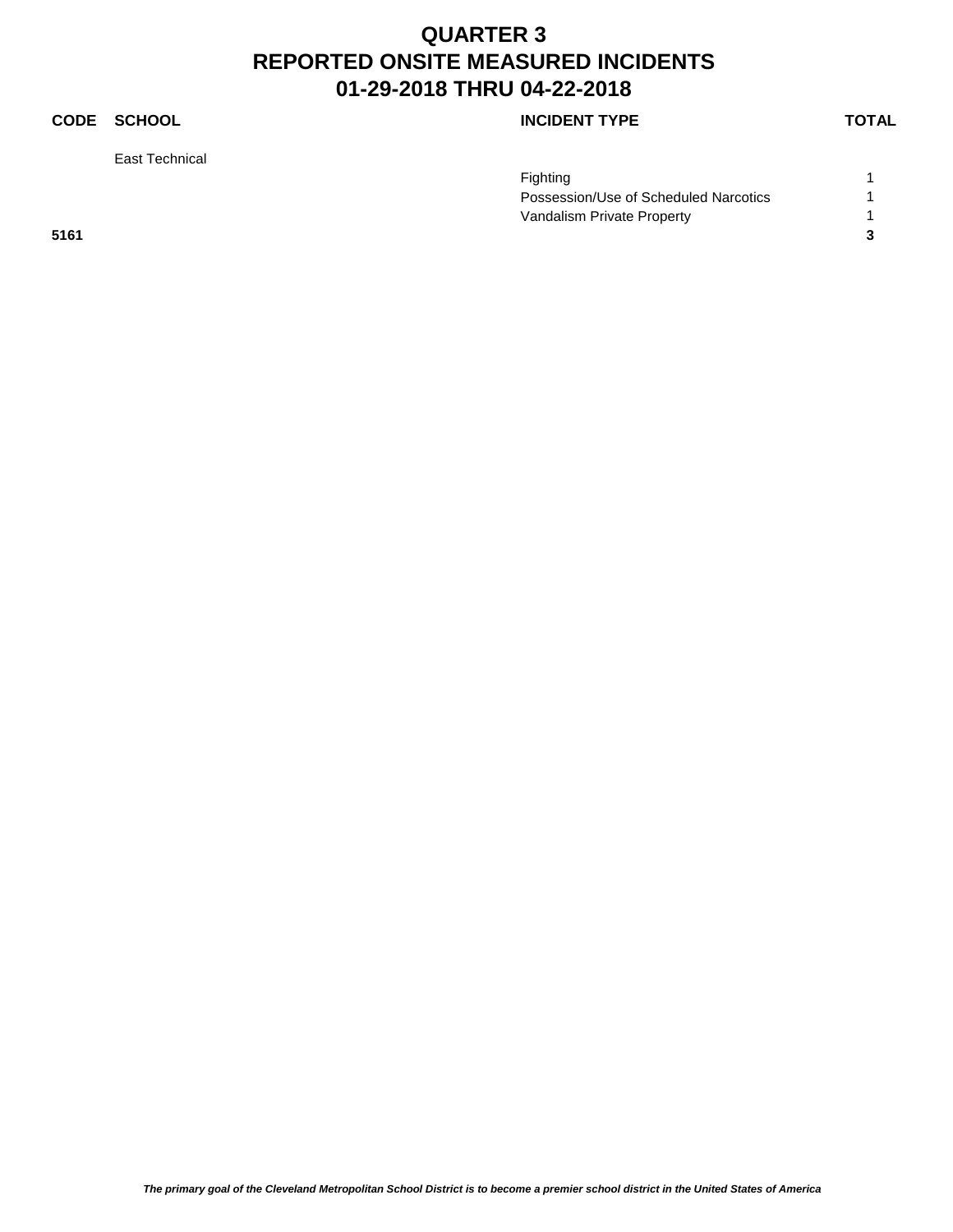### **CODE SCHOOL CODE SCHOOL**

Euclid Park

|      | <b>Assault Student</b>               |                |
|------|--------------------------------------|----------------|
|      | <b>Bullying</b>                      |                |
|      | <b>Other Serious</b>                 | $\overline{2}$ |
|      | Possession of Other Dangerous Weapon | 2              |
| 3168 |                                      | c              |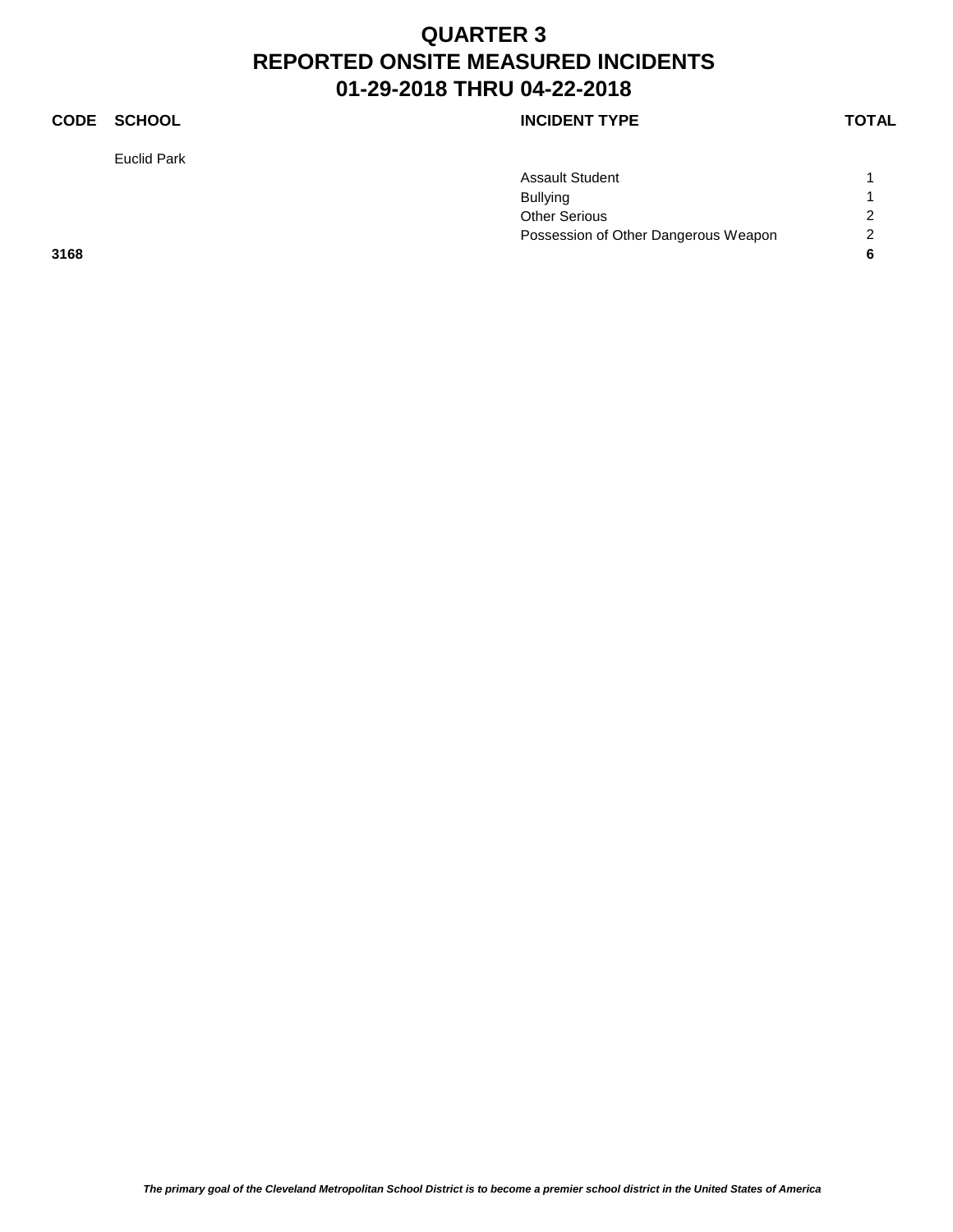### **CODE SCHOOL CODE SCHOOL**

Facing History New Tech @ Mooney

|      | Assault Staff (Adult)                   |    |
|------|-----------------------------------------|----|
|      | <b>Assault Teacher</b>                  |    |
|      | Fighting                                | 5  |
|      | Possession of Other Dangerous Weapon    |    |
|      | Possession / Use of Scheduled Narcotics |    |
|      | Sexual Harassment                       |    |
| 2174 |                                         | 10 |
|      |                                         |    |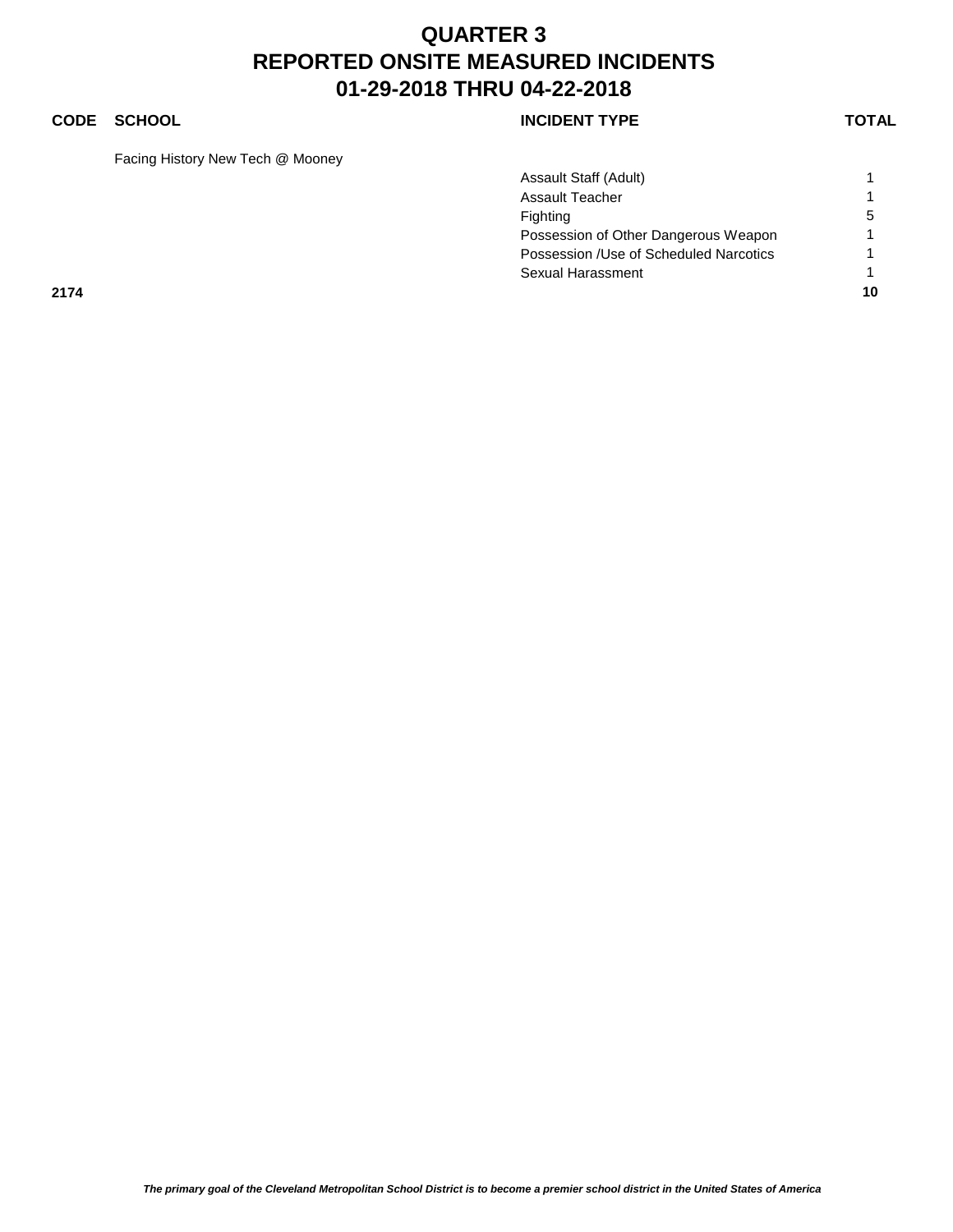### **CODE SCHOOL CODE SCHOOL**

Franklin D Roosevelt

|      | Assault Staff (Adult)                |   |
|------|--------------------------------------|---|
|      | <b>Assault Student</b>               |   |
|      | <b>Assault Teacher</b>               |   |
|      | Fighting                             |   |
|      | Possession of Knife                  |   |
|      | Possession of Other Dangerous Weapon |   |
|      | Sexual Harassment                    |   |
|      | Theft of Private Property            |   |
|      | Vandalism School Property            |   |
| 4172 |                                      | 9 |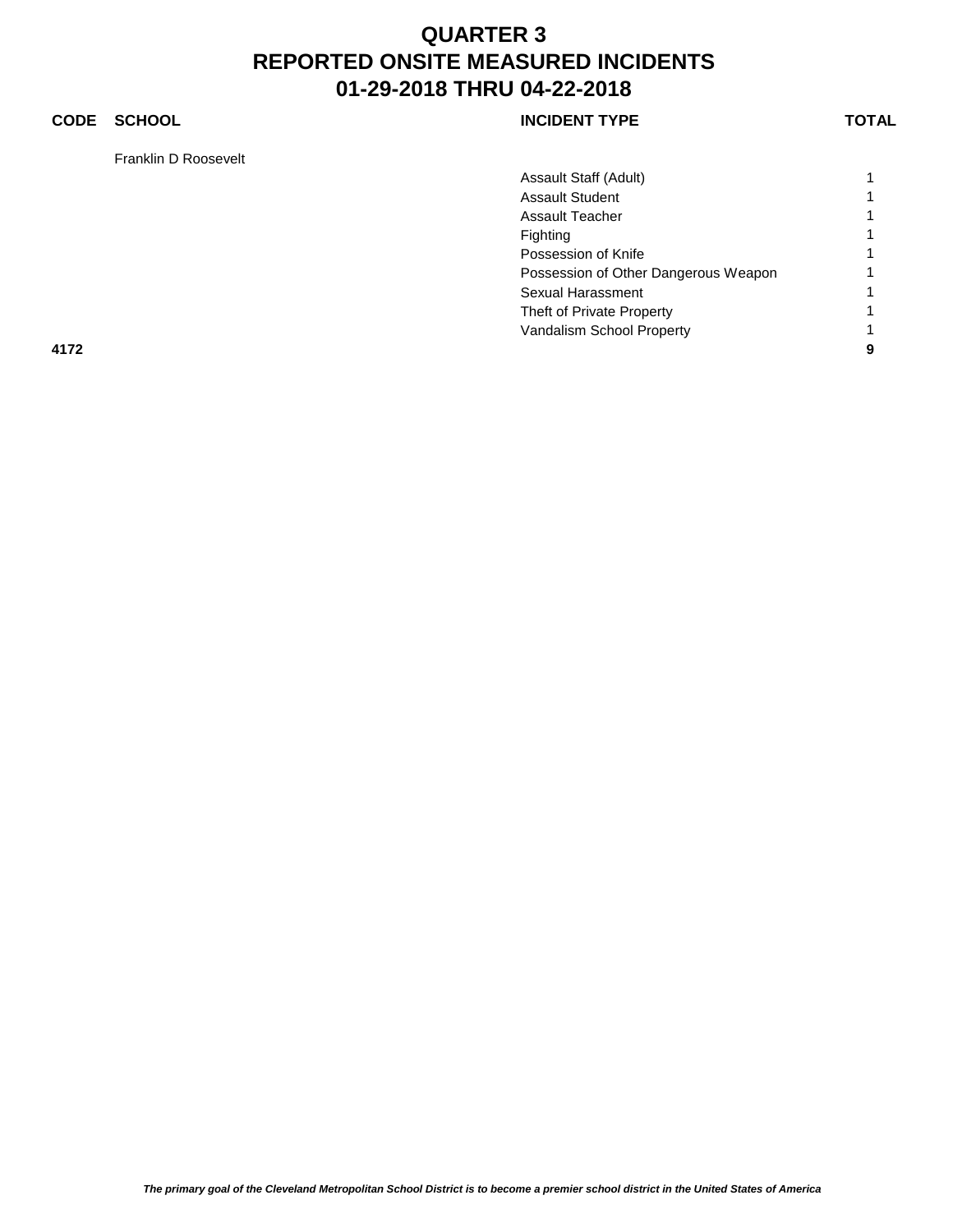### **CODE SCHOOL CODE SCHOOL**

Garfield

|      | <b>Bullying</b>        |  |
|------|------------------------|--|
|      | Other Serious Incident |  |
|      | Sexual Harassment      |  |
|      | Sexual Imposition      |  |
| 3188 |                        |  |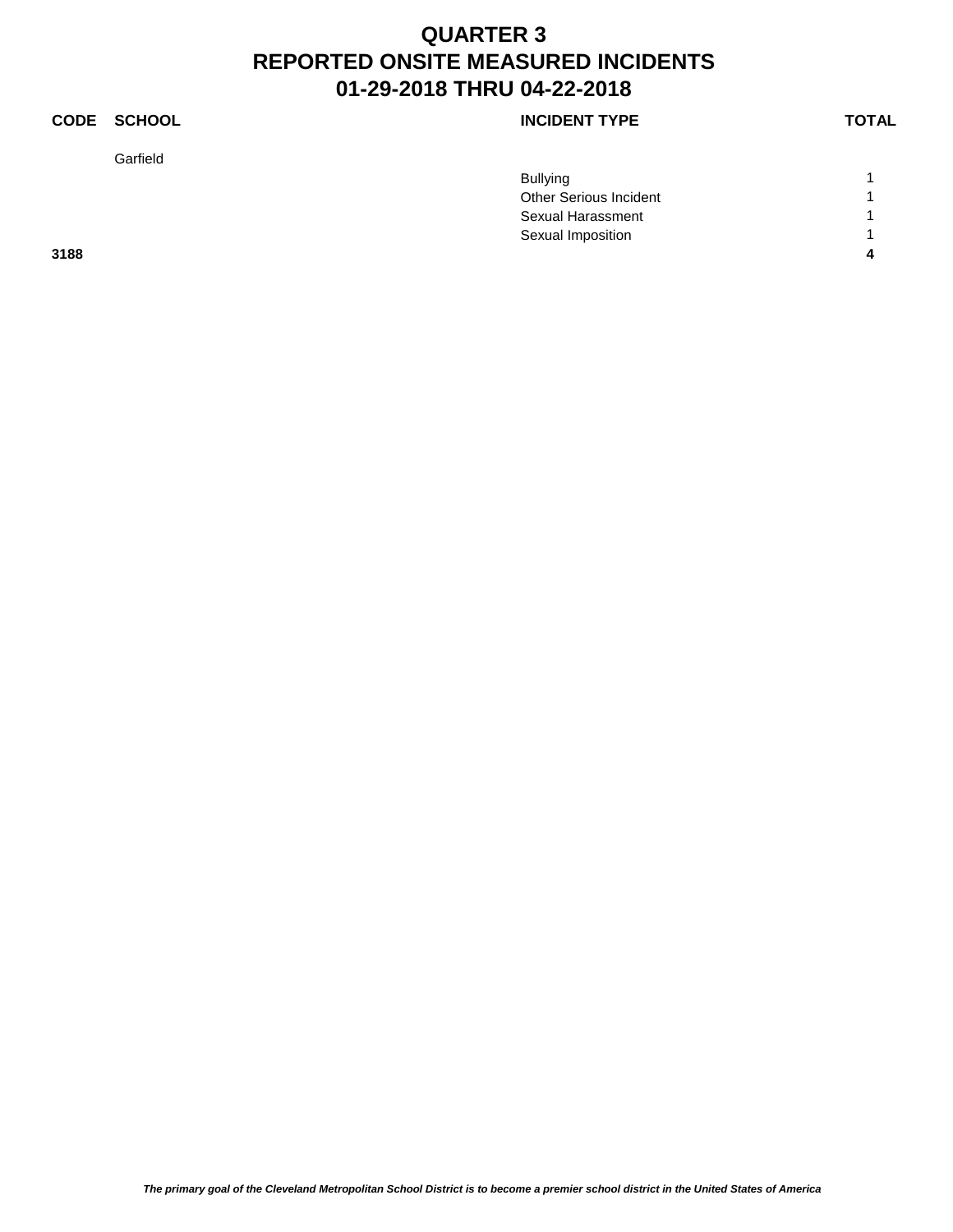### **CODE SCHOOL CODE SCHOOL**

Garrett Morgan

Assault Student 1 1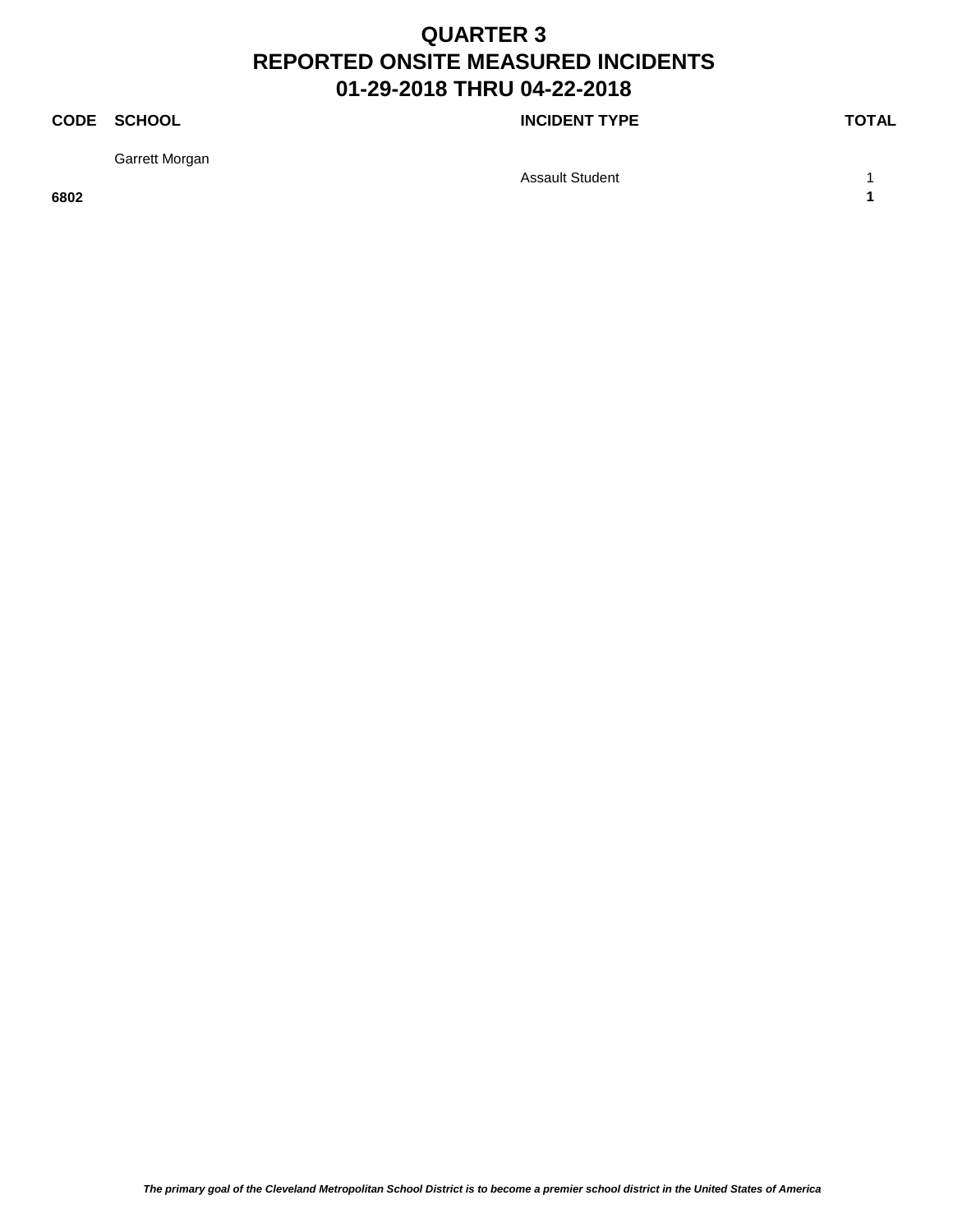### **CODE SCHOOL CODE SCHOOL**

George Washington Carver

|      | Assault Staff (Adult) |   |
|------|-----------------------|---|
|      | Fighting              |   |
|      | Possession of Knife   |   |
| 3198 |                       | ົ |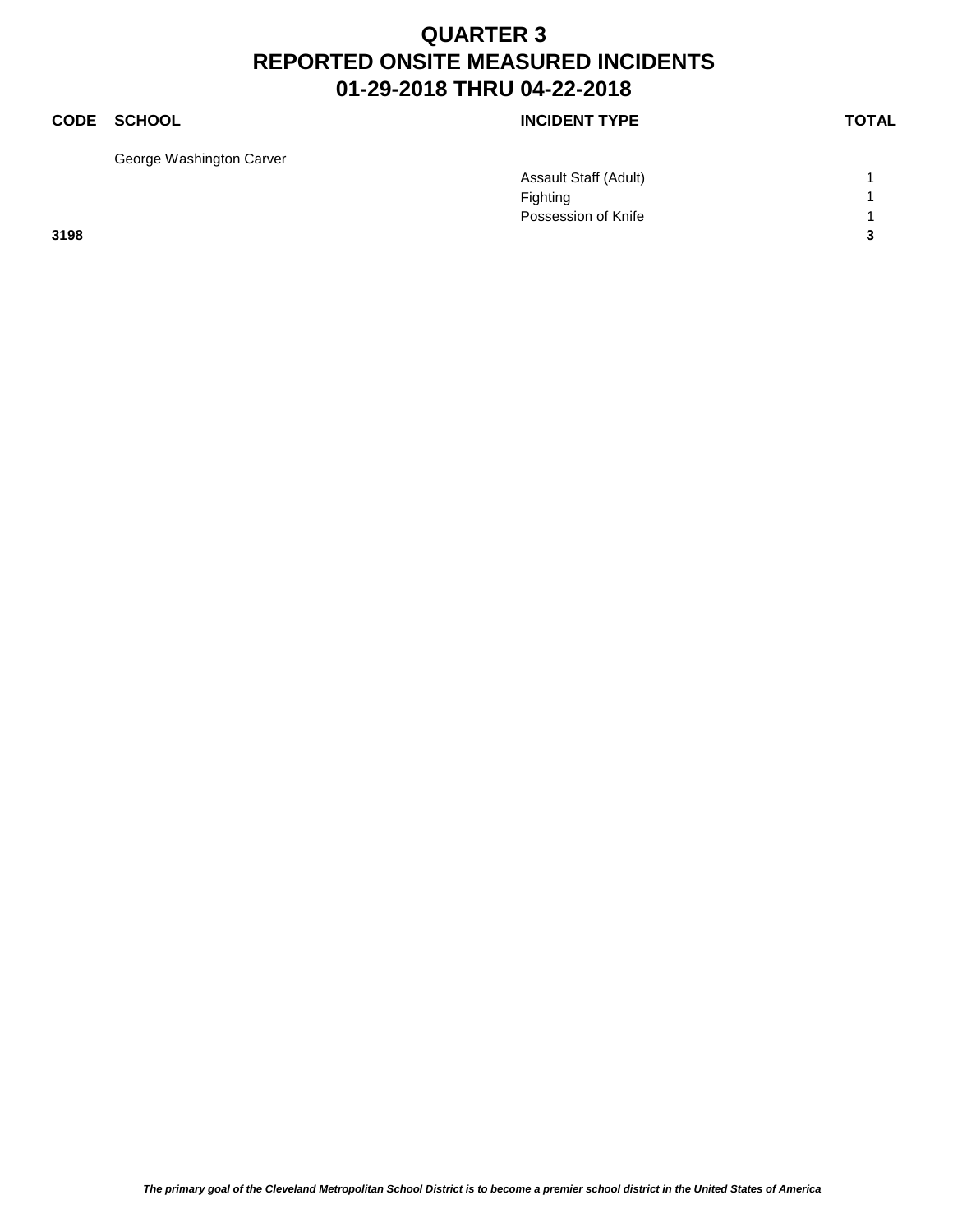### **CODE SCHOOL CODE SCHOOL**

Ginn Academy

| Possession of Knife                   |  |
|---------------------------------------|--|
| Possession/Use of Alcohol             |  |
| Possession/Use of Scheduled Narcotics |  |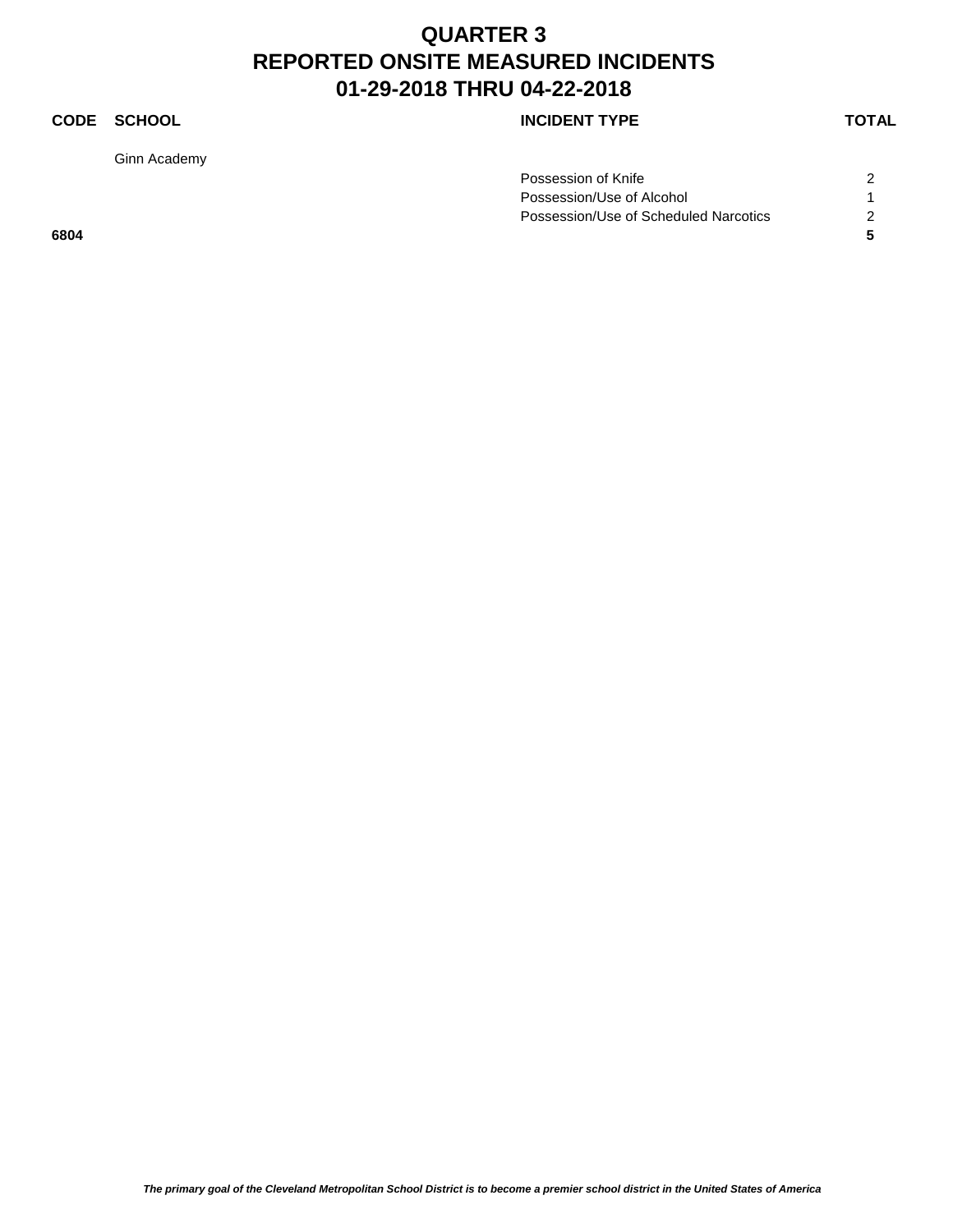### **CODE SCHOOL CODE SCHOOL**

Glenville

|      | <b>Assault Security Officer</b> |   |
|------|---------------------------------|---|
|      | <b>Assault Student</b>          | 2 |
|      | Fighting                        | и |
|      | Other Serious Incident          |   |
|      | Possession of Knife             |   |
|      | Sexual Harassment               |   |
|      | Vandalism School Property       |   |
| 5220 |                                 | 8 |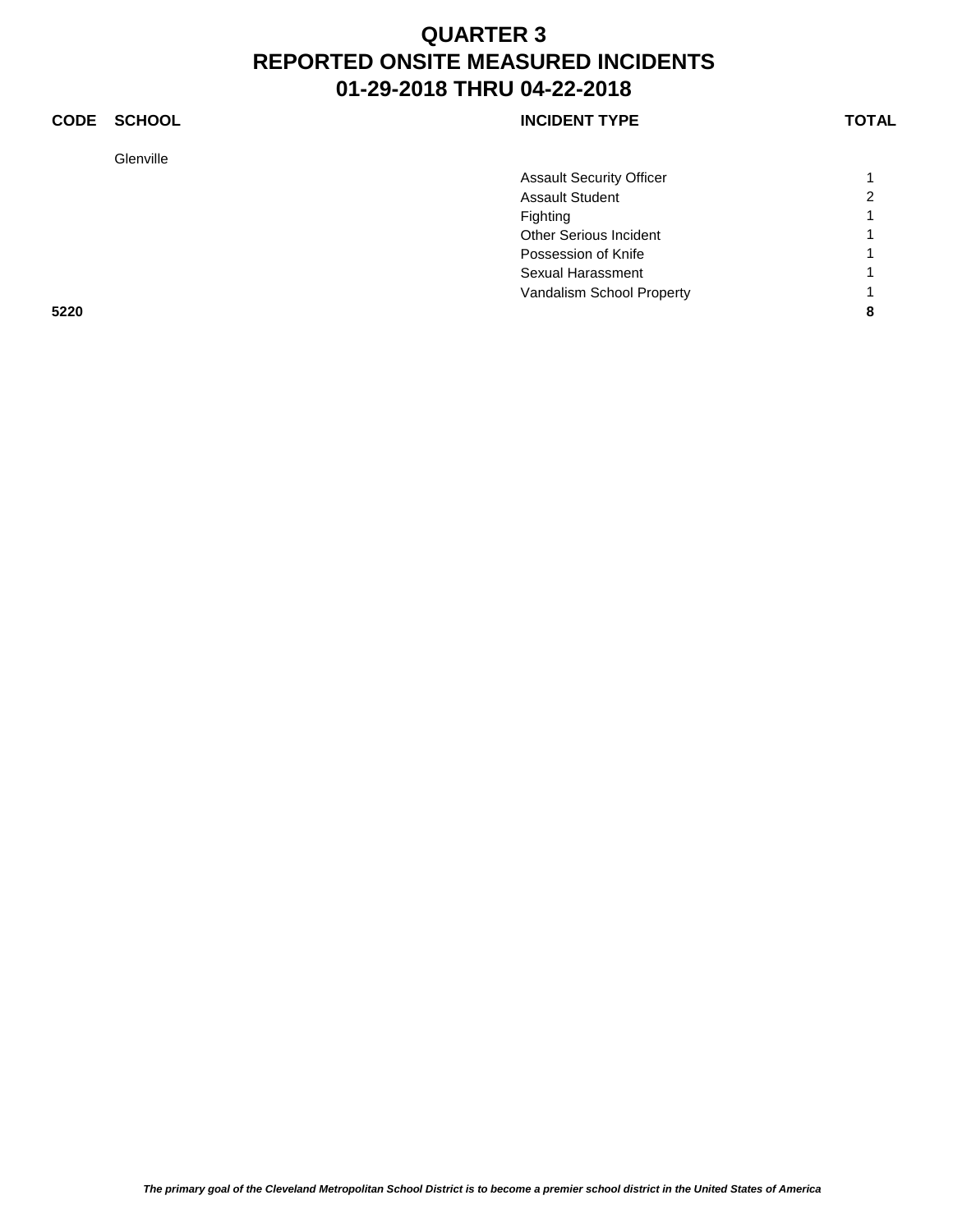H Barbara Booker

### **CODE SCHOOL CODE SCHOOL**

|      | <b>Assault Student</b> | $\sim$               |
|------|------------------------|----------------------|
|      | Fighting               |                      |
| 6224 |                        | $\ddot{\phantom{0}}$ |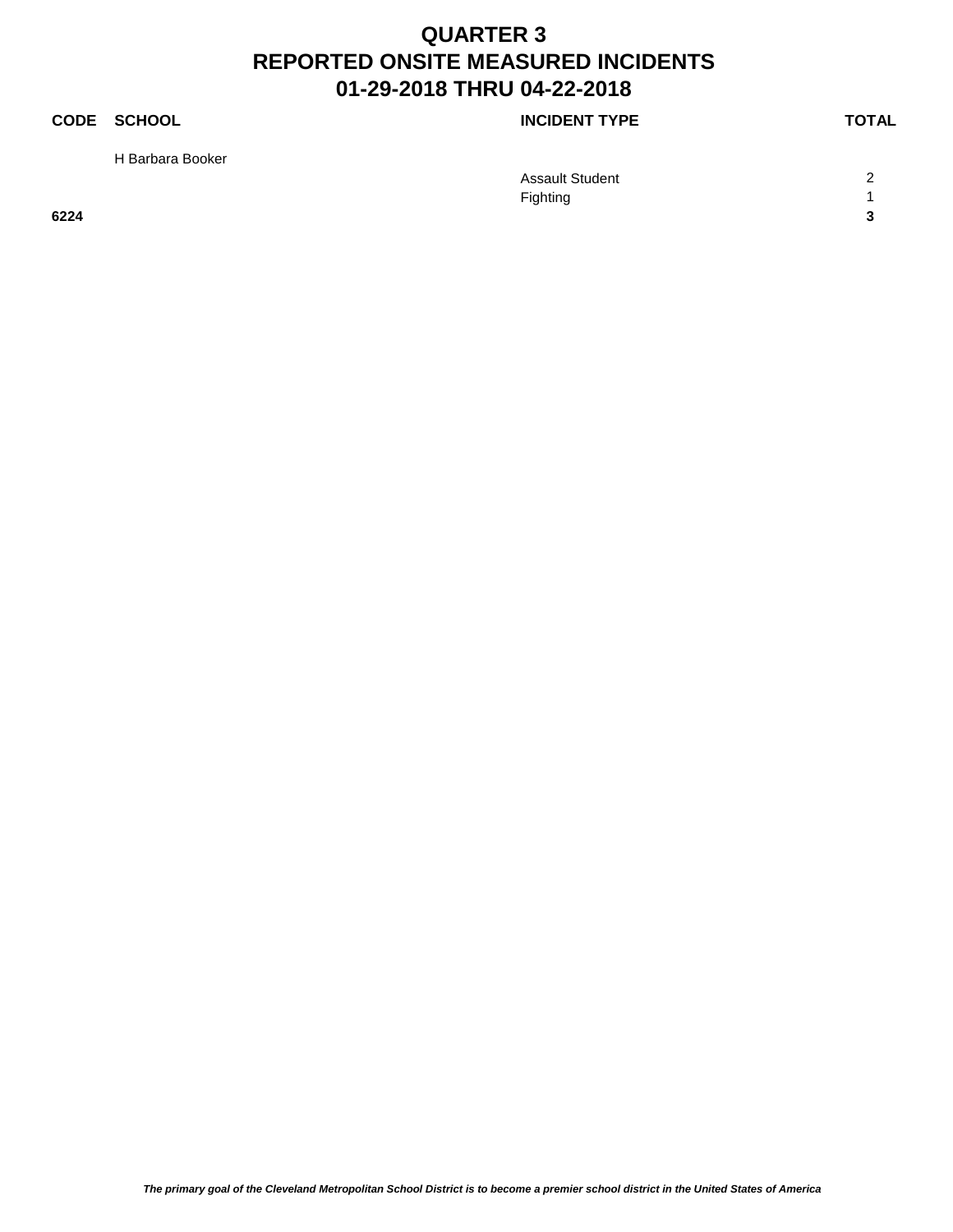### **CODE SCHOOL CODE SCHOOL**

Hannah Gibbons

|      | <b>Assault Student</b>                |                |
|------|---------------------------------------|----------------|
|      | <b>Assault Teacher</b>                | $\overline{2}$ |
|      | Fighting                              |                |
|      | Possession/Use of Scheduled Narcotics |                |
|      | Vandalism School Property             |                |
| 3229 |                                       | 6              |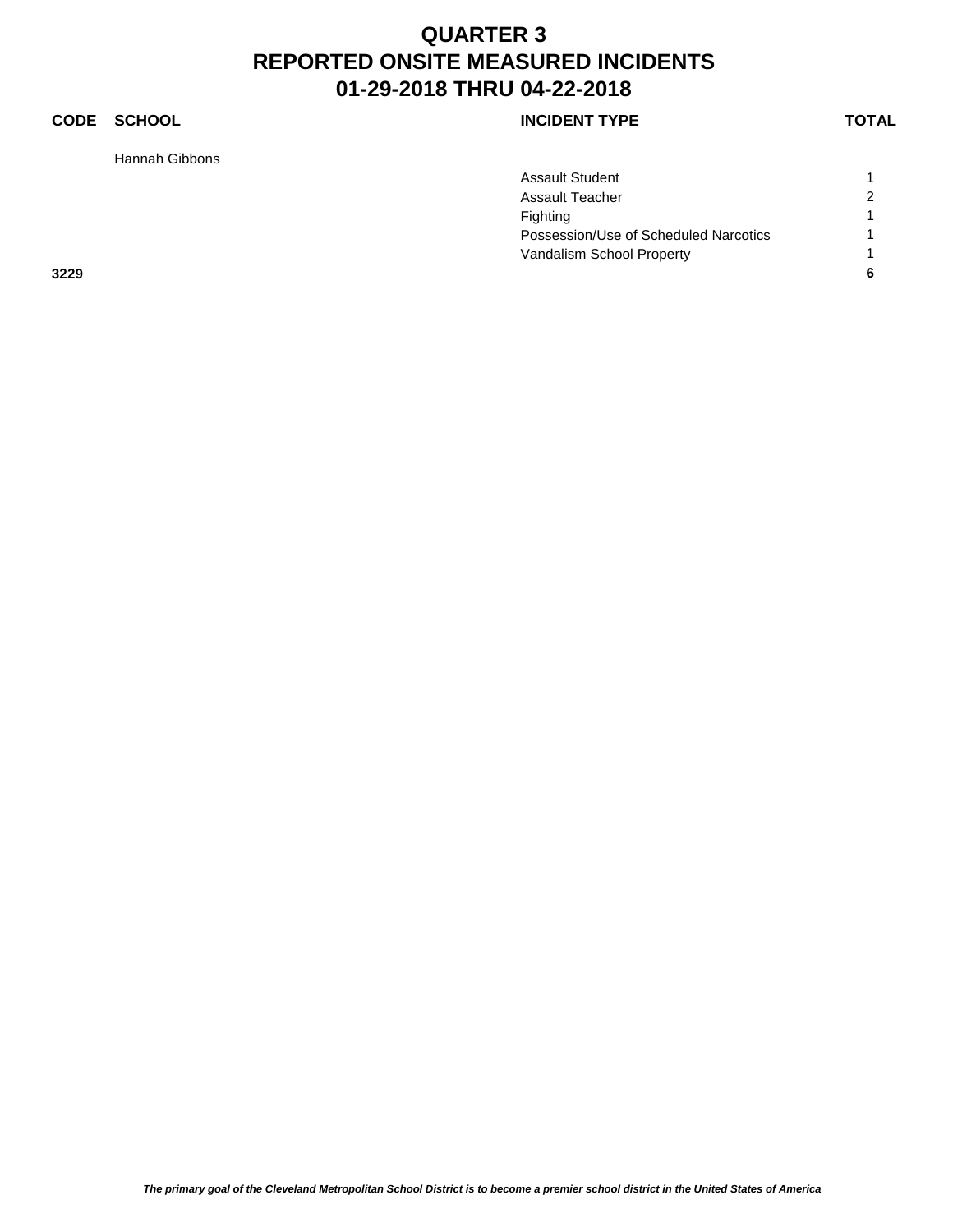### **CODE SCHOOL CODE SCHOOL**

Harvey Rice

|      | <b>Assault Security Officer</b> |   |
|------|---------------------------------|---|
|      | Assault Staff (Adult)           |   |
|      | <b>Assault Student</b>          |   |
|      | Fighting                        | - |
|      | <b>Other Serious Incident</b>   |   |
| 3240 |                                 |   |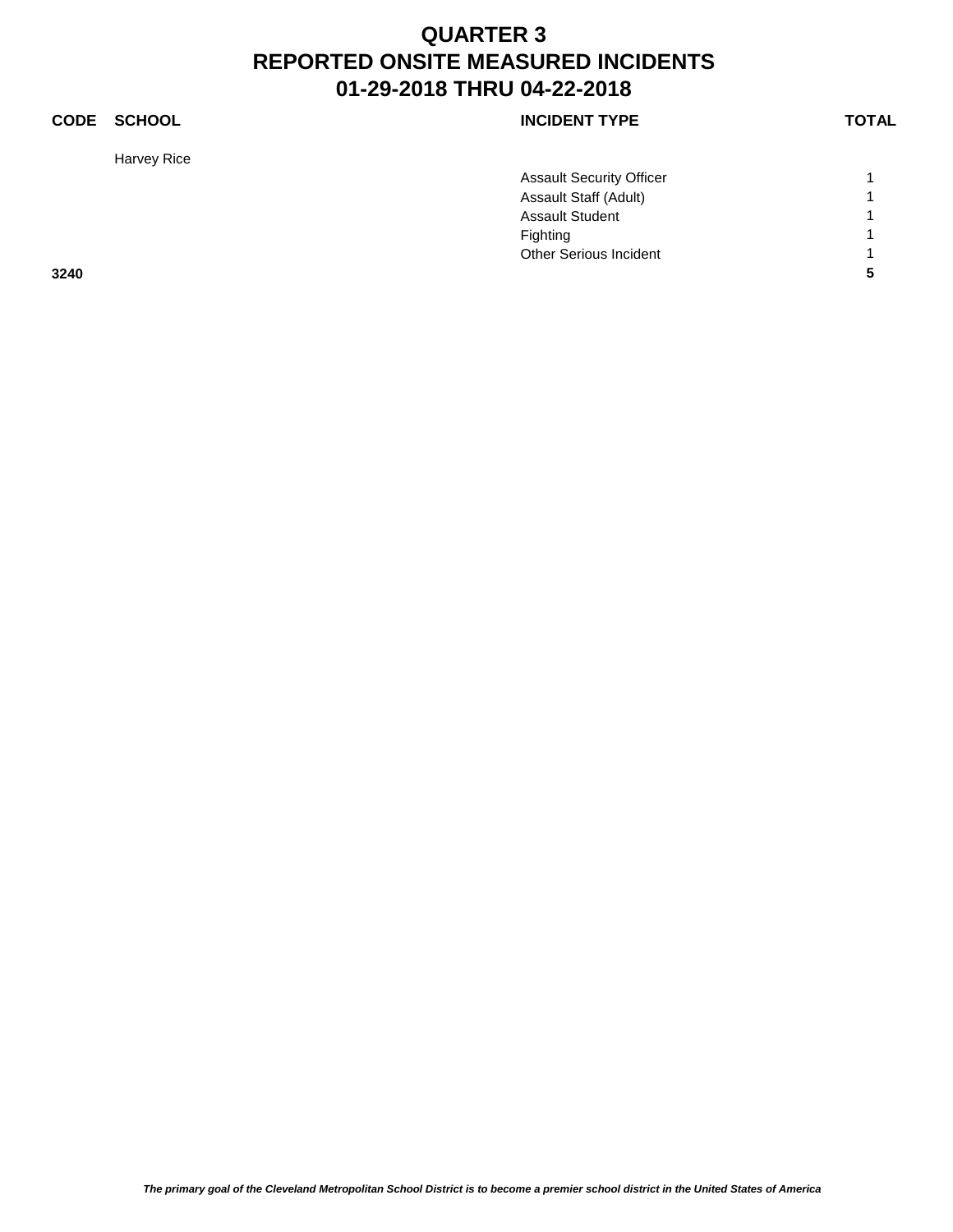### **CODE SCHOOL CODE SCHOOL**

Iowa-Maple

|      | <b>Assault Teacher</b>           |  |
|------|----------------------------------|--|
|      | Fighting                         |  |
|      | Other Serious Incident           |  |
|      | Possession of Drug Paraphernalia |  |
| 3270 |                                  |  |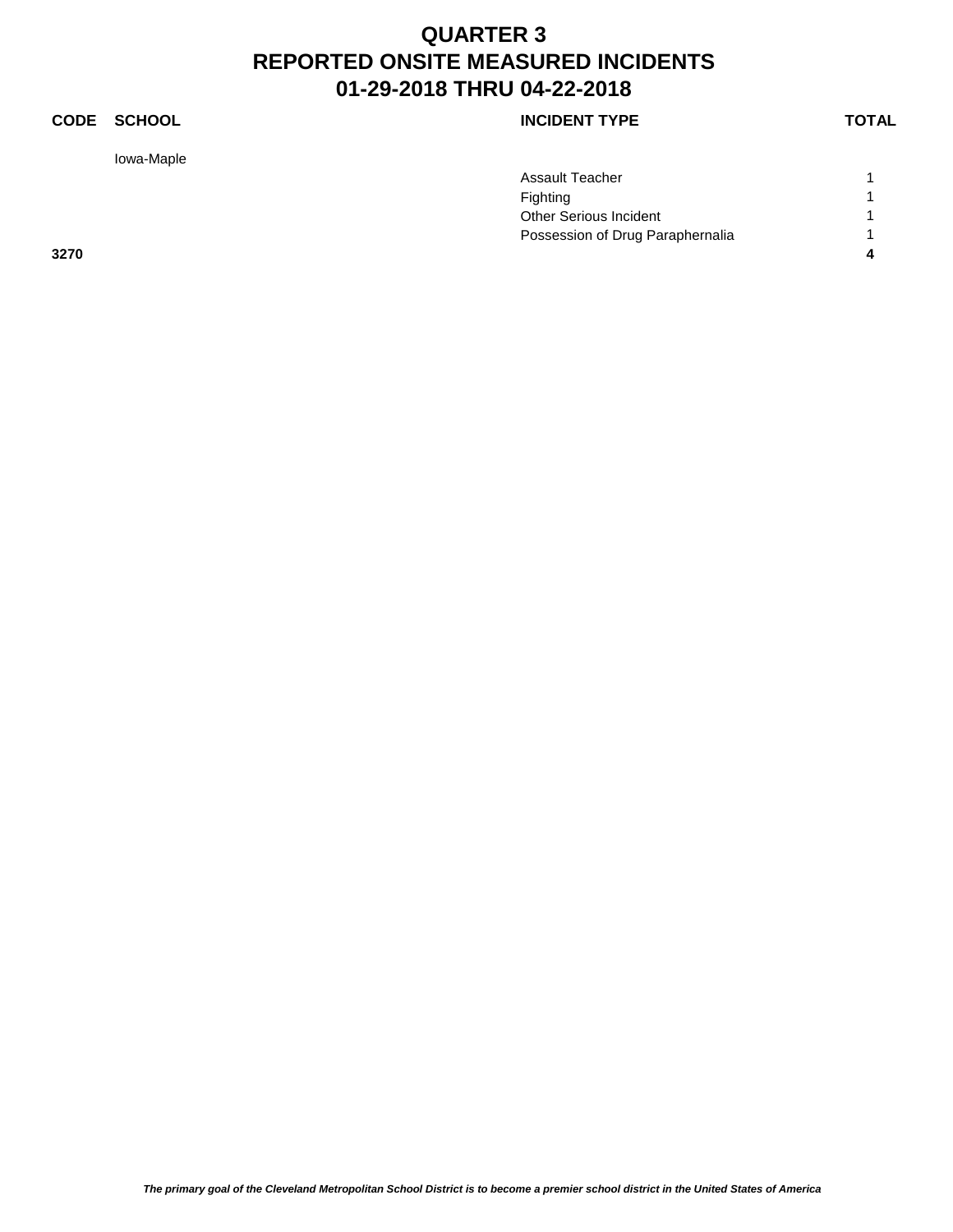### **CODE SCHOOL CODE SCHOOL**

James Ford Rhodes

|      | <b>Assault Security Officer</b>       |               |
|------|---------------------------------------|---------------|
|      | <b>Assault Student</b>                |               |
|      | Fighting                              |               |
|      | <b>Other Criminal Activity</b>        | $\mathcal{P}$ |
|      | Possession of Other Dangerous Weapon  | 2             |
|      | Possession/Use of Scheduled Narcotics |               |
| 5273 |                                       | 14            |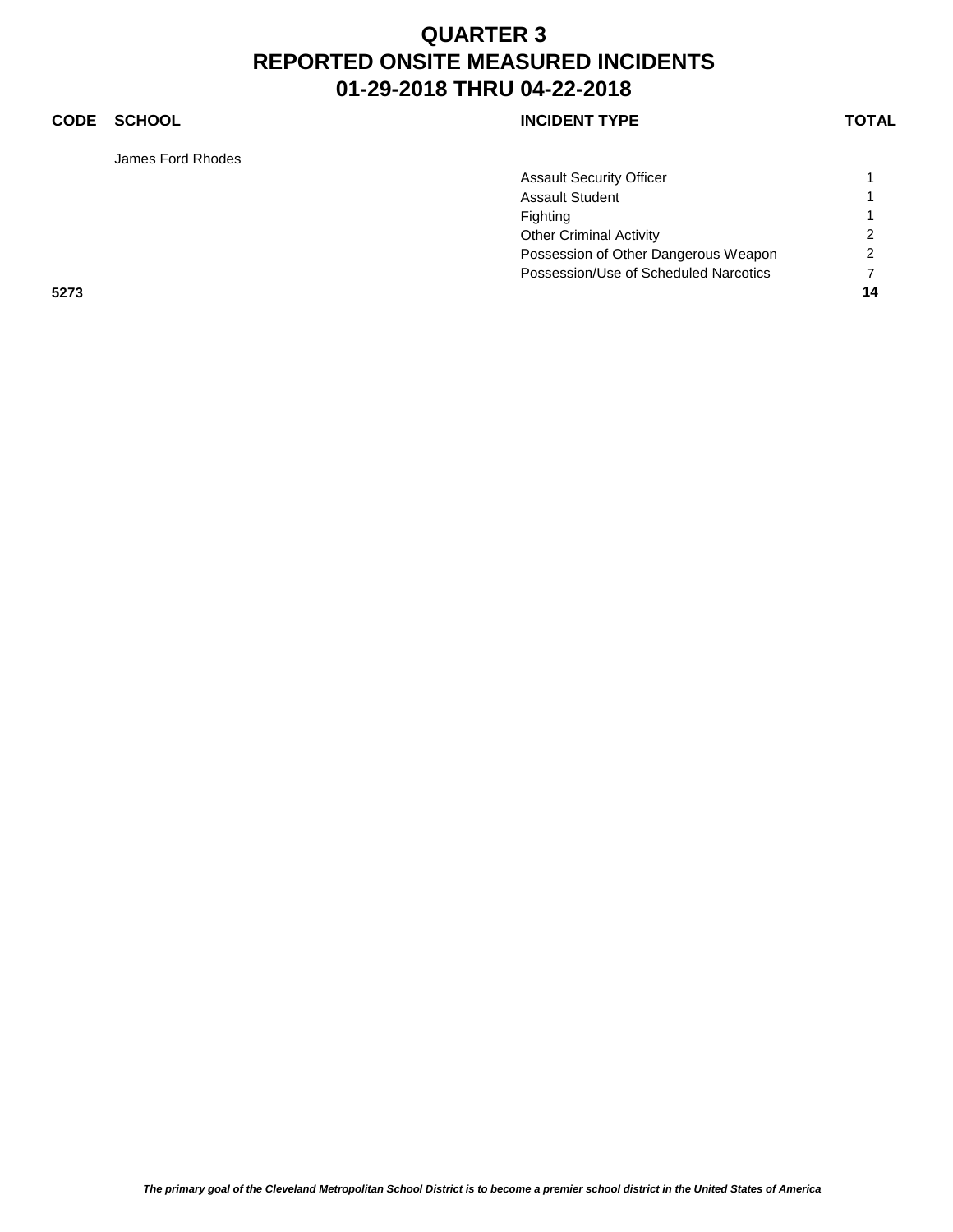### **CODE SCHOOL CODE SCHOOL**

Jane Addams

|      | <b>Assault Student</b>    |   |
|------|---------------------------|---|
|      | Menacing                  |   |
|      | Theft of Private Property |   |
| 6275 |                           | ◠ |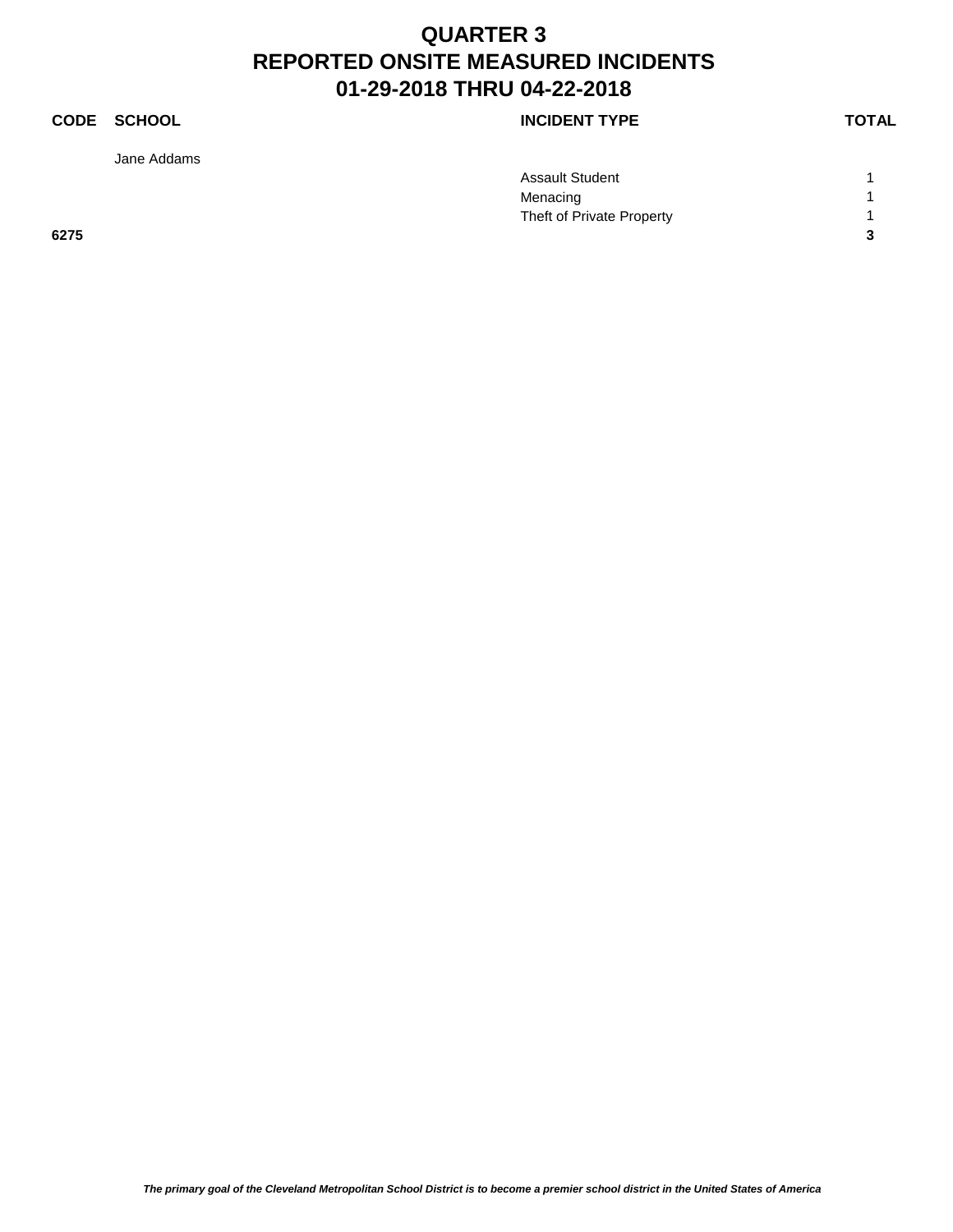### **CODE SCHOOL CODE SCHOOL**

JFK E3agle Academy

|      |  | <b>Assault Student</b>                |                |
|------|--|---------------------------------------|----------------|
|      |  | Fighting                              | $\overline{2}$ |
|      |  | Possession of Knife                   | $\overline{2}$ |
|      |  | Possession/Use of Scheduled Narcotics |                |
|      |  | Theft of CMSD Computer Property       |                |
| 5211 |  |                                       |                |
|      |  |                                       |                |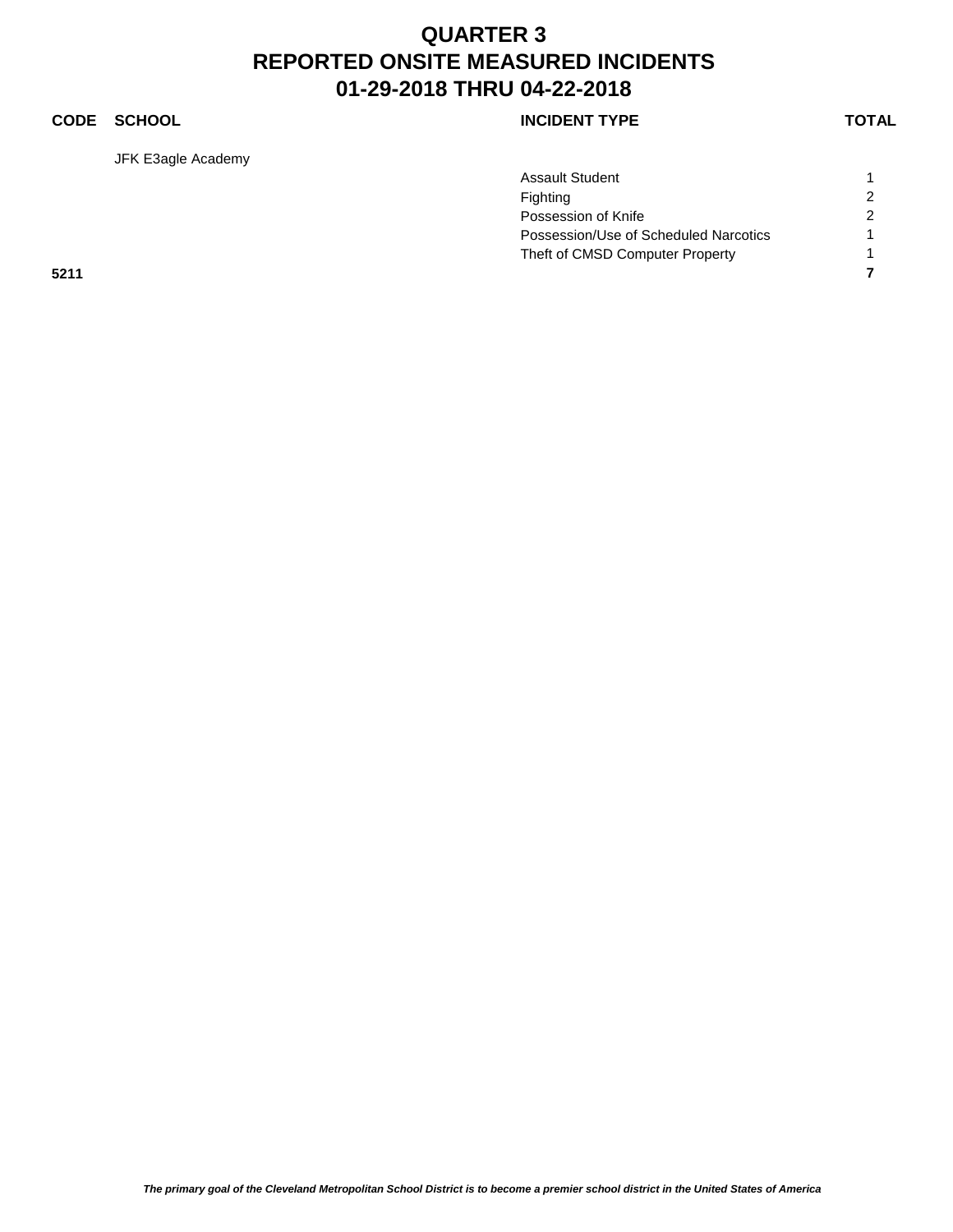### **CODE SCHOOL CODE SCHOOL**

JFK PACT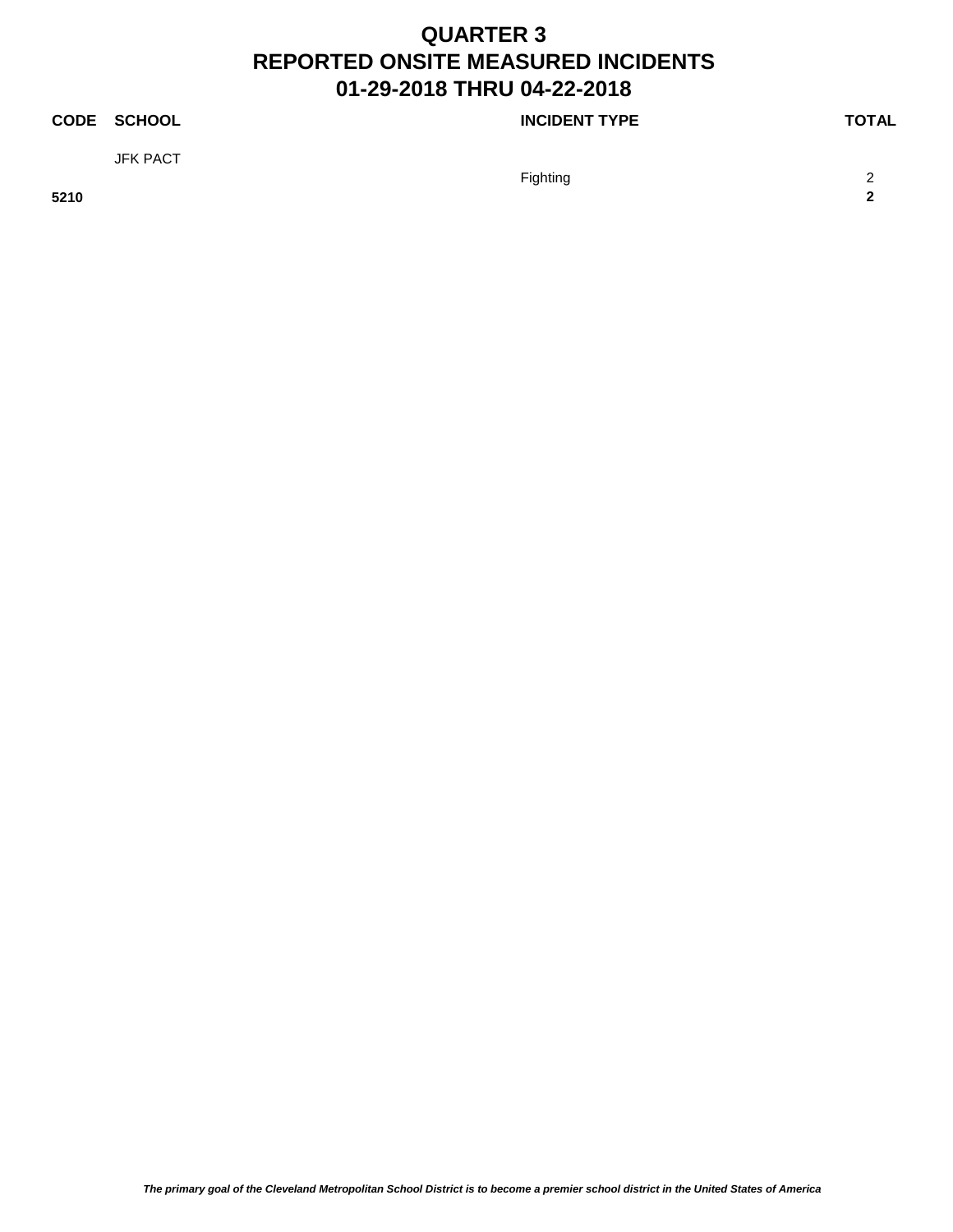John Adams

**CODE SCHOOL CODE SCHOOL** 

|      | Possession/Use of Scheduled Narcotics |  |
|------|---------------------------------------|--|
|      | Sexual Imposition                     |  |
| 5276 |                                       |  |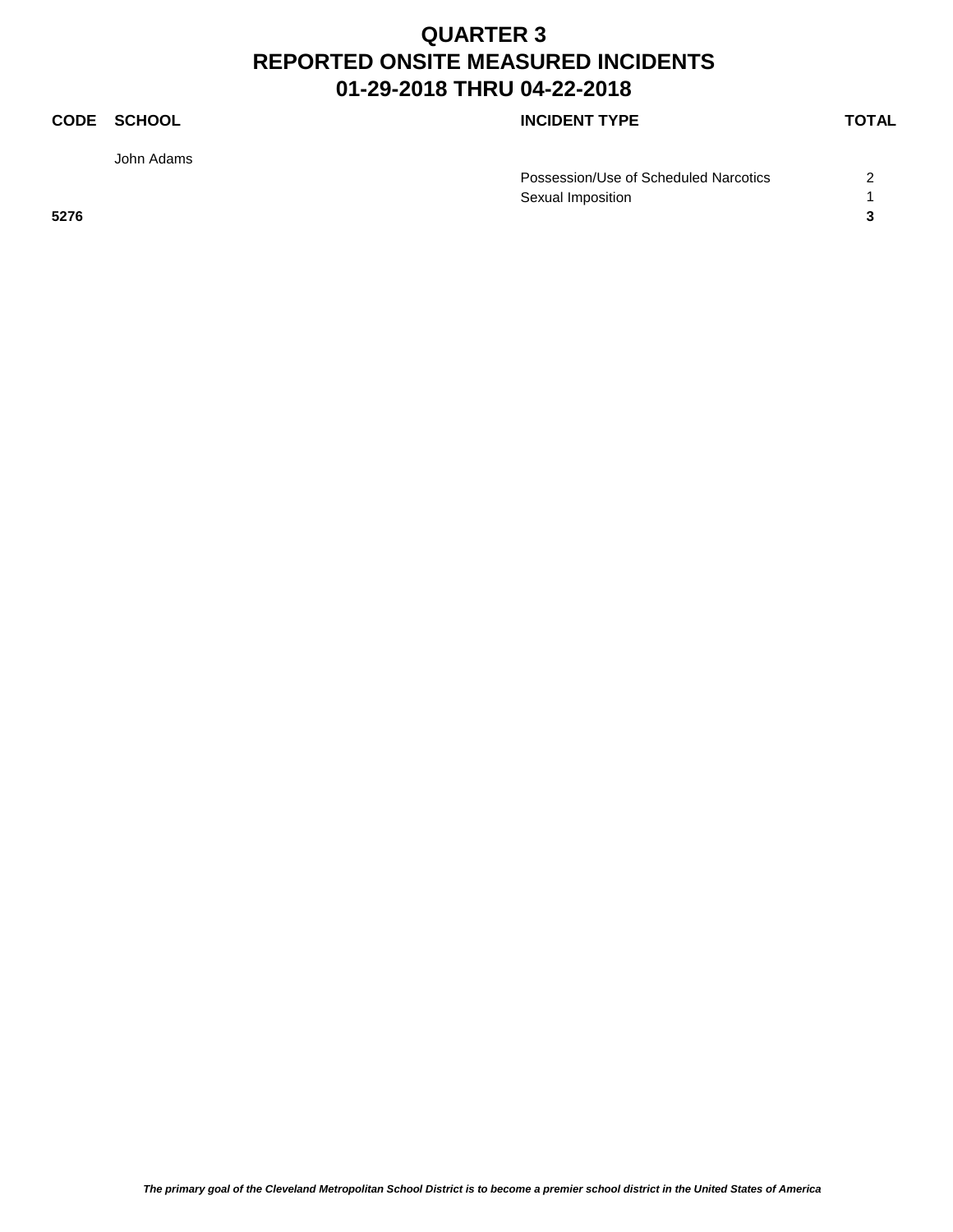### **CODE SCHOOL CODE SCHOOL**

John Adams College & Career Academy

Assault Student 1 Possession/Use of Scheduled Narcotics 1 **5268 2**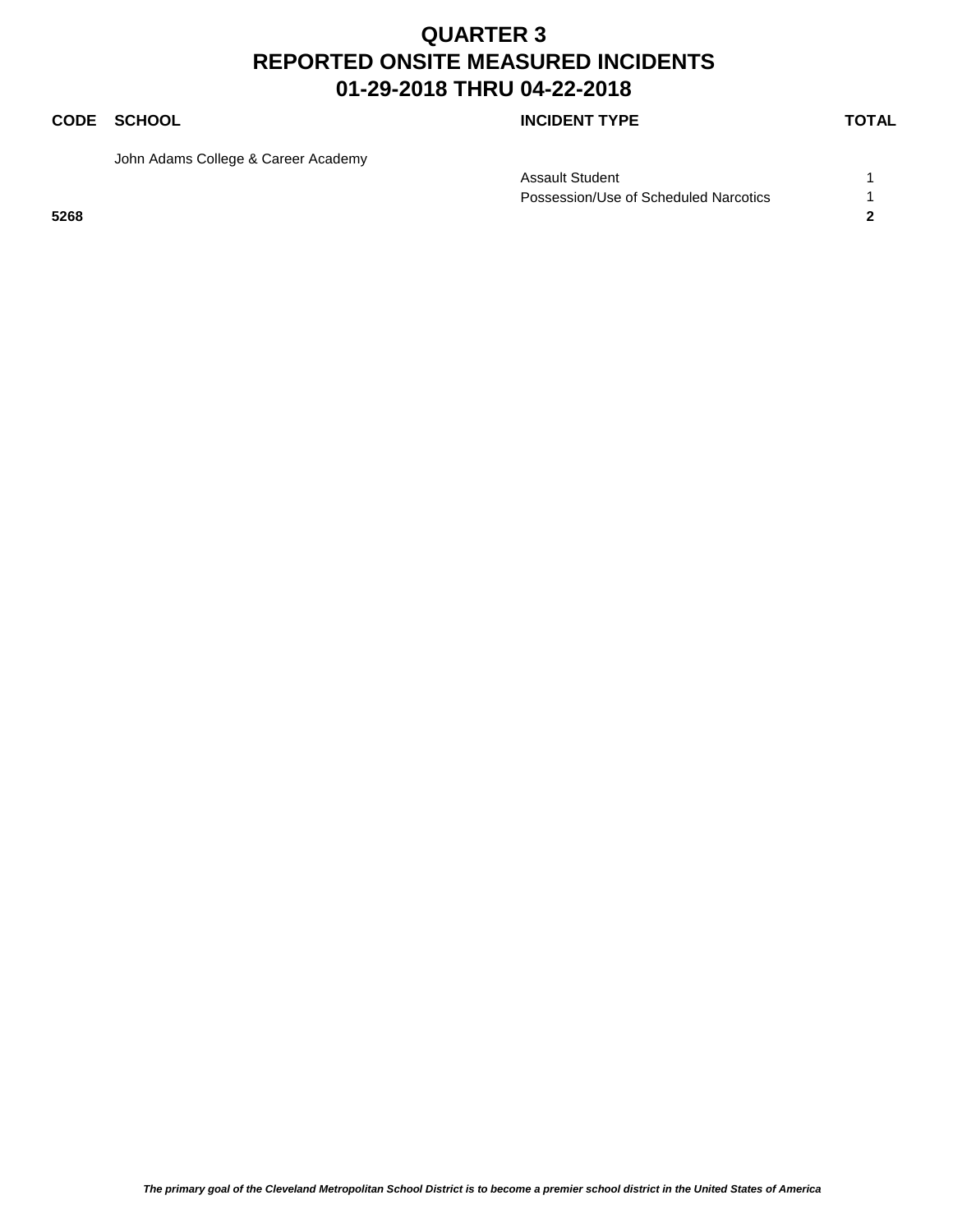John Hay

**CODE SCHOOL CODE SCHOOL** 

Theft of CMSD Property 1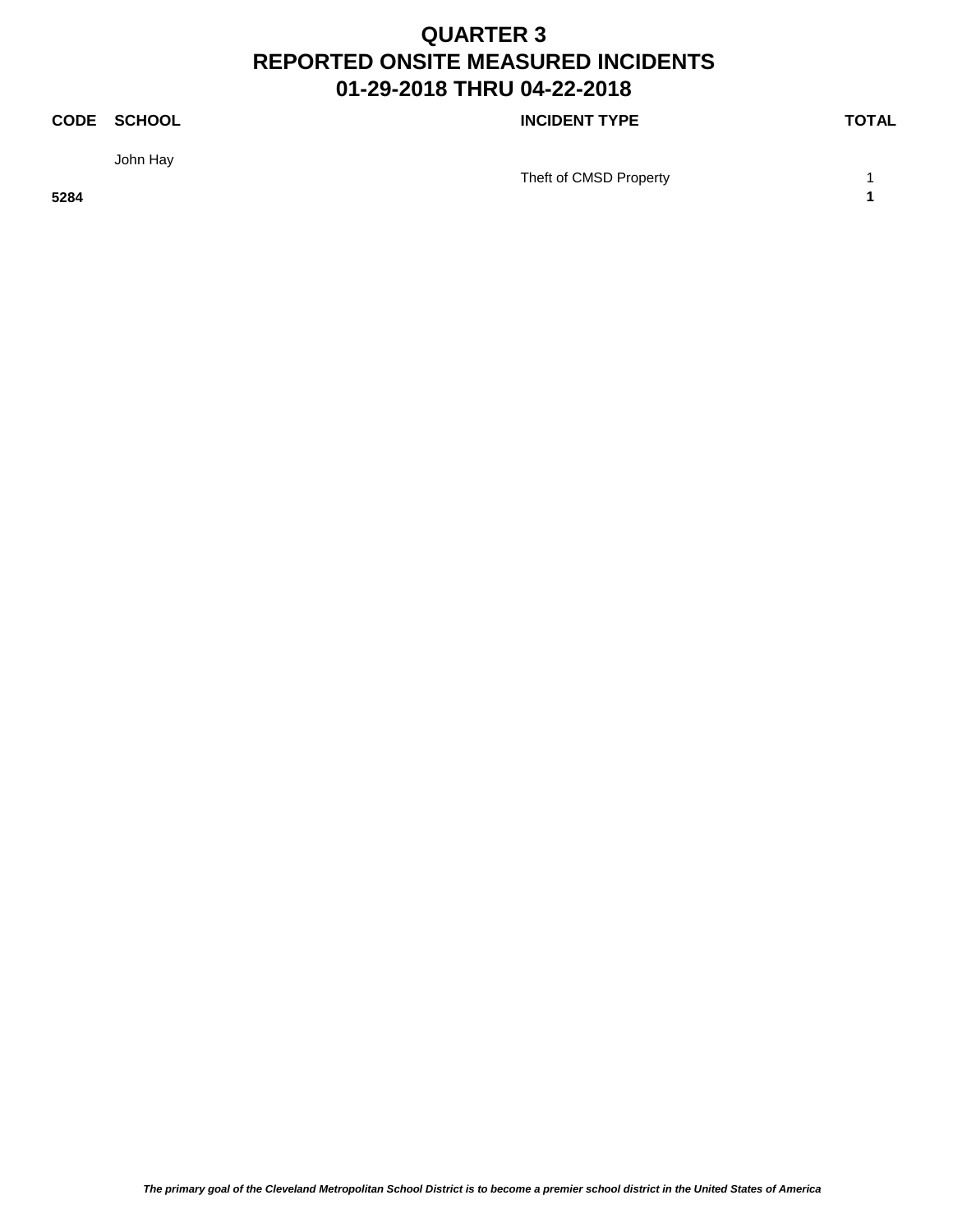### **CODE SCHOOL CODE SCHOOL**

John Hay School of Architecture & Design

**5692 1**

Possession of Other Dangerous Weapon 1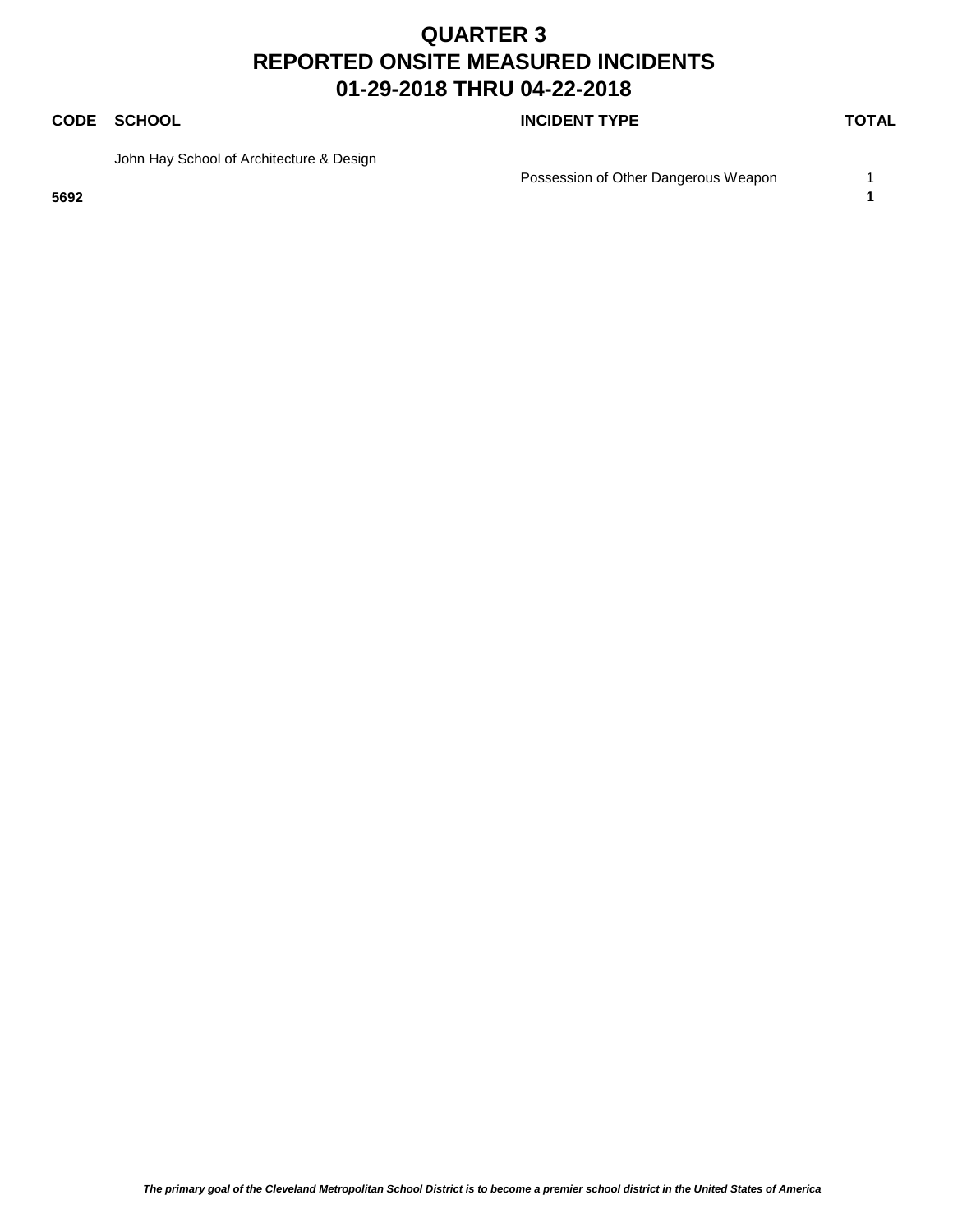### **CODE SCHOOL CODE SCHOOL**

John Hay School of Science & Medicine

Fighting the contract of the contract of the contract of the contract of the contract of the contract of the contract of the contract of the contract of the contract of the contract of the contract of the contract of the c Possession of Other Dangerous Weapon 1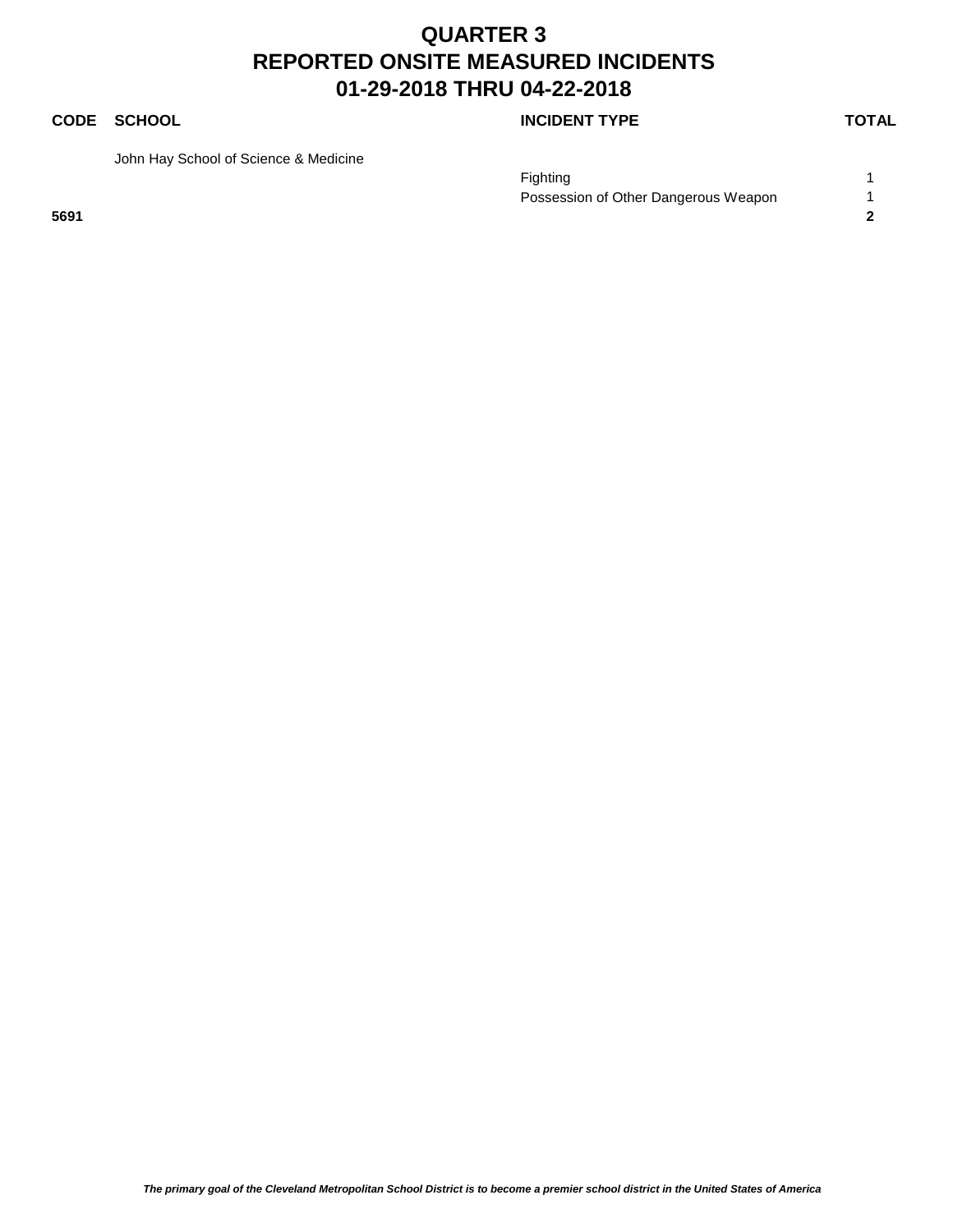**CODE SCHOOL CODE SCHOOL** 

John Marshall School of Business

Possession/Use of Scheduled Narcotics 2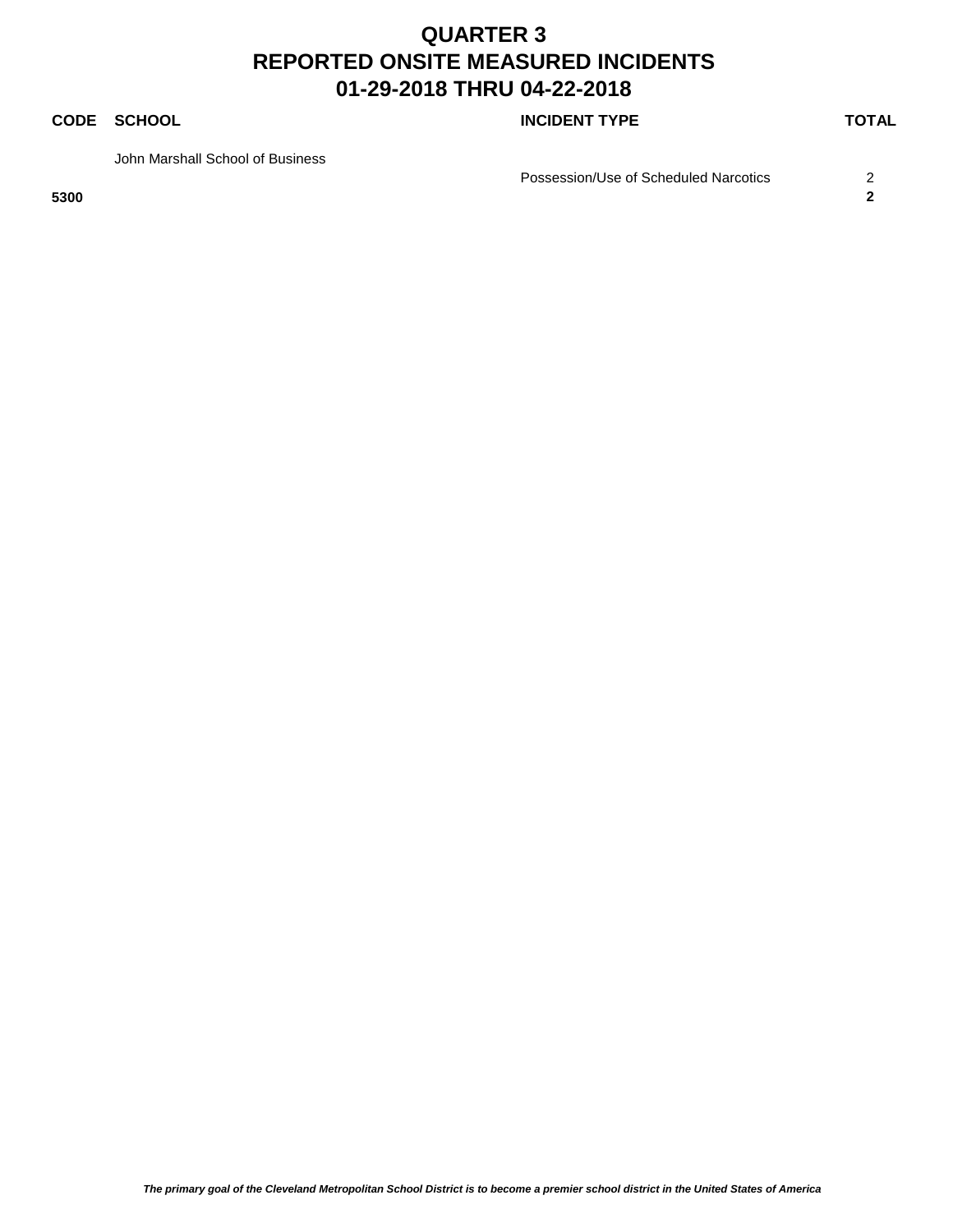### **CODE SCHOOL CODE SCHOOL**

John Marshall School of Engineering

Assault Teacher 2008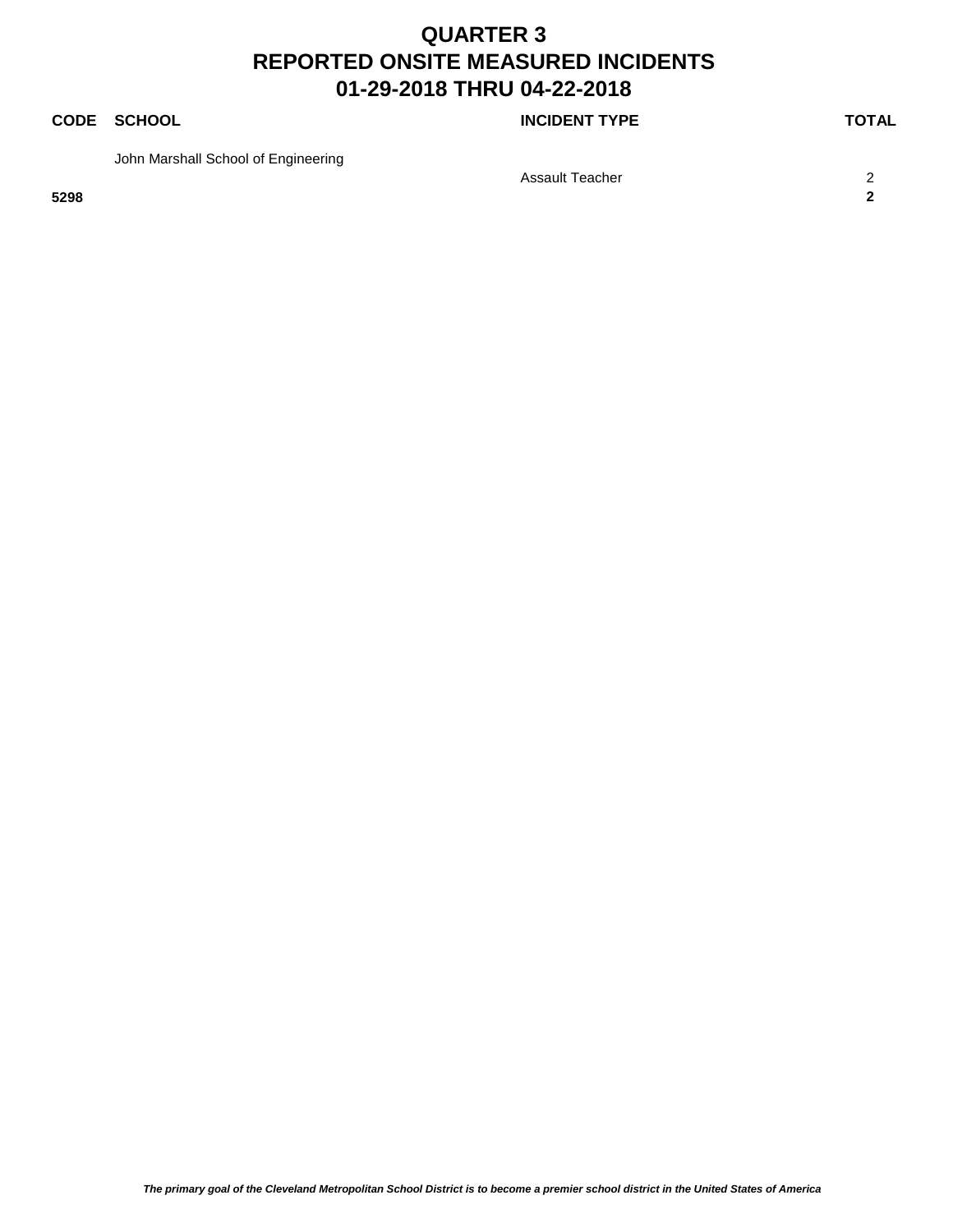### **CODE SCHOOL CODE SCHOOL**

John Marshall School of Information

|      | <b>Bullying</b>   |        |
|------|-------------------|--------|
|      | Fighting          | $\sim$ |
|      | Sexual Imposition |        |
| 5299 |                   |        |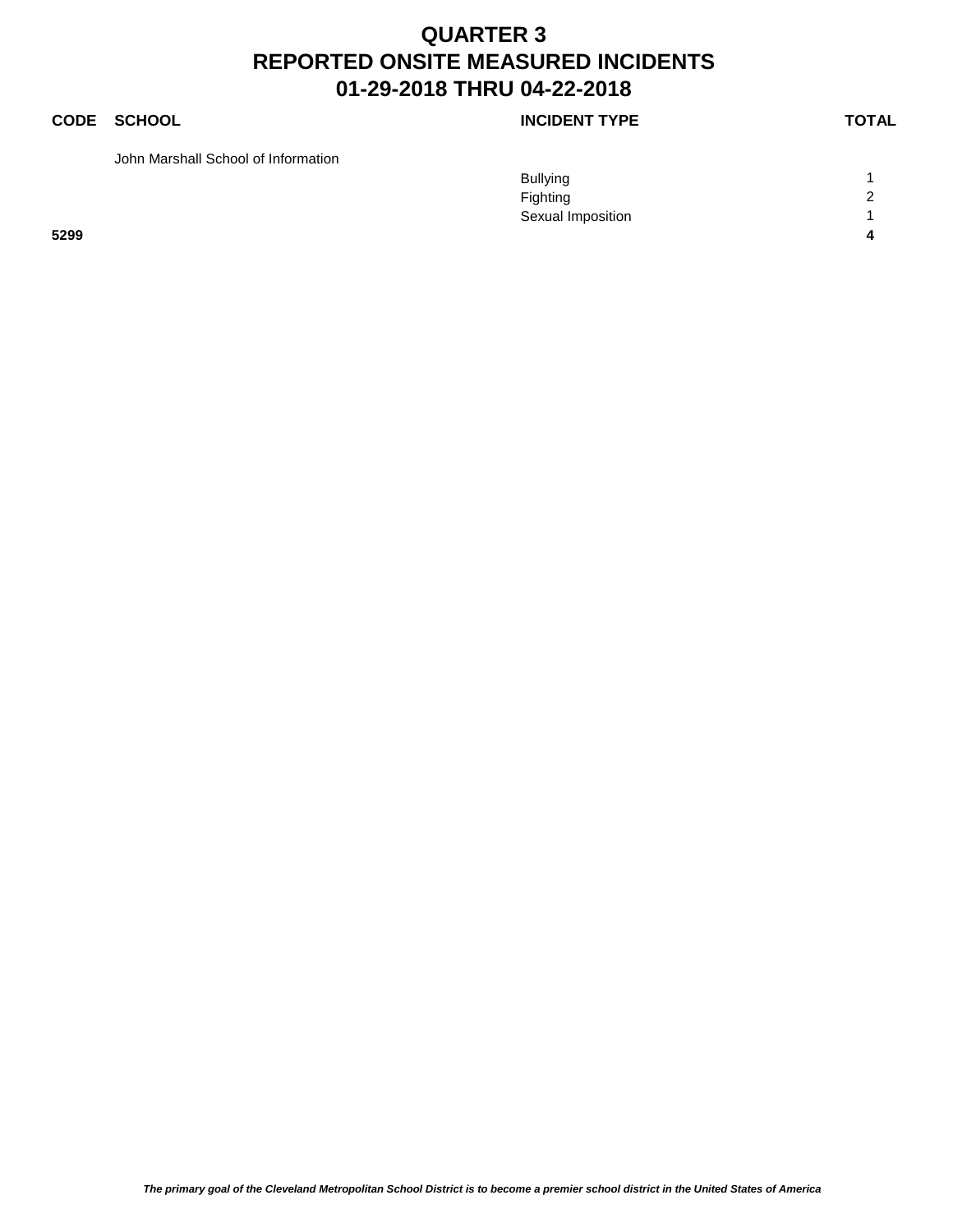### **CODE SCHOOL CODE SCHOOL**

Joseph M Gallagher

|      | <b>Assault Student</b> | Λ              |
|------|------------------------|----------------|
|      | Fighting               |                |
|      | Other Serious Incident | $\overline{2}$ |
|      | Sexual Harassment      |                |
| 4279 |                        | я              |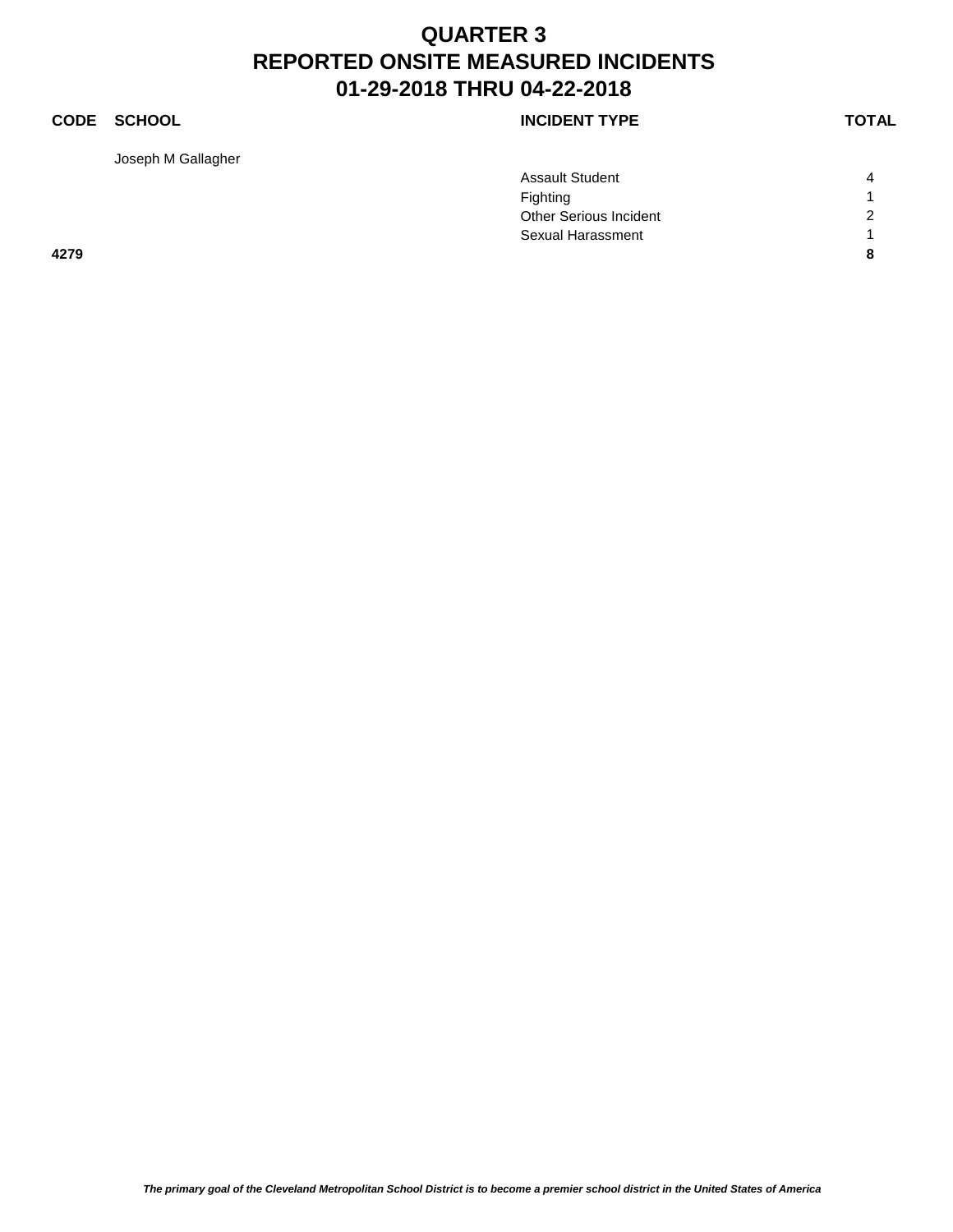Kenneth W Clement

### **CODE SCHOOL CODE SCHOOL**

|      | <b>Assault Security Officer</b> |                |
|------|---------------------------------|----------------|
|      | <b>Assault Student</b>          | $\overline{2}$ |
|      | Fighting                        | $\Delta$       |
|      | Other Serious Incident          |                |
| 6297 |                                 | 8              |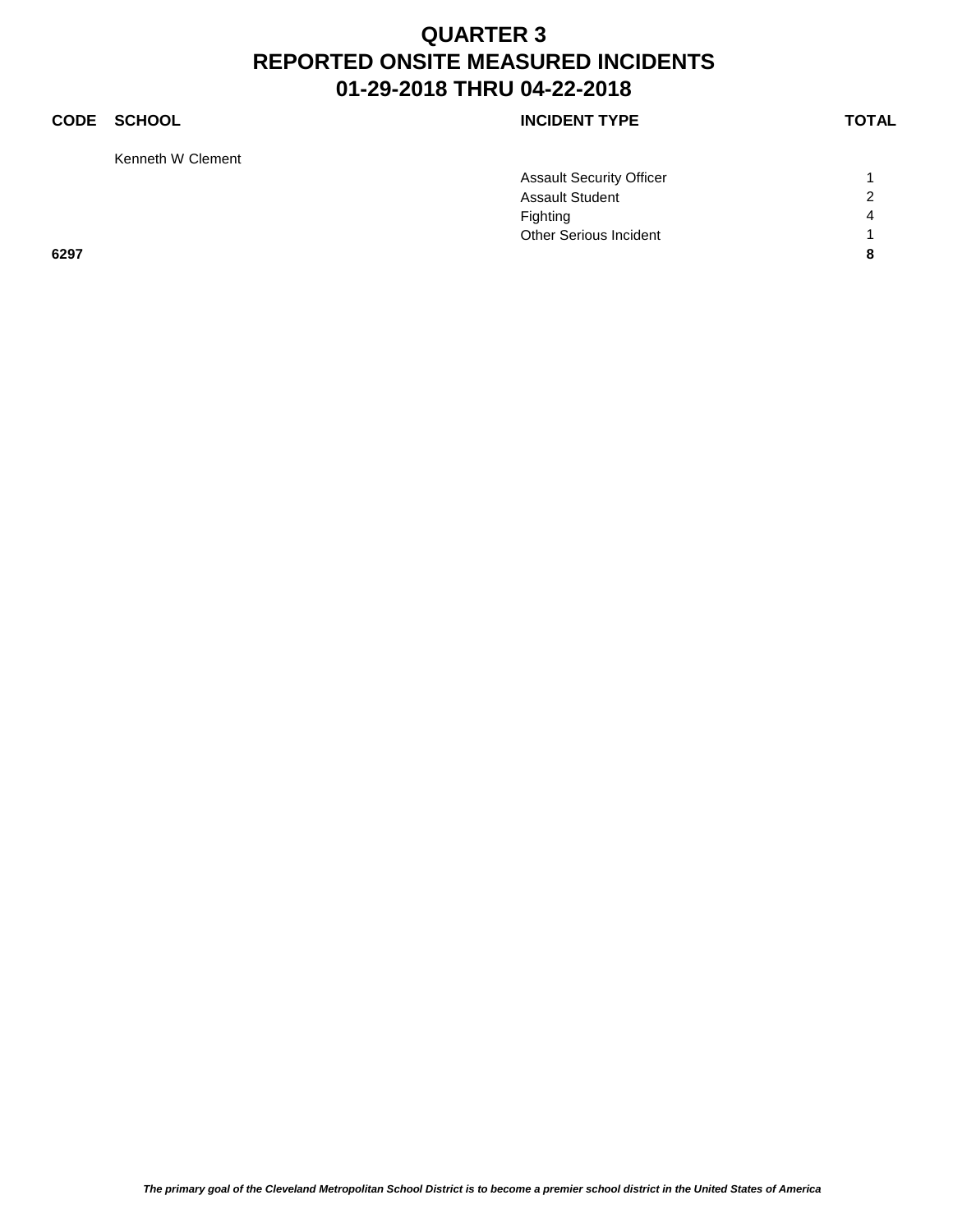### **CODE SCHOOL CODE SCHOOL**

Lincoln-West

|      | <b>Assault Student</b>    |   |
|------|---------------------------|---|
|      | Fighting                  | 3 |
|      | Possession/Use of Alcohol |   |
|      | Theft of Private property |   |
| 5330 |                           | c |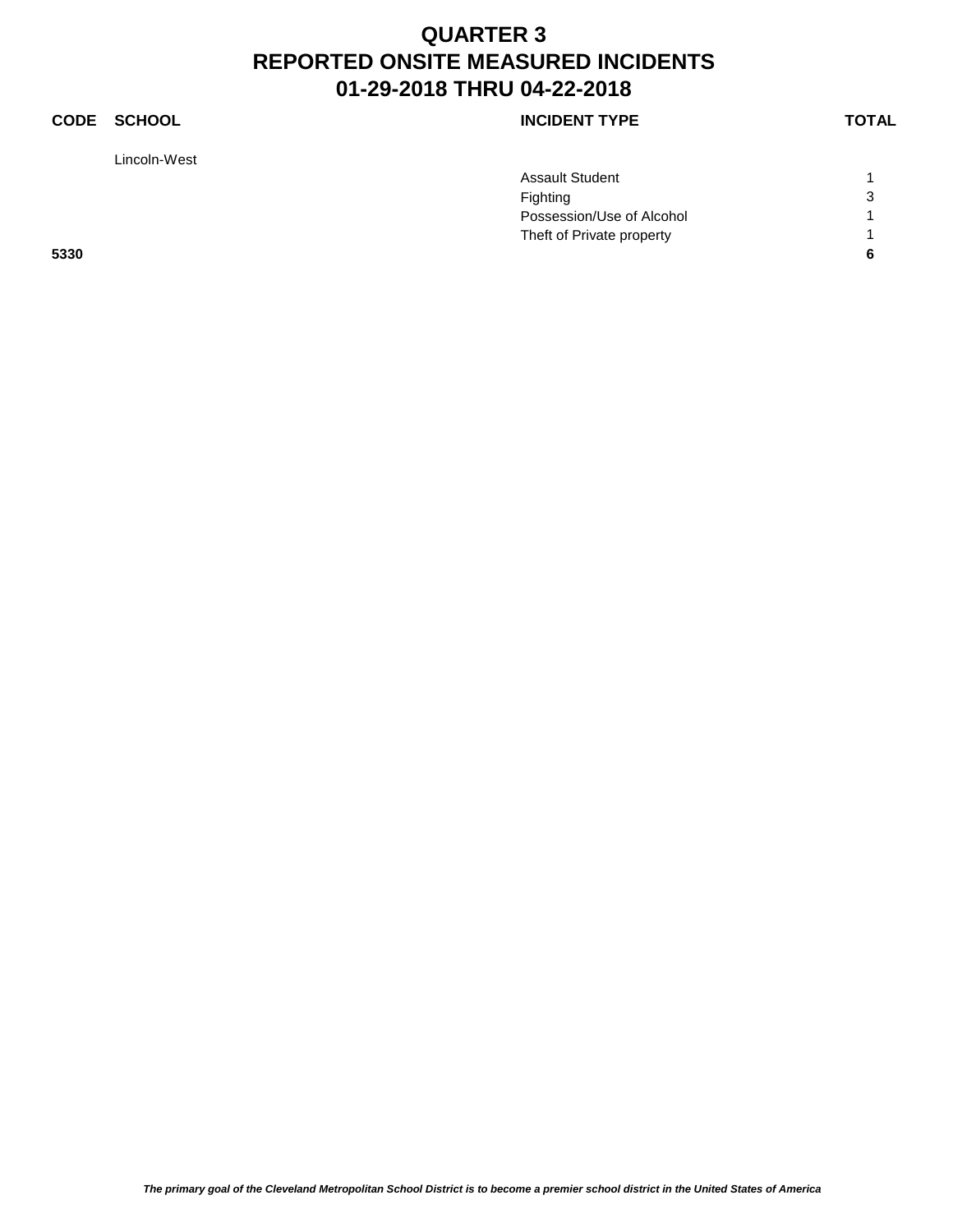### **CODE SCHOOL CODE SCHOOL**

Lincoln-West Global Studies

|      | <b>Assault Student</b>               |   |
|------|--------------------------------------|---|
|      | Other Serious Incident               |   |
|      | Possession of Knife                  | 3 |
|      | Possession of Other Dangerous Weapon |   |
|      | Vandalism School Property            |   |
| 6333 |                                      |   |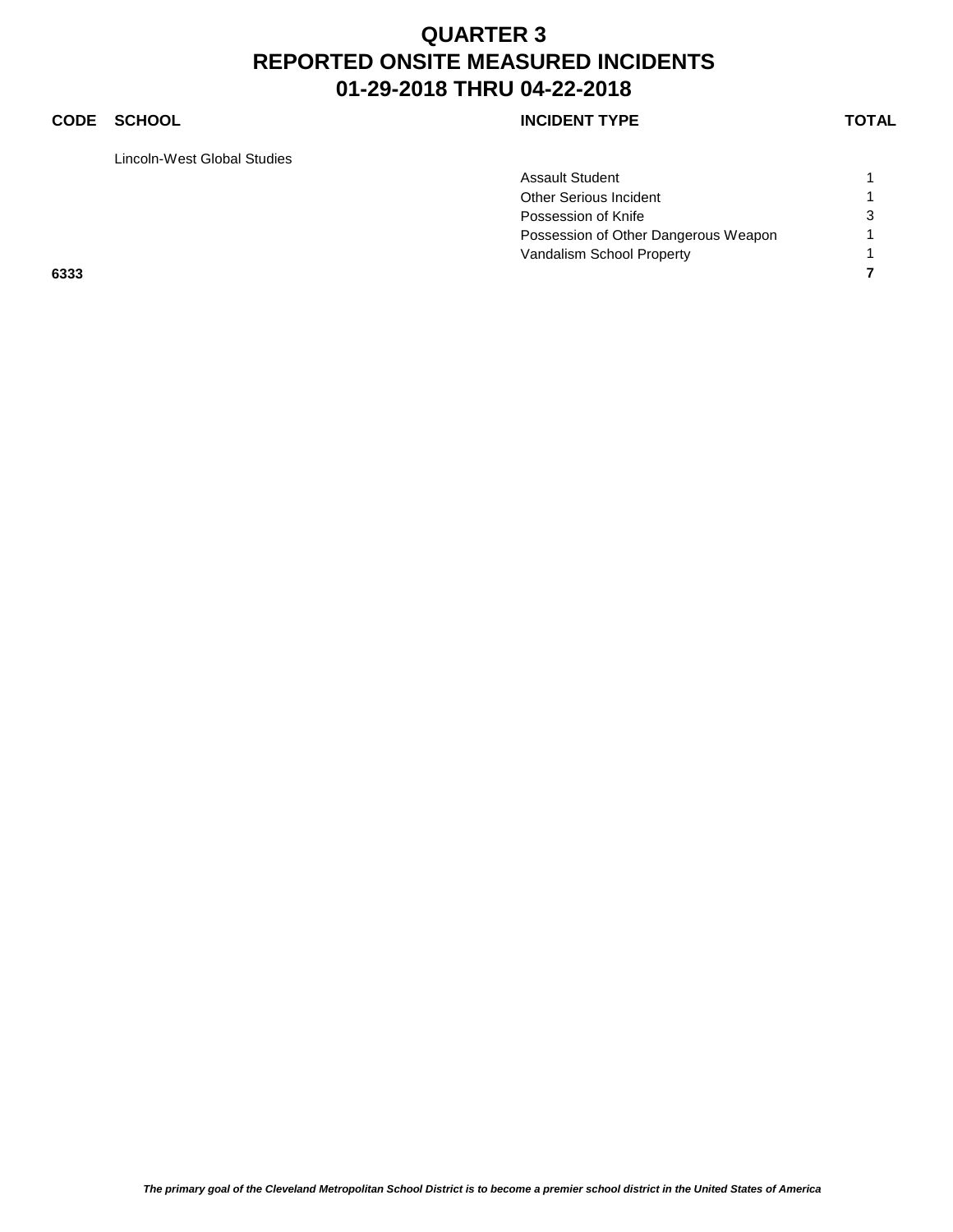### **CODE SCHOOL CODE SCHOOL**

Lincoln-West Science & Health

|      | Assault Staff (Adult)     |                |
|------|---------------------------|----------------|
|      | <b>Assault Student</b>    | 2              |
|      | <b>Assault Teacher</b>    | 1              |
|      | Fighting                  | 3              |
|      | Theft of CMSD Property    |                |
|      | Vandalism School Property | $\overline{2}$ |
| 6334 |                           | 10             |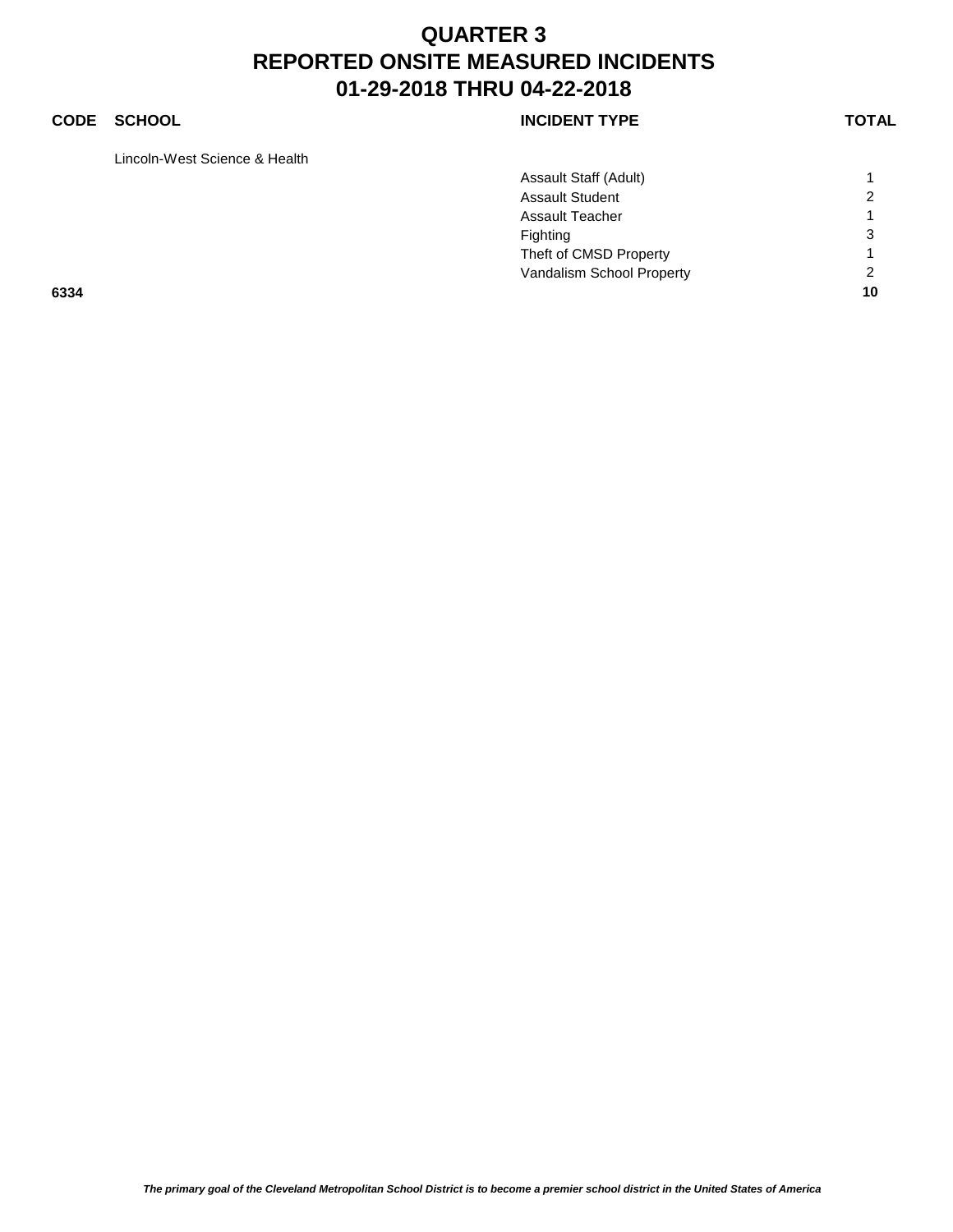Louis Agassiz

### **CODE SCHOOL CODE SCHOOL**

|      | <b>Assault Student</b> |                |
|------|------------------------|----------------|
|      | <b>Assault Teacher</b> |                |
|      | <b>Bullying</b>        | $\overline{2}$ |
|      | Menacing               | $\overline{A}$ |
| 3338 |                        | 5              |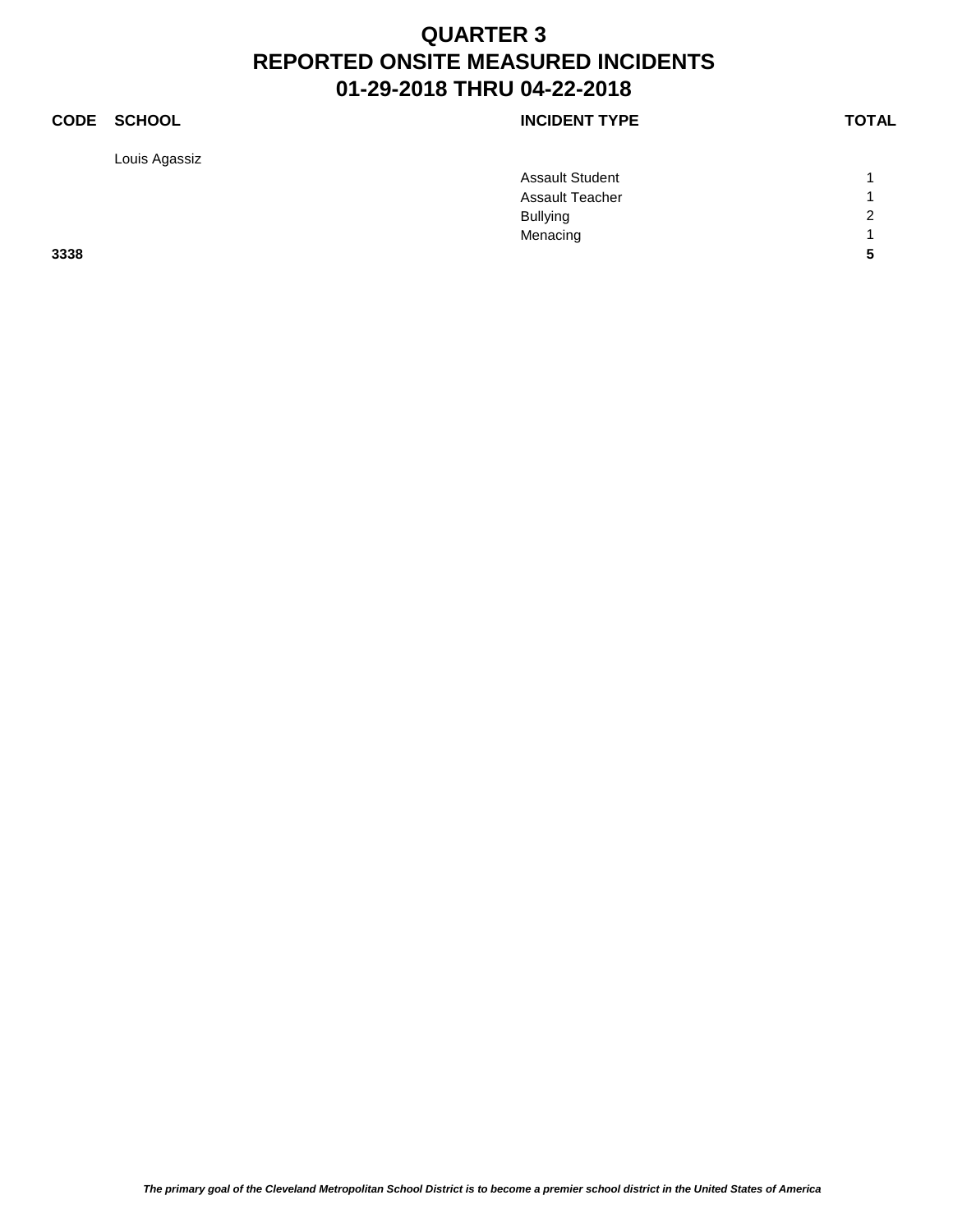### **CODE SCHOOL CODE SCHOOL**

Louisa May Alcott

Sexual Imposition 2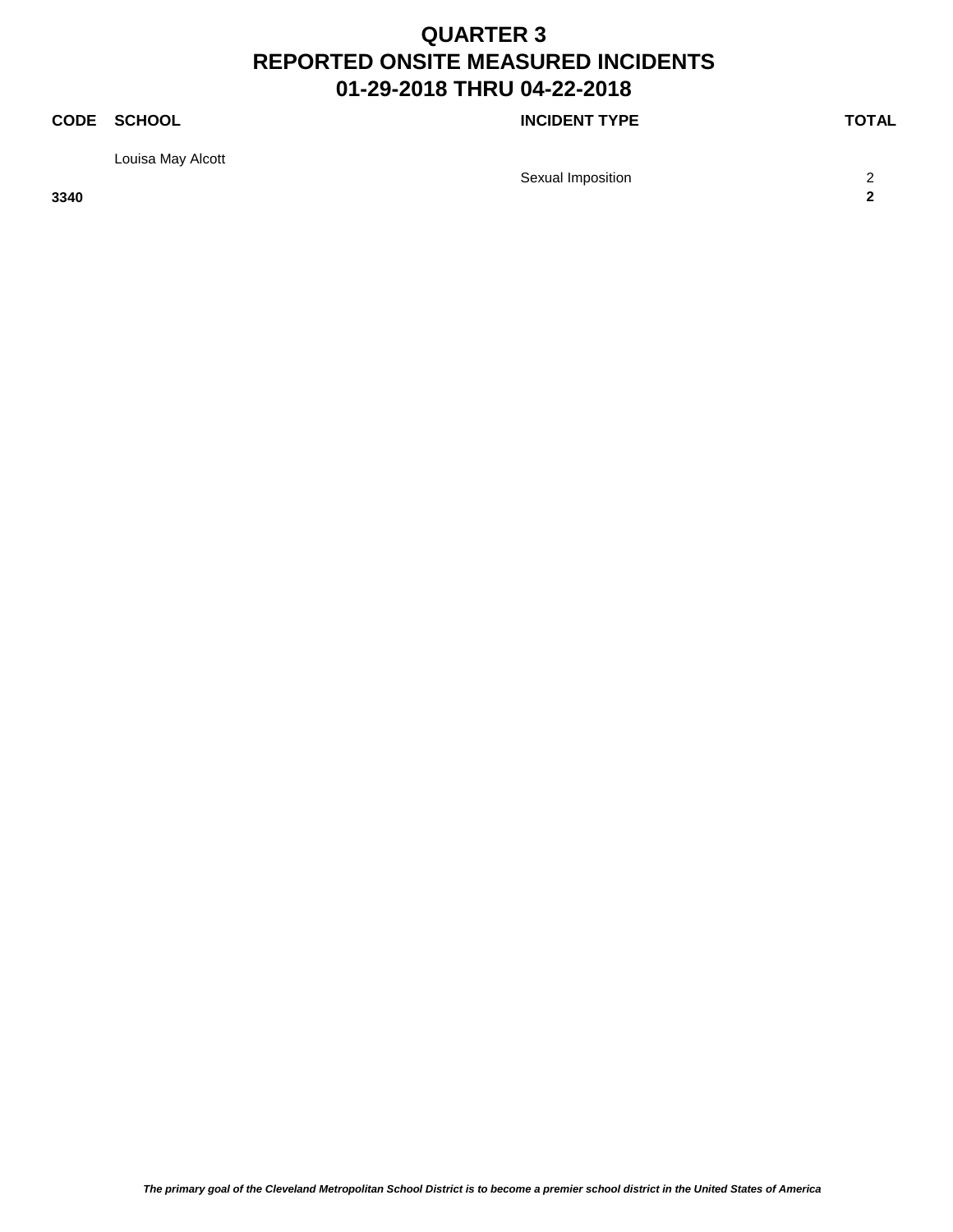### **CODE SCHOOL CODE SCHOOL**

Luis Munoz Marin / Lincoln

| <b>INCIDENT TYPE</b> |  |
|----------------------|--|
|----------------------|--|

|      | <b>Assault Teacher</b>                           | 3  |
|------|--------------------------------------------------|----|
|      | Possession of Knife<br>Vandalism School Property | 2  |
| 4328 |                                                  | 10 |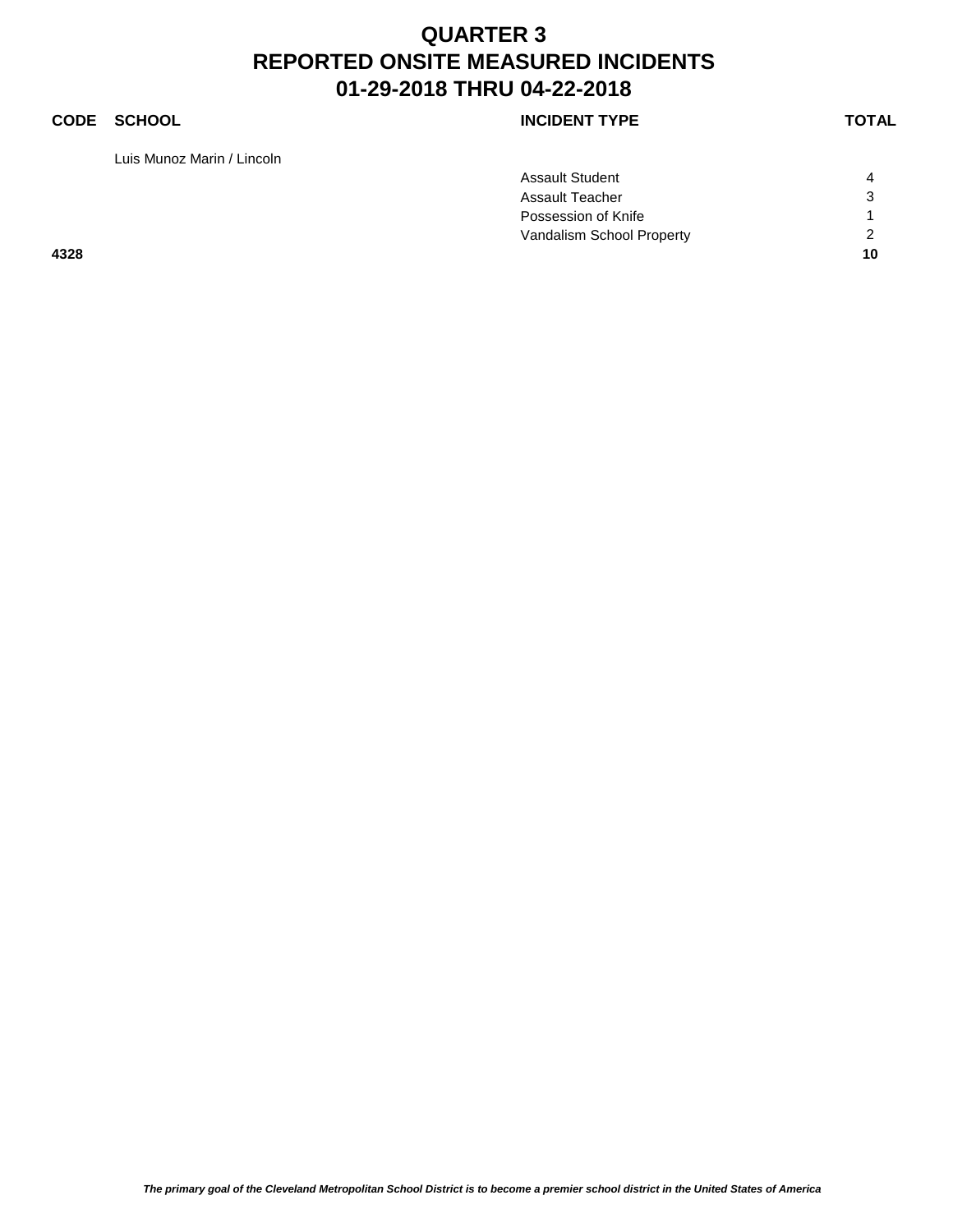### **CODE SCHOOL CODE SCHOOL**

Marion C Seltzer

|      | <b>Assault Security Officer</b> |                |
|------|---------------------------------|----------------|
|      | Assault Staff (Adult)           | $\overline{2}$ |
|      | <b>Assault Student</b>          |                |
|      | Other Serious Incident          | $\overline{2}$ |
|      | Sexual Harassment               | 3              |
| 3353 |                                 | 9              |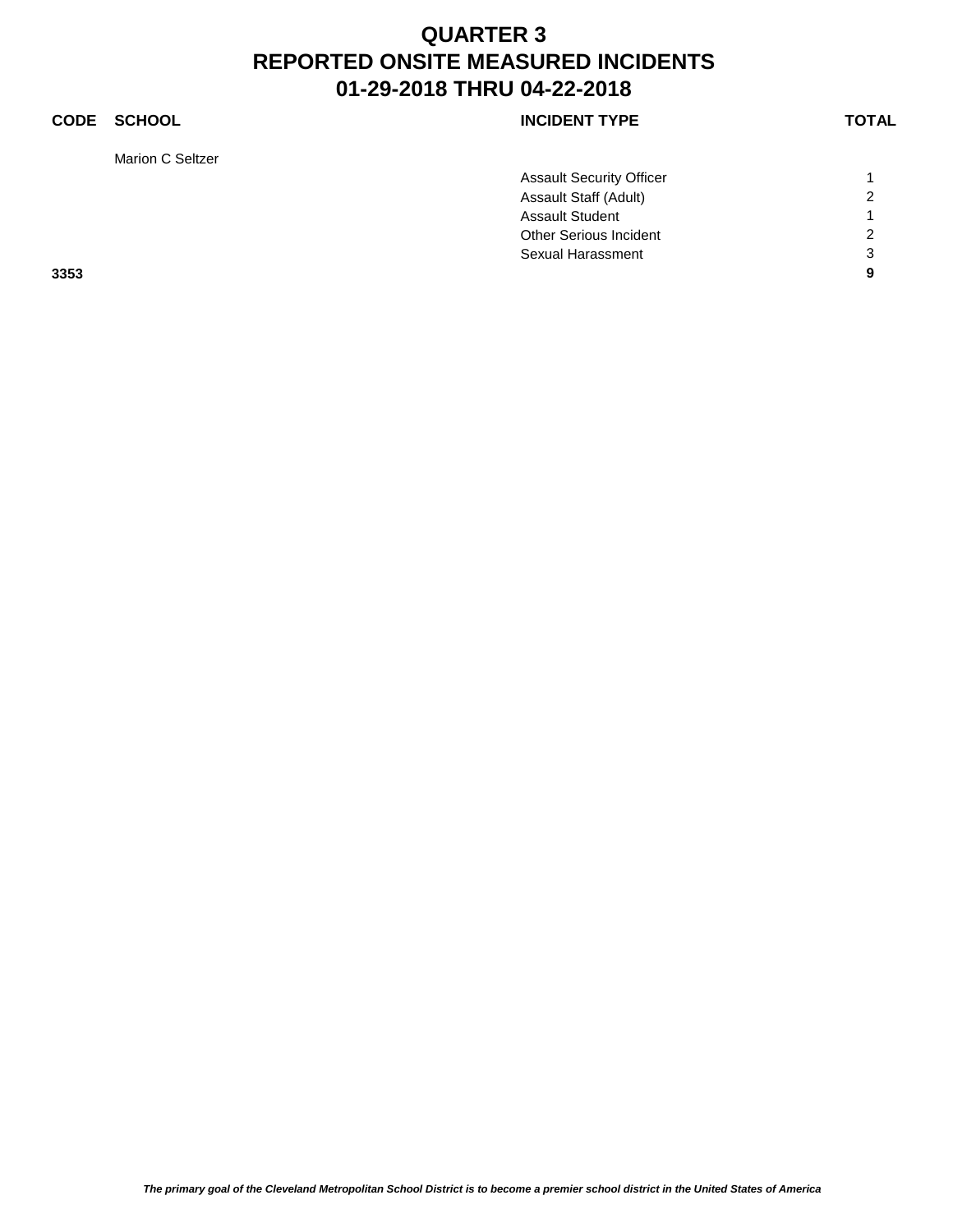Marion-Sterling

### **CODE SCHOOL CODE SCHOOL**

|      | Assault Staff (Adult)  |                |
|------|------------------------|----------------|
|      | <b>Assault Student</b> |                |
|      | Sexual Imposition      |                |
| 3354 |                        | $\overline{3}$ |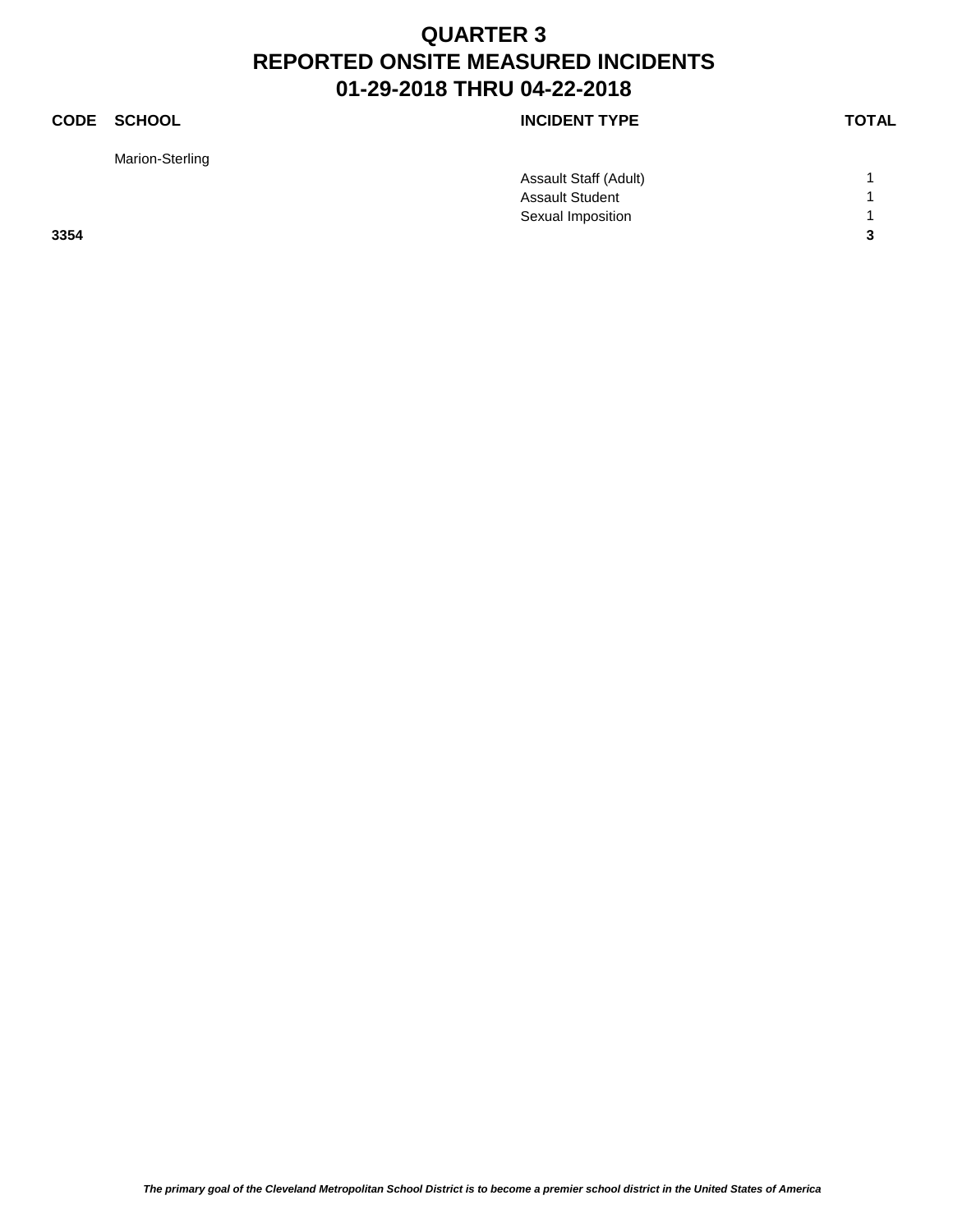Martin Luther King Jr-High

### **CODE SCHOOL CODE SCHOOL**

|      | <b>Assault Security Officer</b> |                |
|------|---------------------------------|----------------|
|      | <b>Assault Teacher</b>          |                |
|      | Fighting                        | $\overline{2}$ |
|      | <b>Other Criminal Activity</b>  |                |
| 6804 |                                 |                |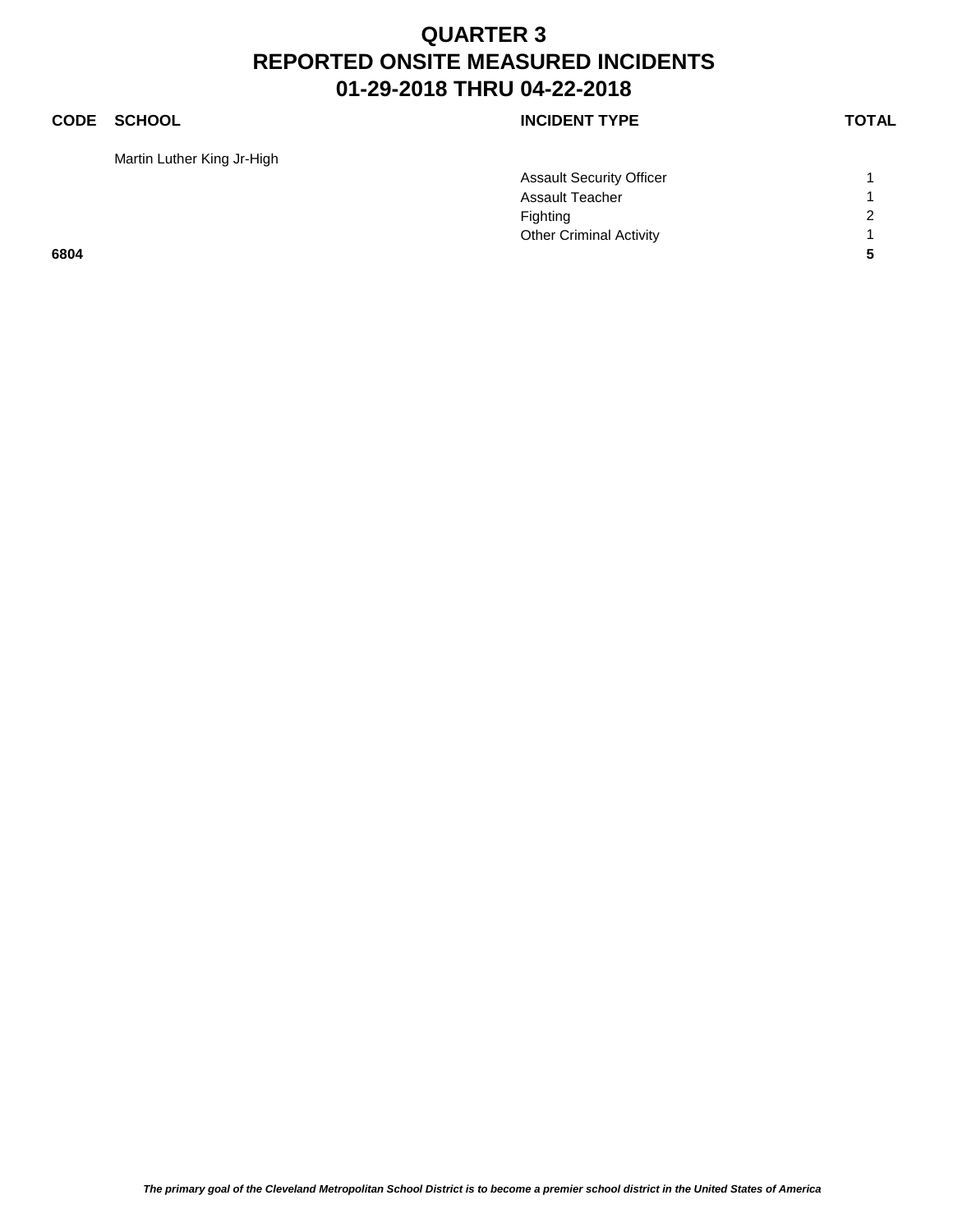### **CODE SCHOOL CODE SCHOOL**

Mary B Martin

|      | Assault Staff (Adult)         | $\overline{2}$ |
|------|-------------------------------|----------------|
|      | <b>Assault Teacher</b>        | $\overline{A}$ |
|      | Fighting                      | $\overline{2}$ |
|      | <b>Other Serious Incident</b> | $\overline{ }$ |
|      | Sexual Harassment             | $\overline{A}$ |
| 4347 |                               | 7              |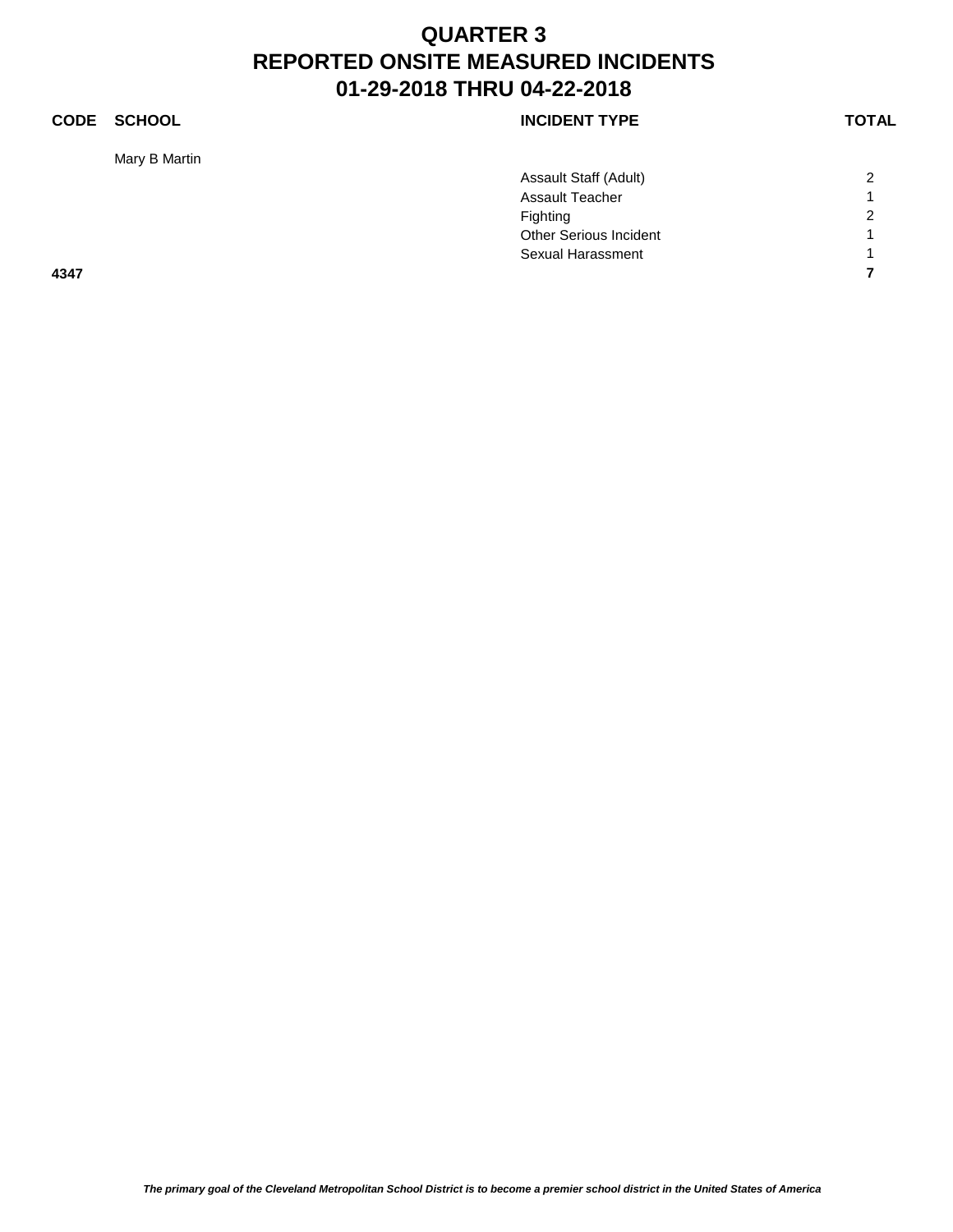Mary M Bethune

**CODE SCHOOL CODE SCHOOL** 

Assault Student 2 Sexual Imposition 1 **3350 3**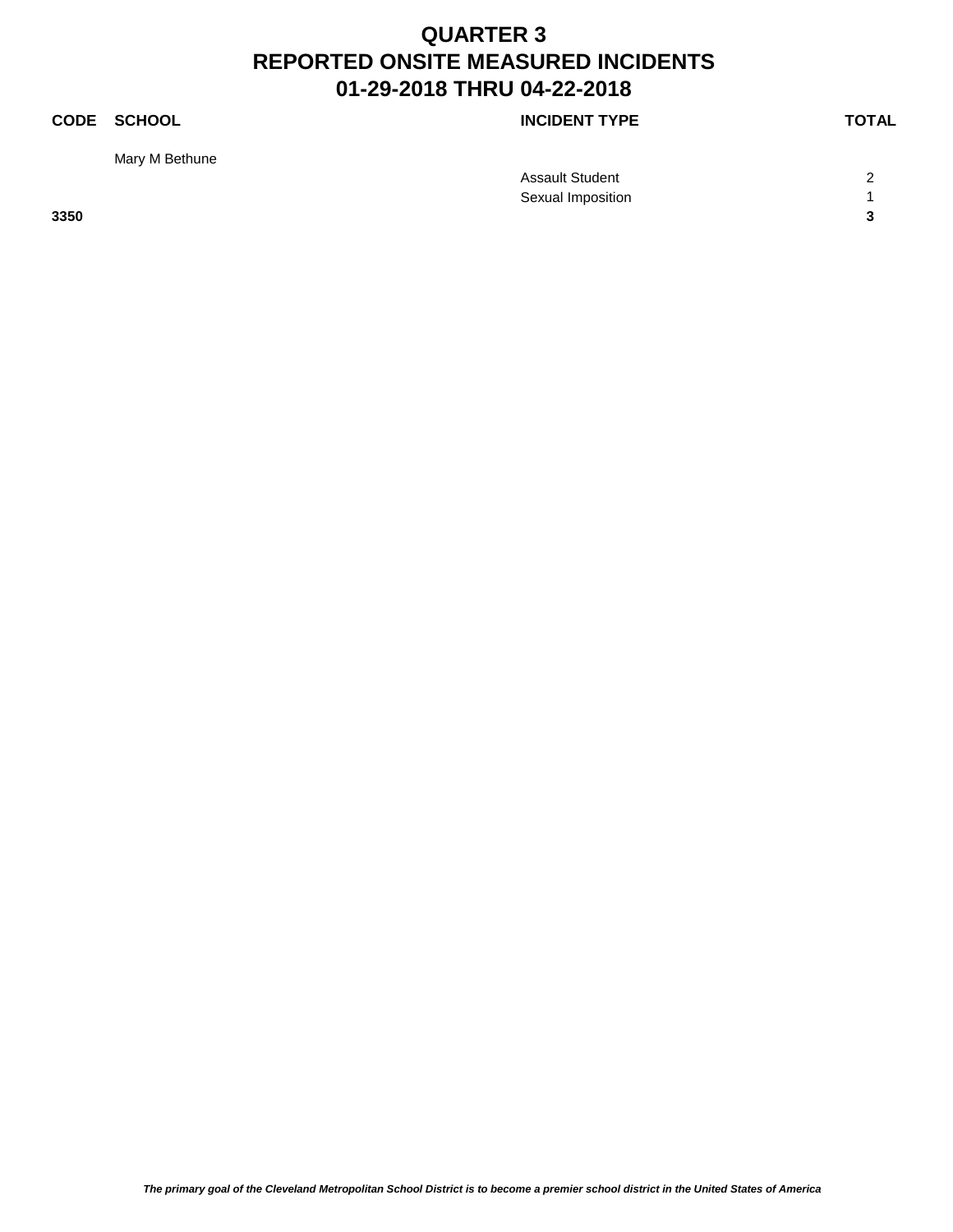### **CODE SCHOOL CODE SCHOOL**

Max S Hayes Vocational

|      | <b>Assault Student</b>    |  |
|------|---------------------------|--|
|      | Auto Theft                |  |
|      | Other Serious Incident    |  |
|      | Possession/Use of Alcohol |  |
|      | Sexual Harassment         |  |
| 6349 |                           |  |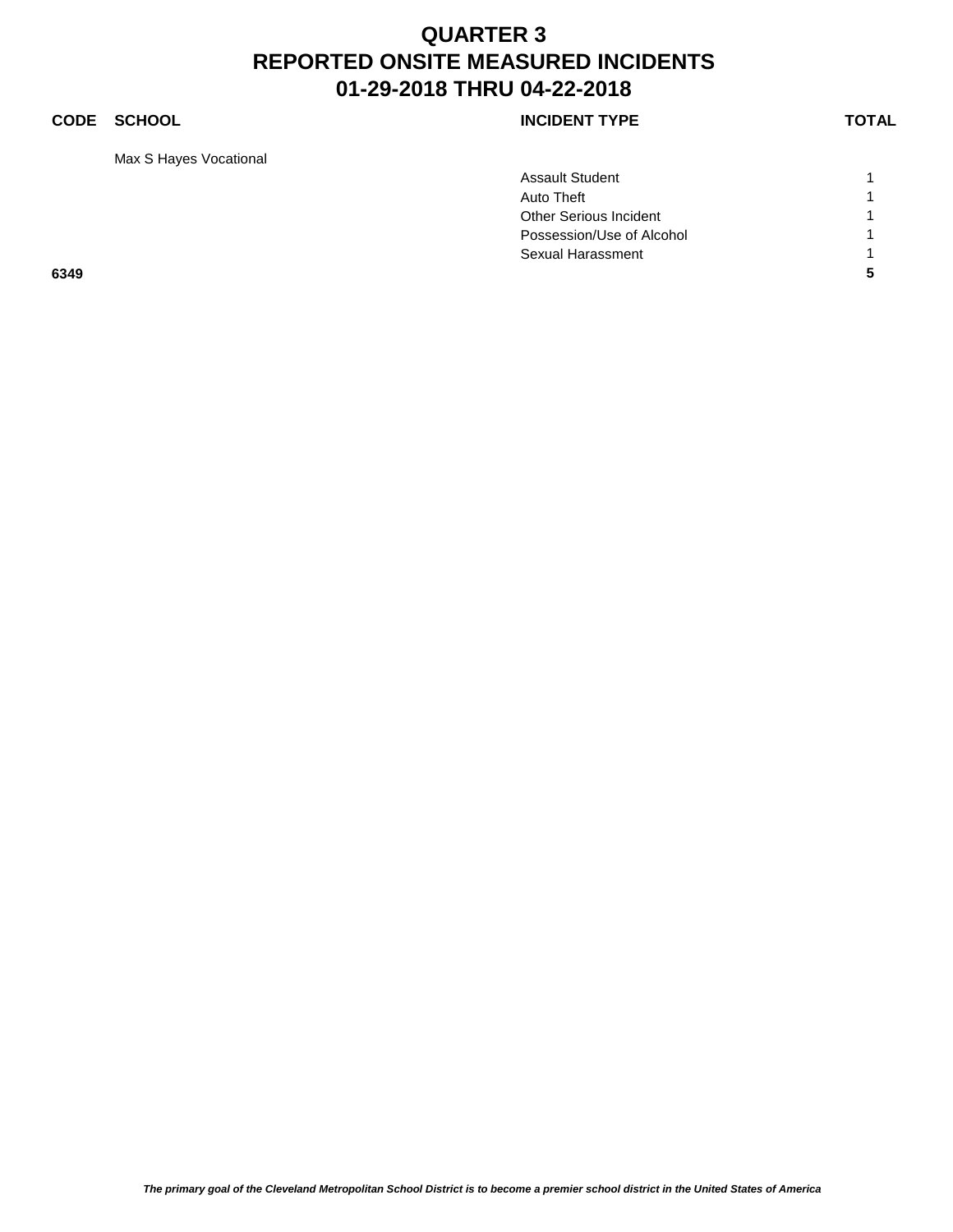### **CODE SCHOOL CODE SCHOOL** MC2 STEM @ CSU Assault Student 1 Fighting 1 and 1 and 1 and 1 and 1 and 1 and 1 and 1 and 1 and 1 and 1 and 1 and 1 and 1 and 1 and 1 and 1 and 1 and 1 and 1 and 1 and 1 and 1 and 1 and 1 and 1 and 1 and 1 and 1 and 1 and 1 and 1 and 1 and 1 and 1 and 1 a **5136 2**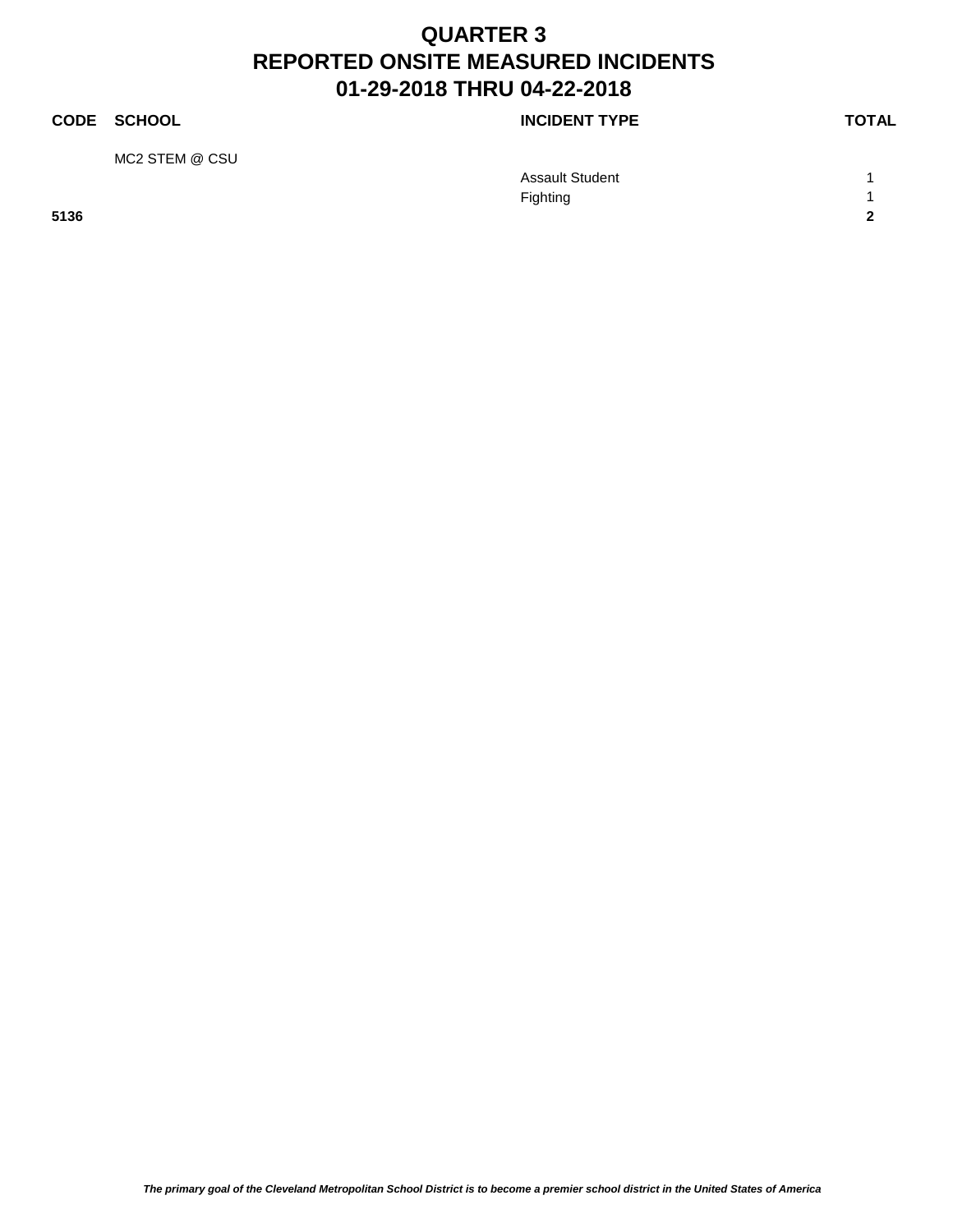### **CODE SCHOOL CODE SCHOOL**

Memorial

|      | <b>Assault Security Officer</b>      |   |
|------|--------------------------------------|---|
|      | <b>Assault Student</b>               | 4 |
|      | <b>Assault Teacher</b>               |   |
|      | Fighting                             |   |
|      | Possession of Other Dangerous Weapon |   |
| 3027 |                                      | 8 |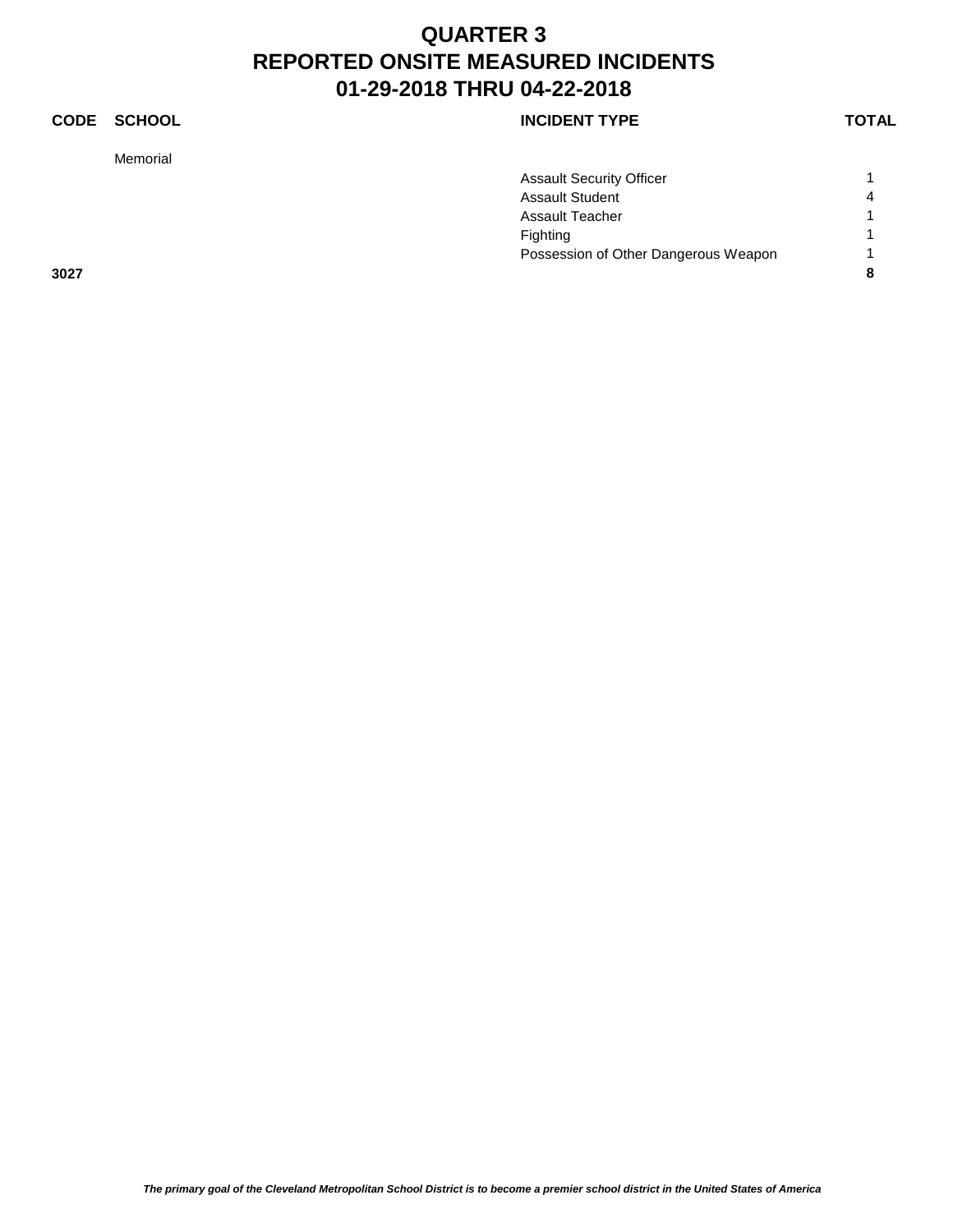### **CODE SCHOOL CODE SCHOOL**

Michael R. White

Assault Student 1 1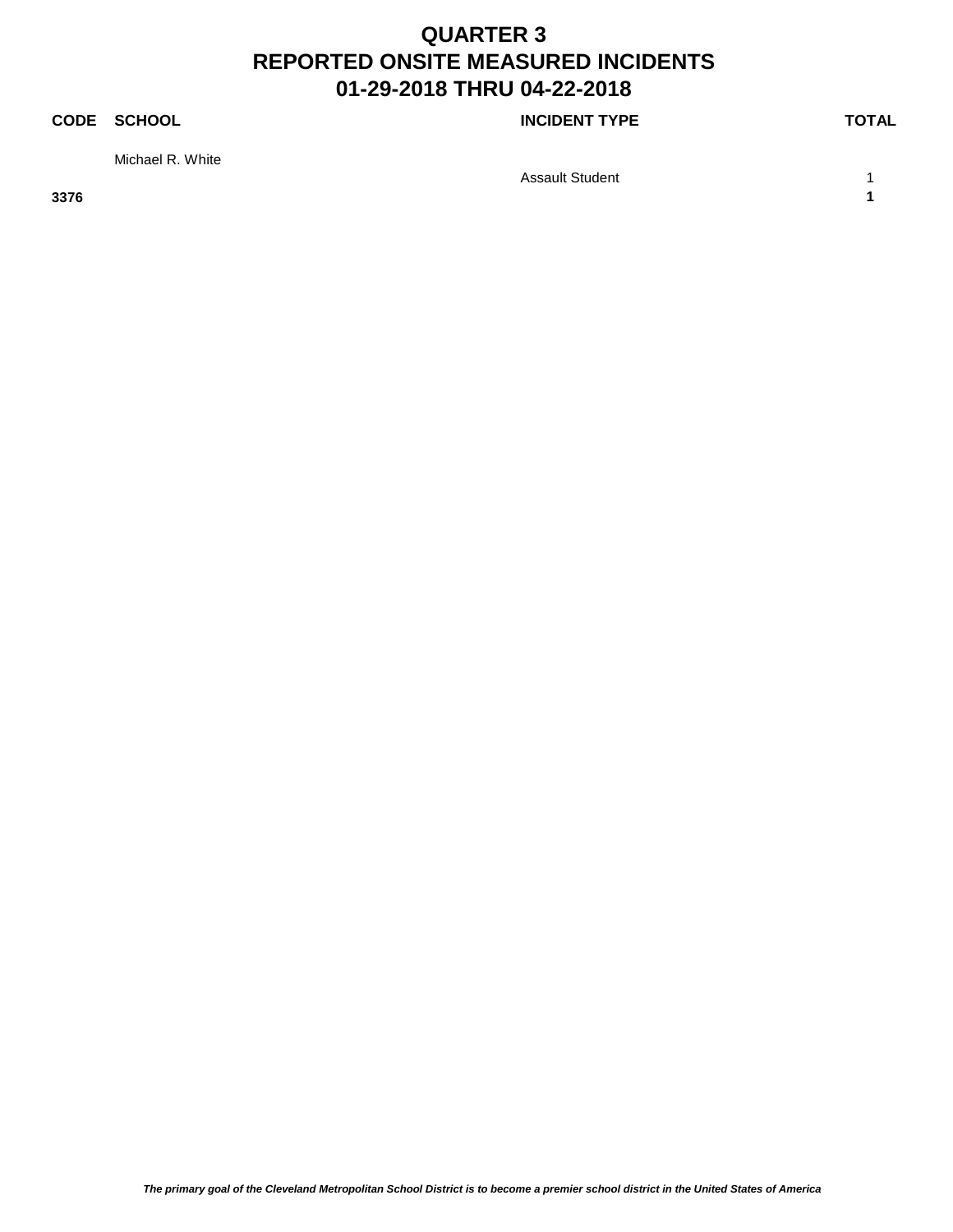Miles Elementary

### **CODE SCHOOL CODE SCHOOL**

|      | Assault Staff (Adult)       |  |
|------|-----------------------------|--|
|      | <b>Criminal Trespassing</b> |  |
|      | Fighting                    |  |
|      | Theft of CMSD Property      |  |
| 3368 |                             |  |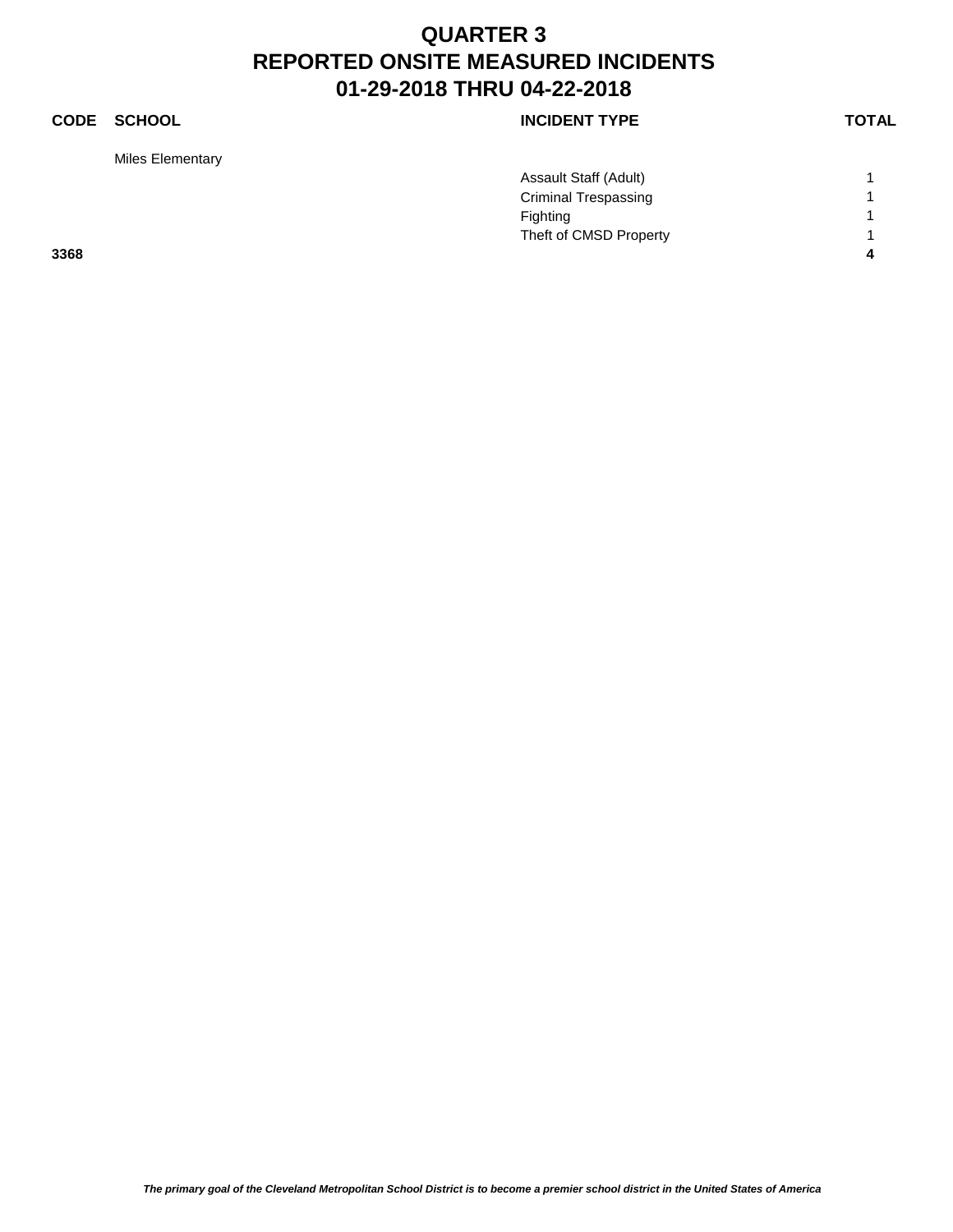### **CODE SCHOOL CODE SCHOOL**

Miles Park

|      | Assault Teacher                       |  |
|------|---------------------------------------|--|
|      | Possession/Use of Scheduled Narcotics |  |
|      | Theft of Private Property             |  |
| 3372 |                                       |  |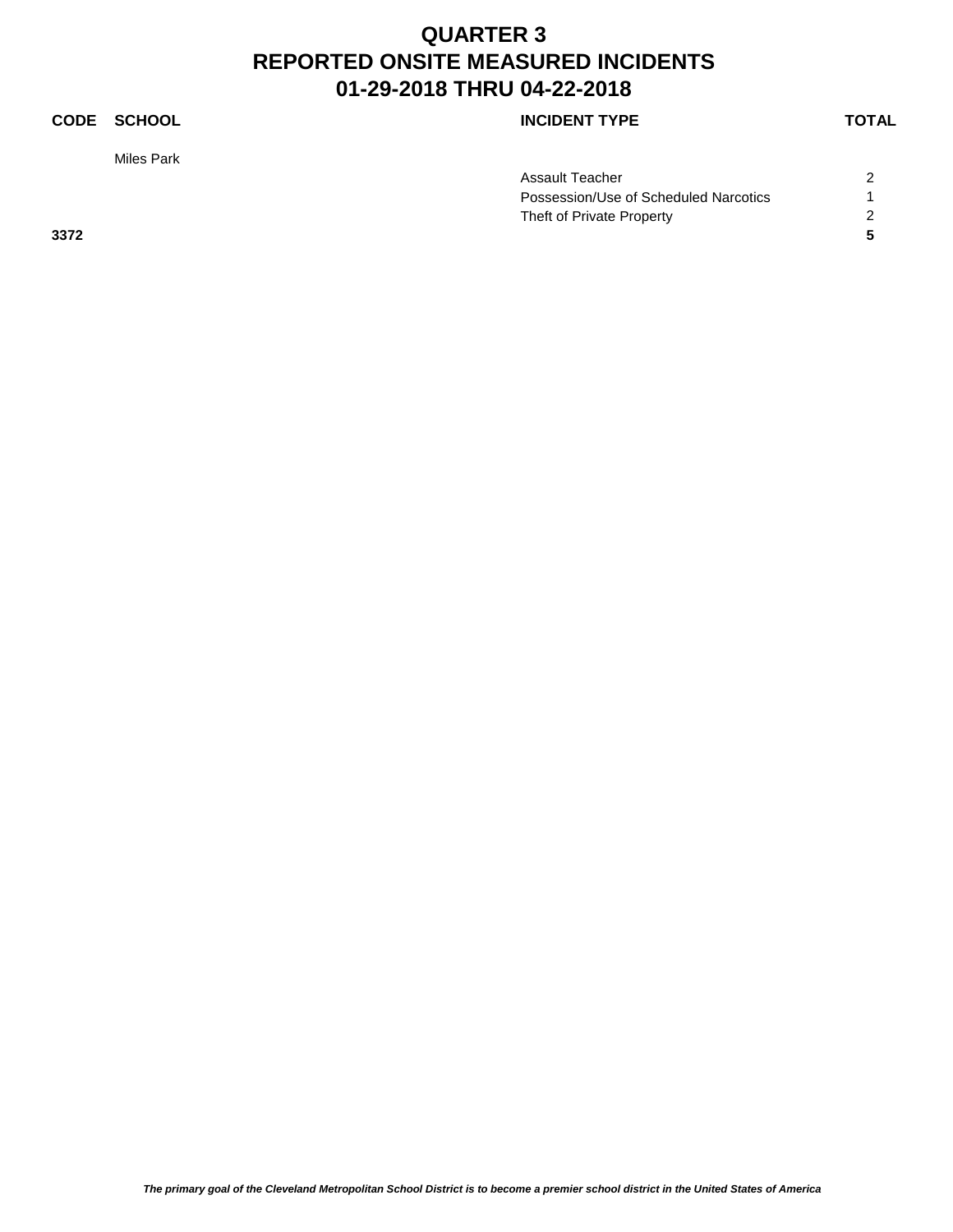Mound

### **CODE SCHOOL CODE SCHOOL**

| Fighting                              |  |
|---------------------------------------|--|
| Possession/Use of Scheduled Narcotics |  |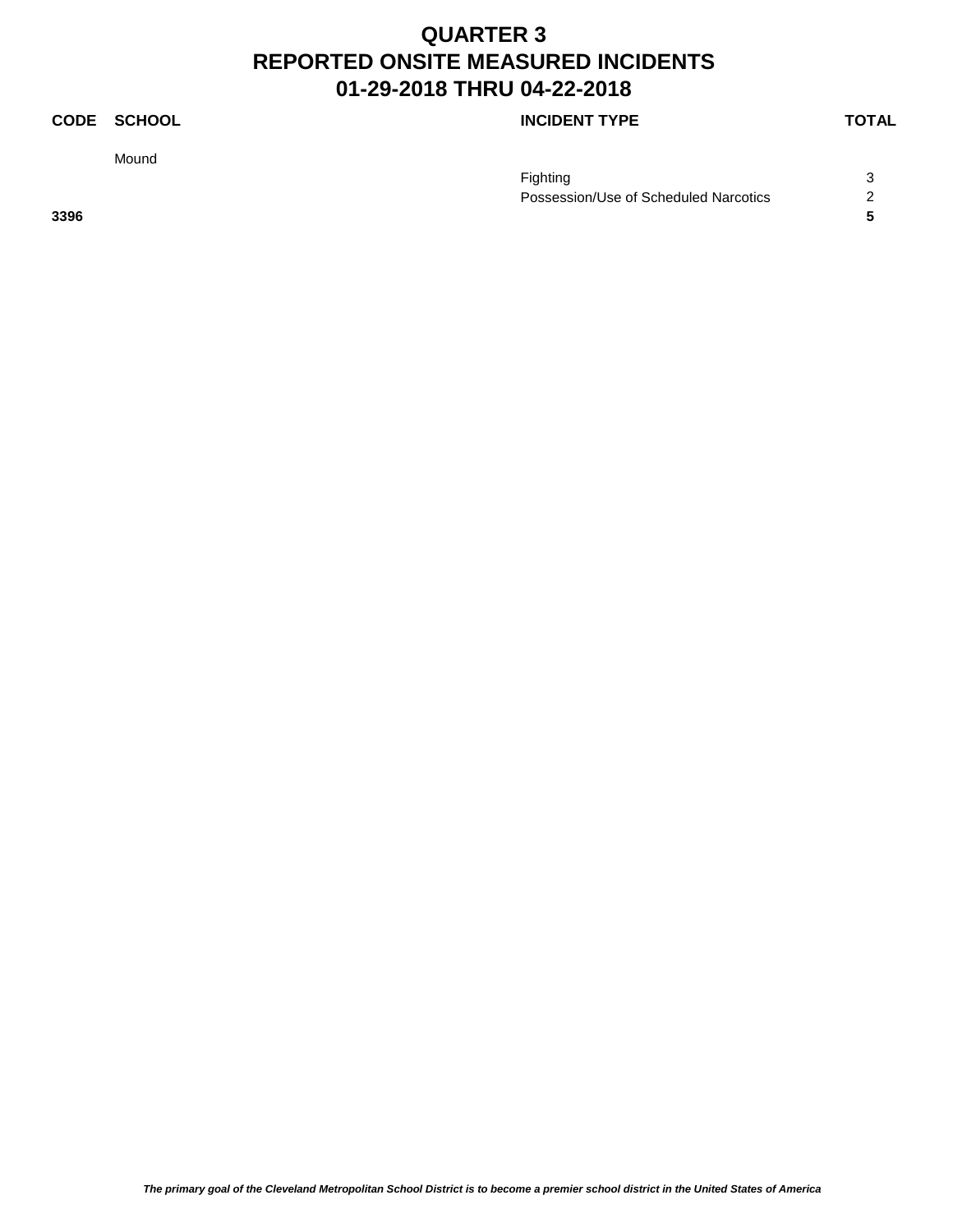### **CODE SCHOOL CODE SCHOOL**

Nathan Hale

| Assault Student                      |   |
|--------------------------------------|---|
| Fighting                             | 4 |
| Possession of Other Dangerous Weapon |   |
| Theft of Private Property            |   |
|                                      |   |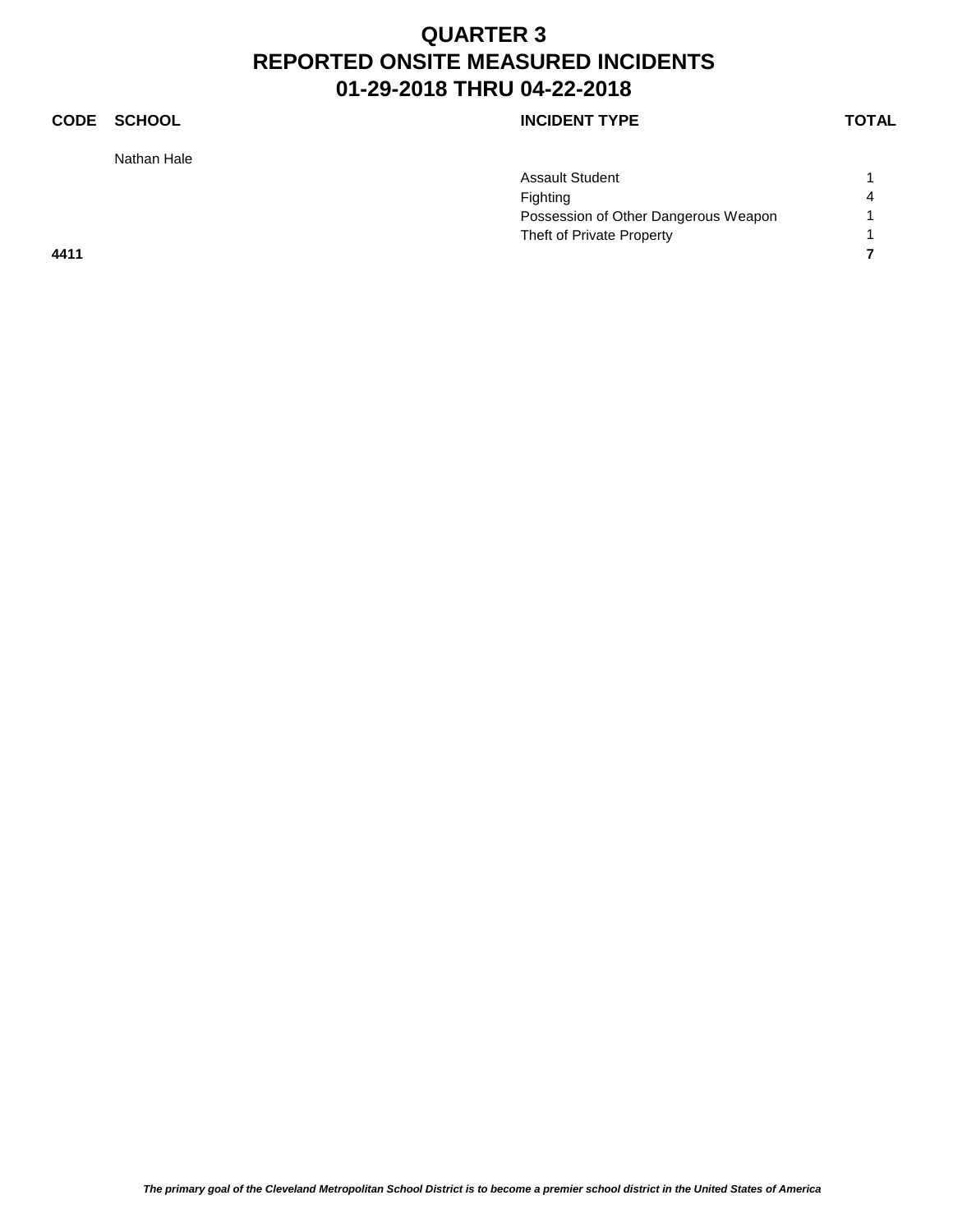### **CODE SCHOOL CODE SCHOOL**

New Tech Collinwood

|      | Fighting                             |                |
|------|--------------------------------------|----------------|
|      | Other Serious Incident               |                |
|      | Possession of Knife                  | $\overline{2}$ |
|      | Possession of Other Dangerous Weapon | $\overline{2}$ |
|      | Sexual Imposition                    |                |
| 2117 |                                      |                |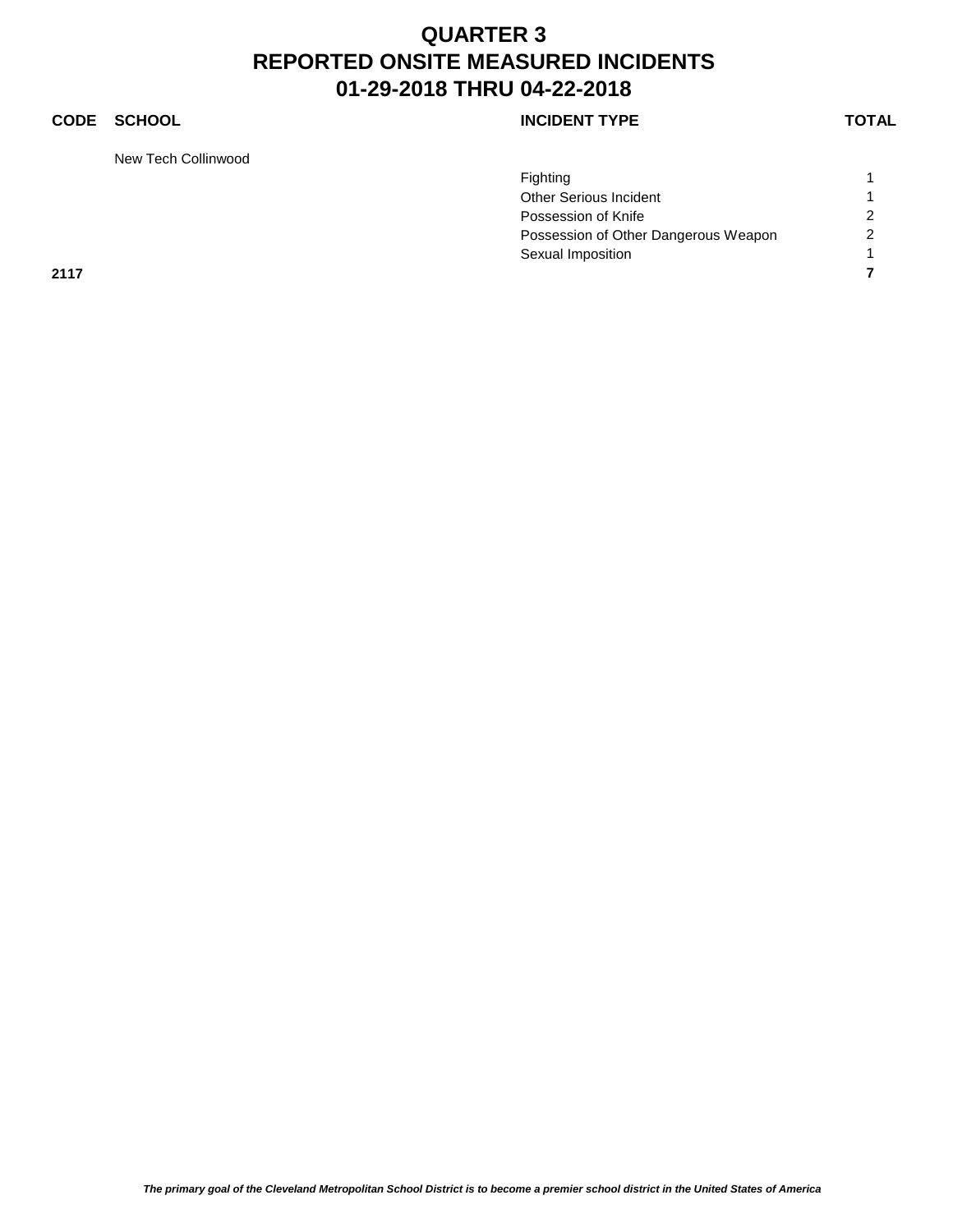### **CODE SCHOOL CODE SCHOOL**

New Tech East

Assault Student 1 1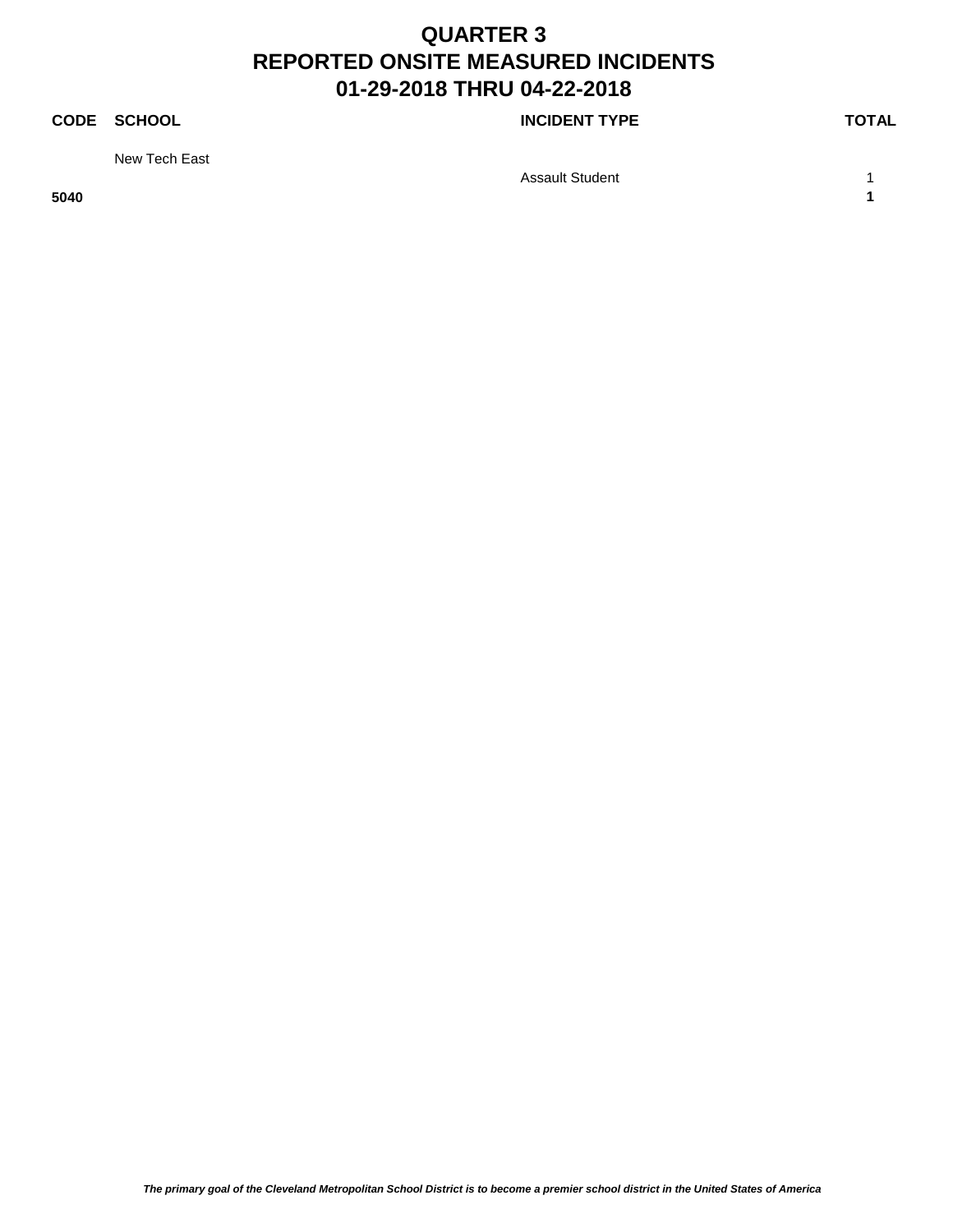### **CODE SCHOOL CODE SCHOOL**

Newton D Baker School of the Arts

| Assault Student                      |  |
|--------------------------------------|--|
| Other Serious Incident               |  |
| Possession of Other Dangerous Weapon |  |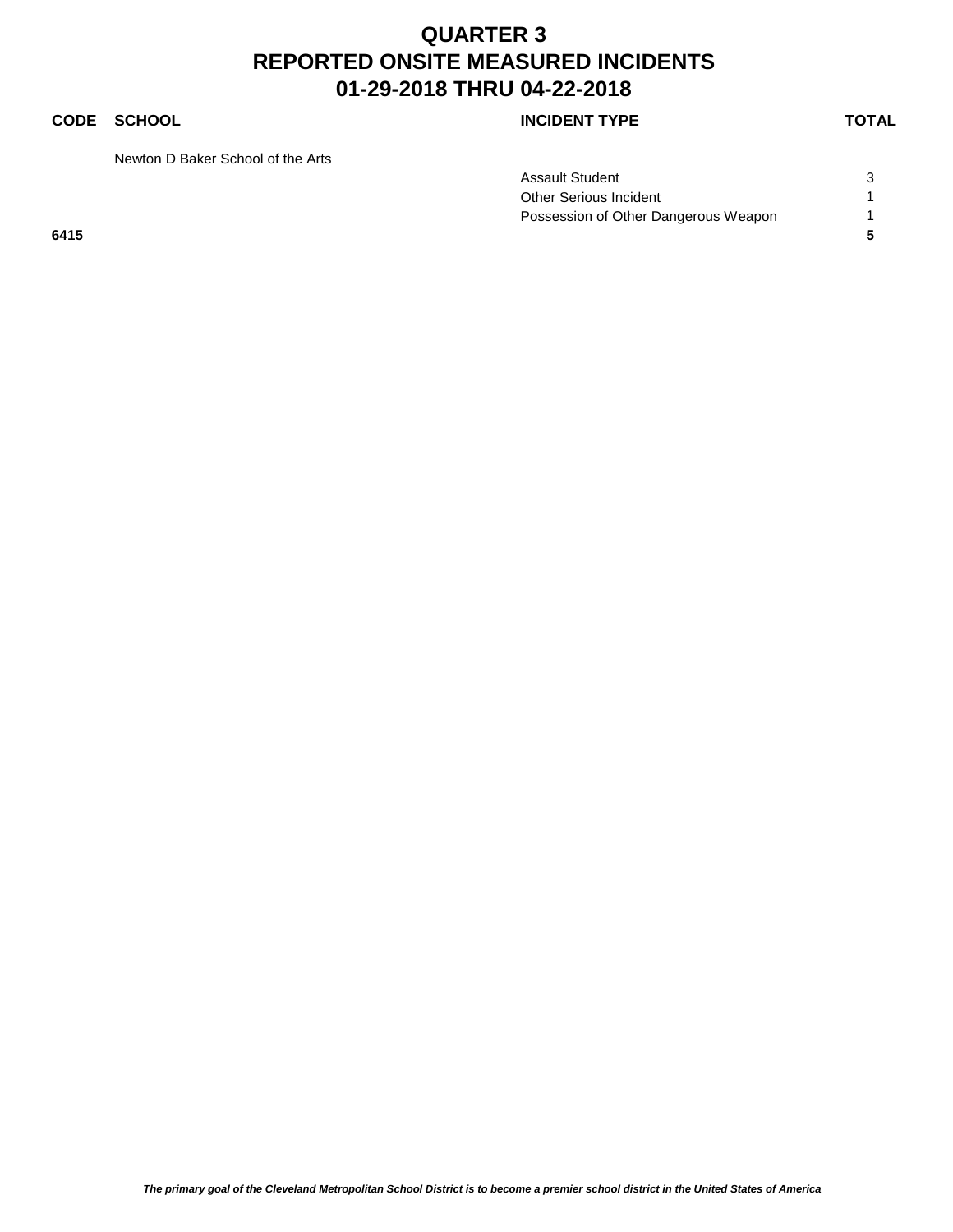### **CODE SCHOOL CODE SCHOOL**

Oliver Hazard Perry

|      | <b>Assault Other</b>      | 1              |
|------|---------------------------|----------------|
|      | Assault Staff (Adult)     | 1              |
|      | <b>Assault Student</b>    | $\overline{1}$ |
|      | <b>Assault Teacher</b>    | $\overline{1}$ |
|      | Fighting                  | 12             |
|      | Other Serious Incident    | 2              |
|      | Theft of Private Property | 1              |
| 3428 |                           | 19             |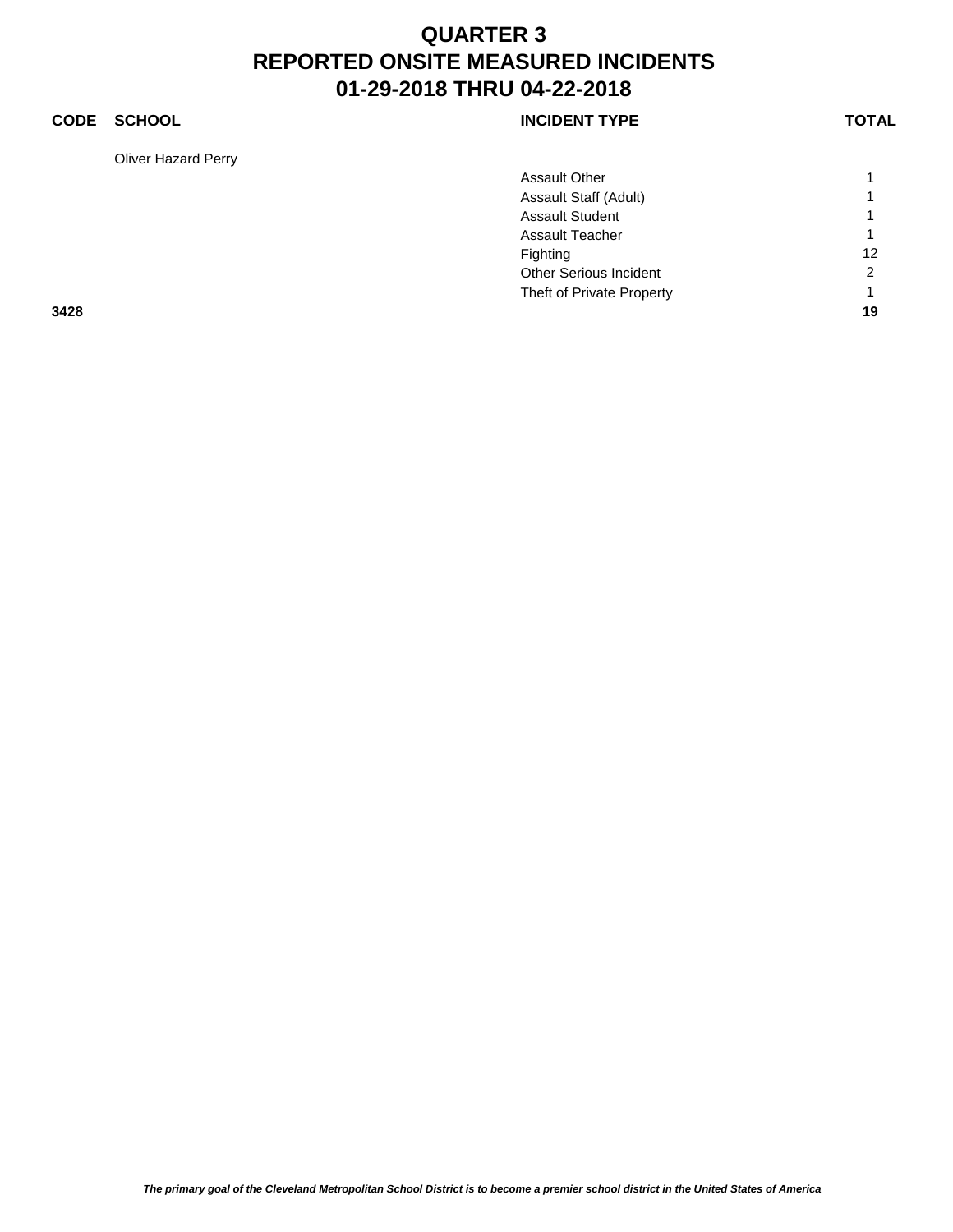### **CODE SCHOOL CODE SCHOOL**

Orchard School of Science

|      | Assault Staff (Adult)  |                |
|------|------------------------|----------------|
|      | <b>Assault Student</b> | $\overline{ }$ |
|      | <b>Assault Teacher</b> | $\overline{ }$ |
|      | Possession of Knife    | $\overline{ }$ |
|      | Public Indecency       | $\overline{2}$ |
| 6436 |                        | 6              |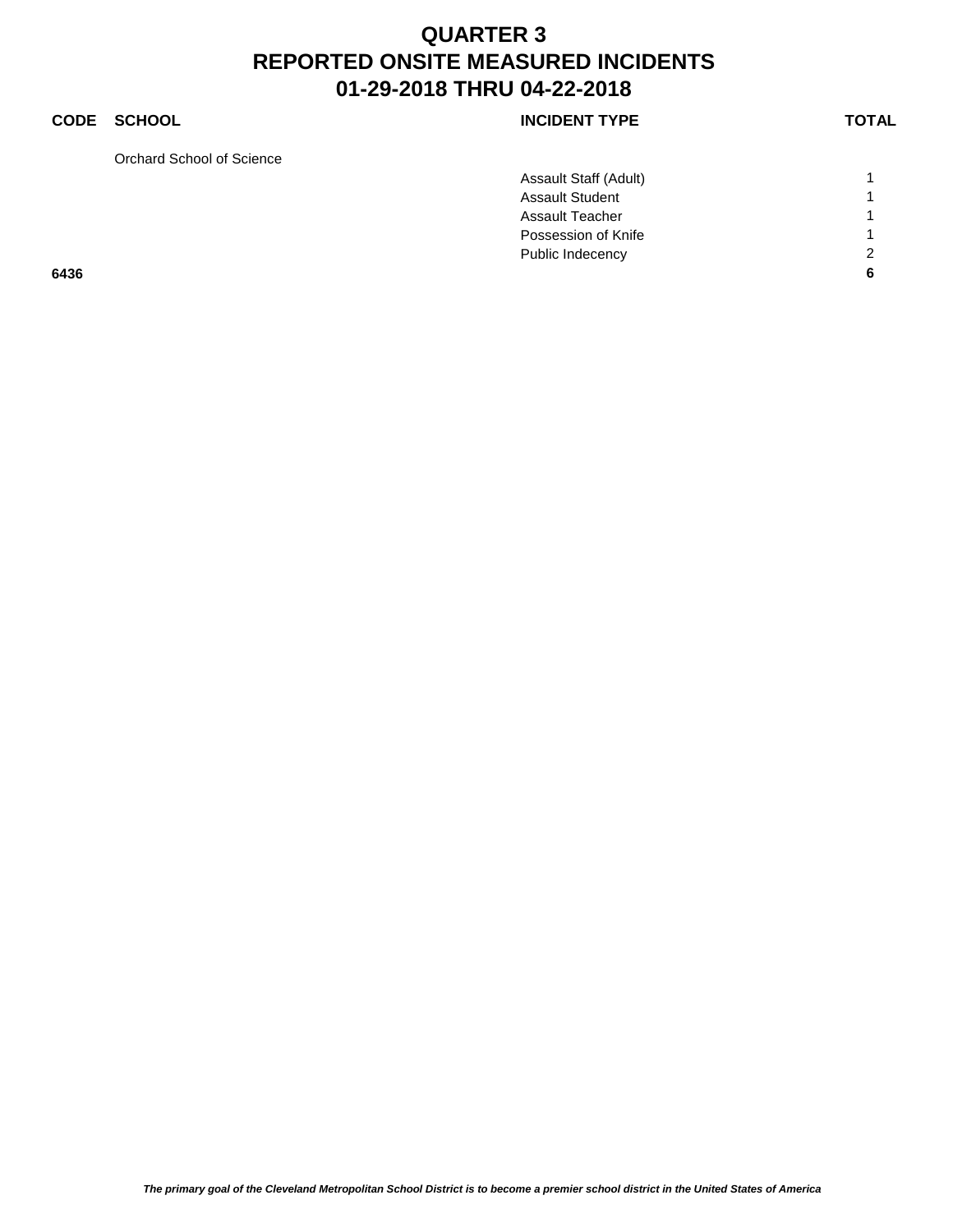Patrick Henry

|      | <b>Assault Student</b> |                         |
|------|------------------------|-------------------------|
|      | <b>Assault Teacher</b> |                         |
|      | Fighting               |                         |
| 4448 |                        | $\overline{\mathbf{3}}$ |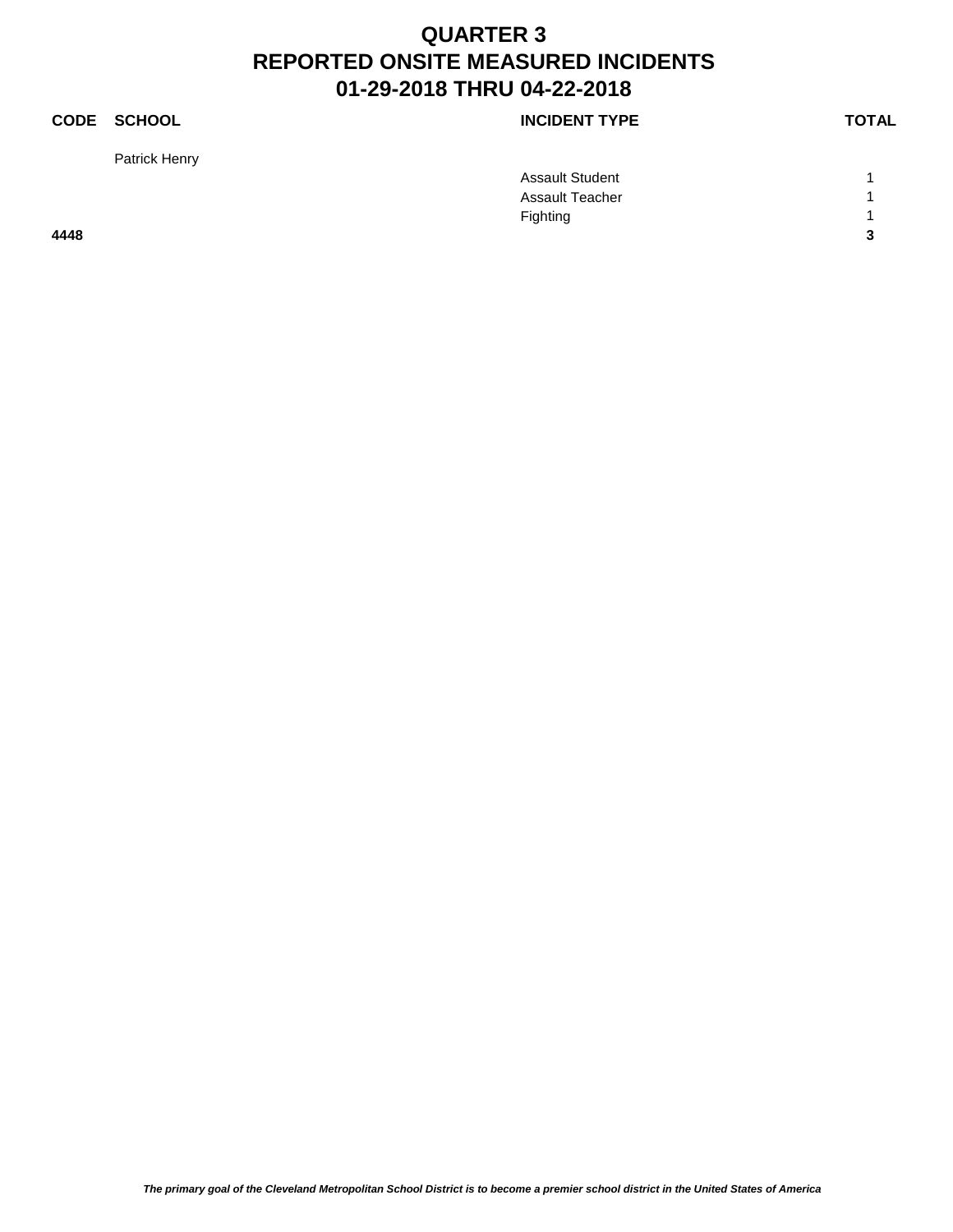### **CODE SCHOOL CODE SCHOOL**

Paul L Dunbar

Other Serious Incident 1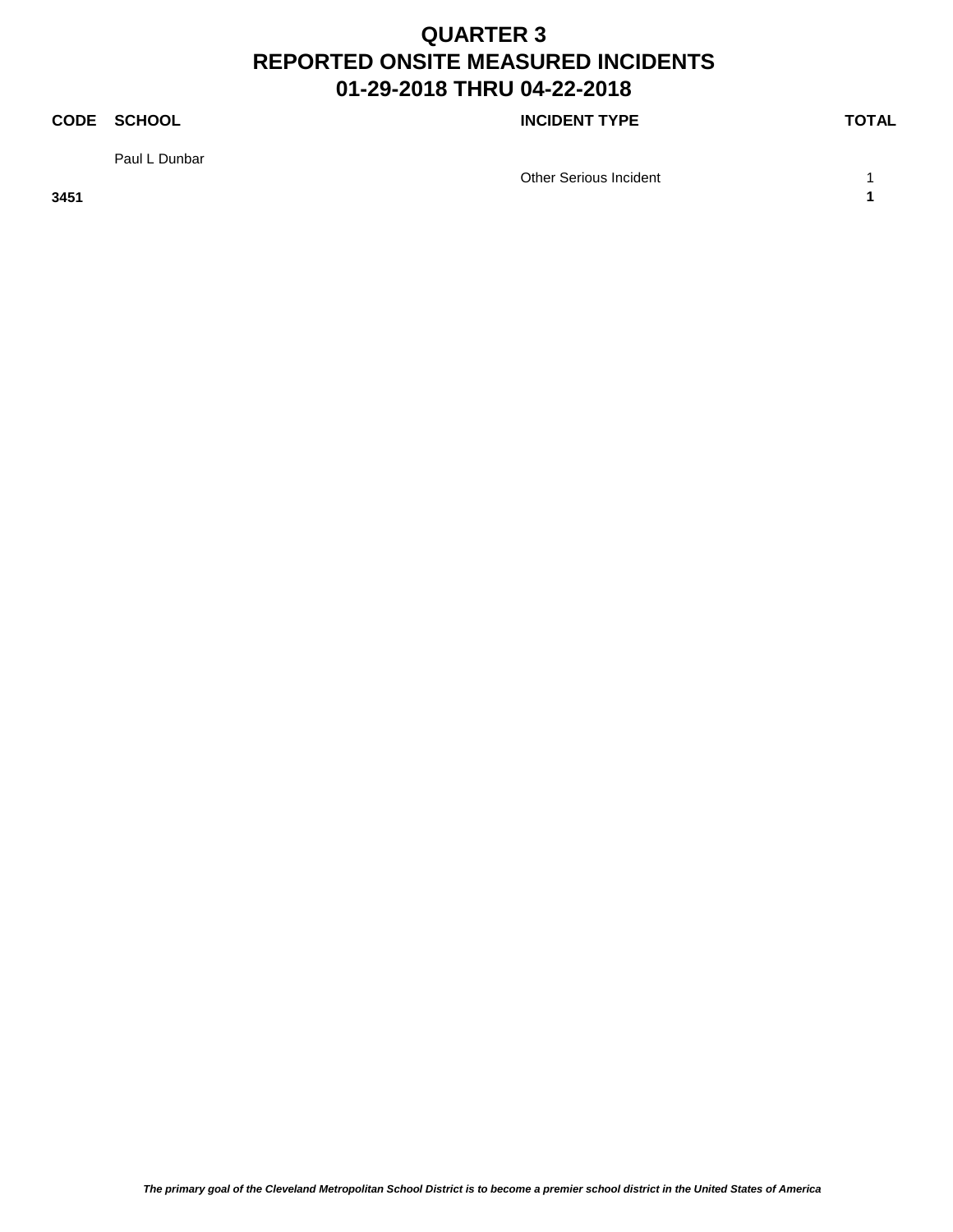### **CODE SCHOOL CODE SCHOOL**

Promise Academy

Possession/Use of Scheduled Narcotics 1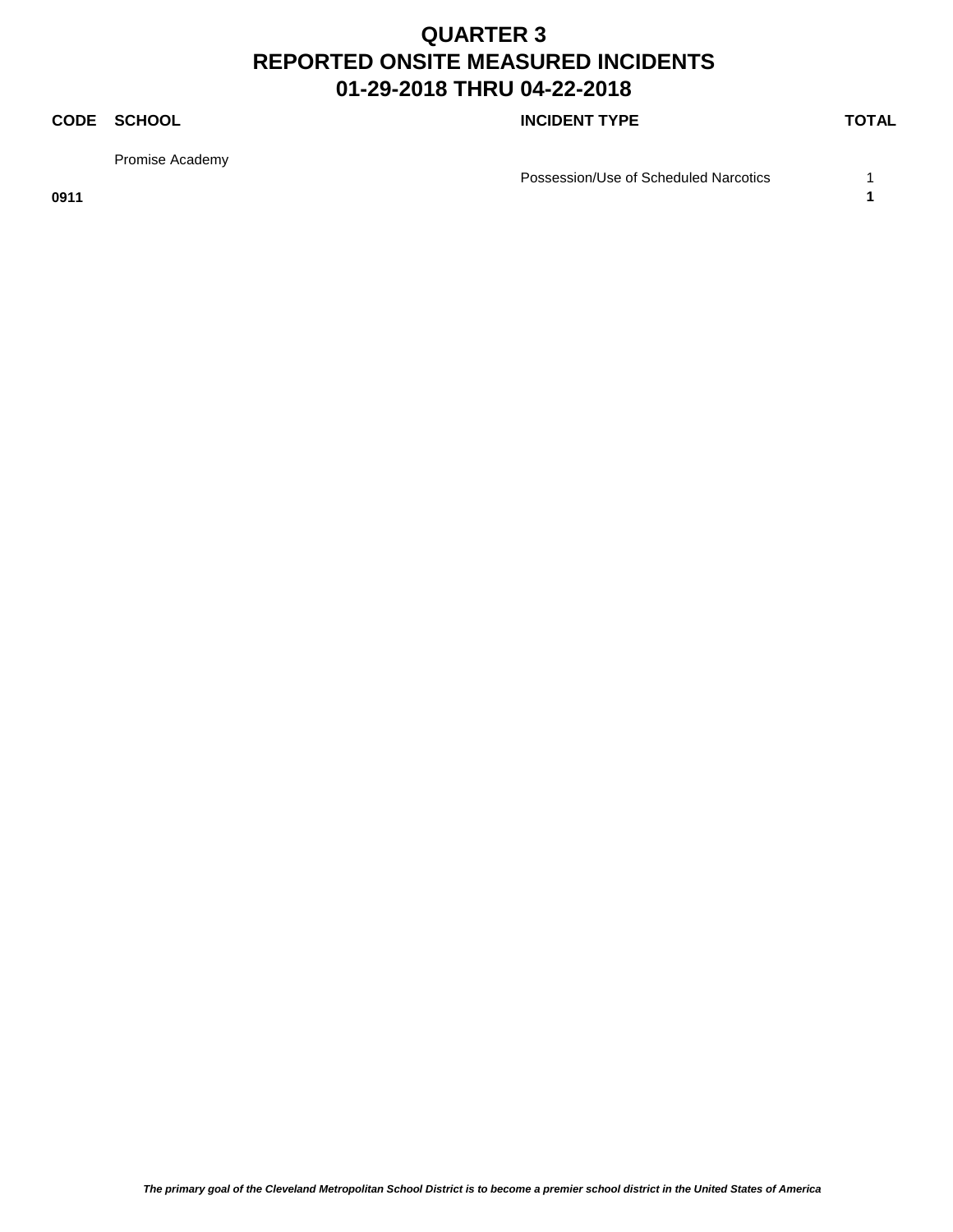### **CODE SCHOOL CODE SCHOOL**

Rhodes College and Career Academy

|      | Fighting                              |  |
|------|---------------------------------------|--|
|      | Possession/Use of Scheduled Narcotics |  |
| 5245 |                                       |  |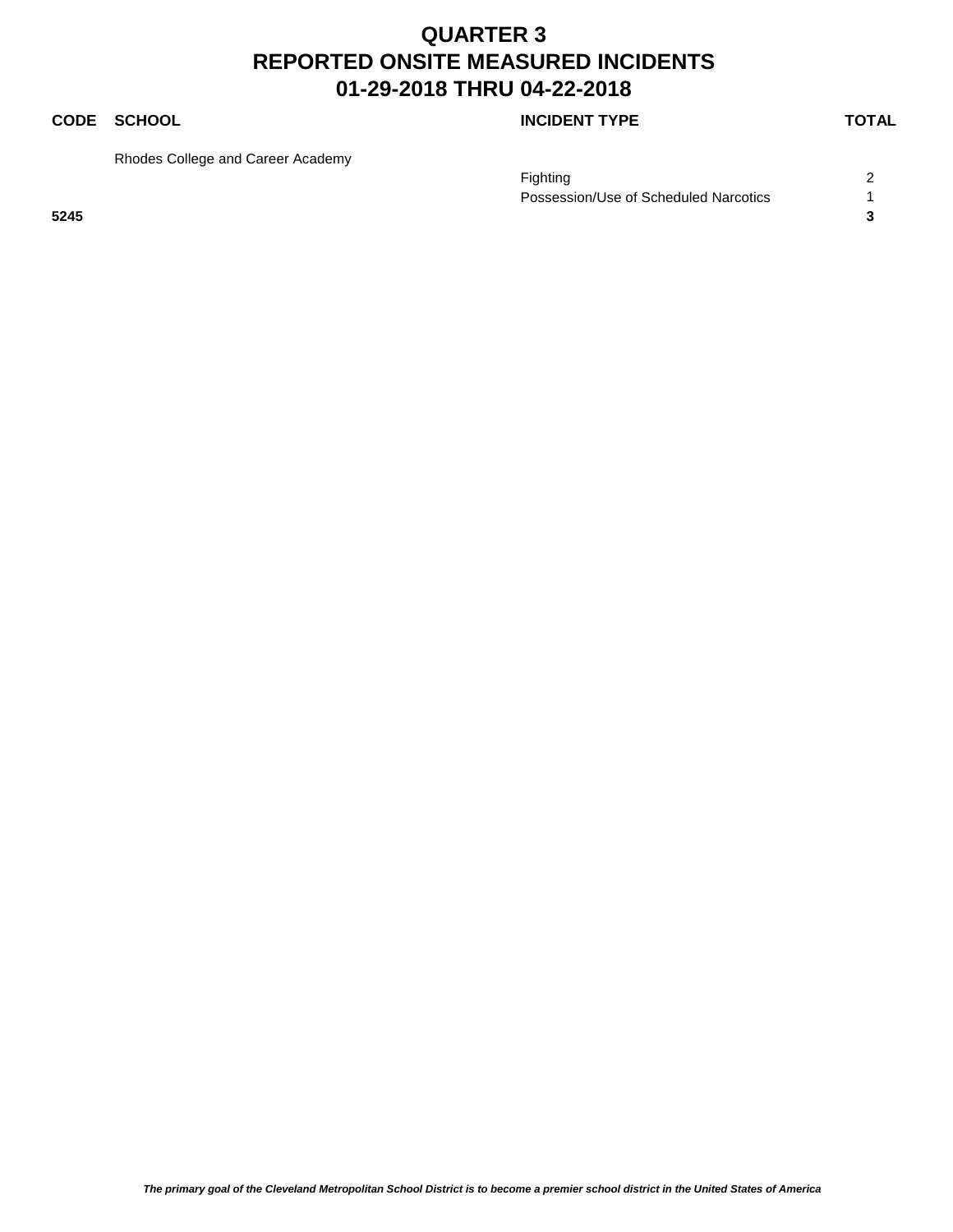### **CODE SCHOOL CODE SCHOOL**

Rhodes School of Environmental Studies

|      | <b>Assault Student</b>                |                |
|------|---------------------------------------|----------------|
|      | Fighting                              | 2              |
|      | Possession/Use of Scheduled Narcotics | $\overline{c}$ |
|      | Vandalism School Property             |                |
| 5243 |                                       |                |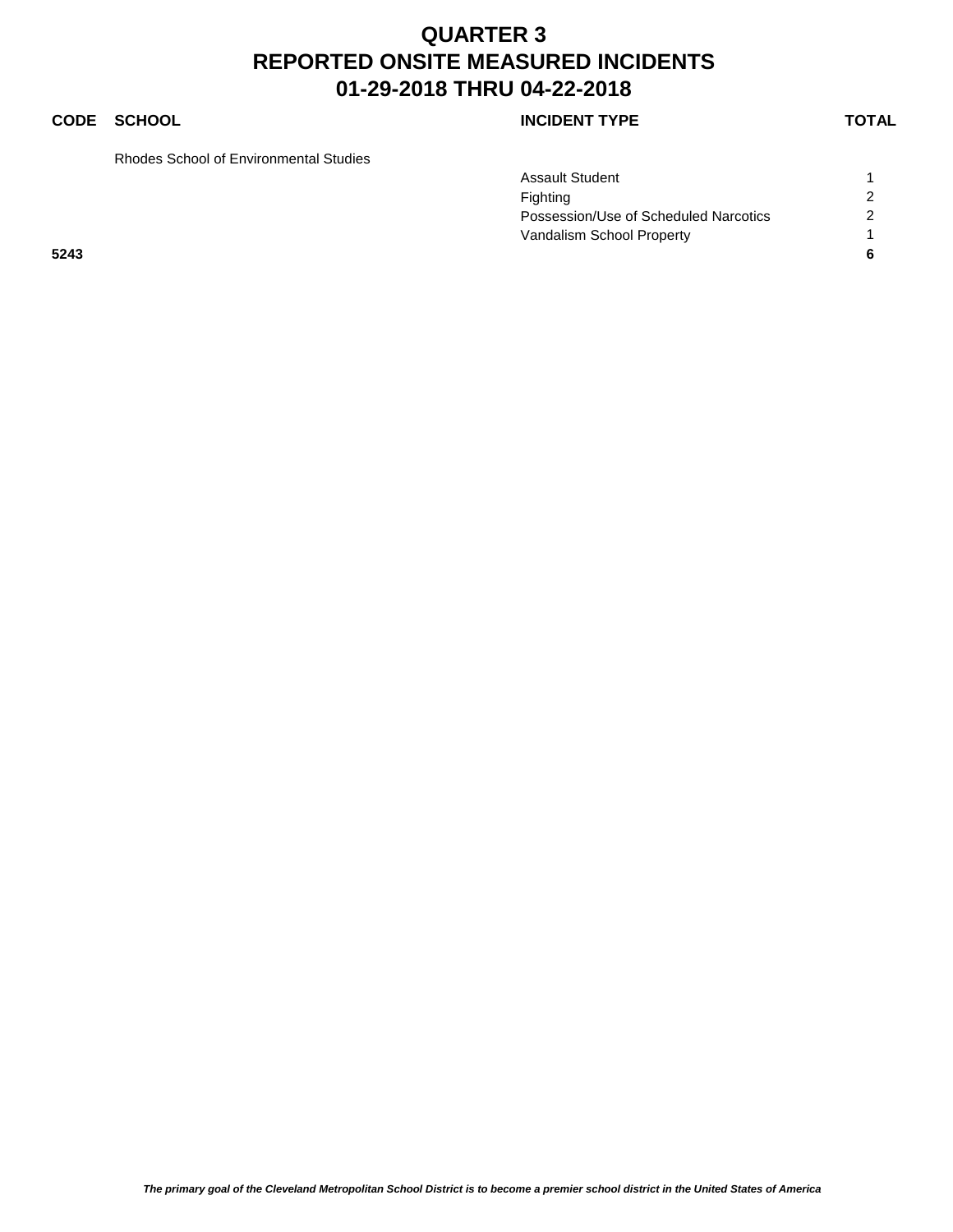| CODE | <b>SCHOOL</b> | <b>INCIDENT TYPE</b>            | <b>TOTAL</b> |
|------|---------------|---------------------------------|--------------|
|      | Riverside     |                                 |              |
|      |               | <b>Assault Security Officer</b> |              |
|      |               | Assault Staff (Adult)           |              |
|      |               | <b>Other Criminal Activity</b>  |              |
| 3485 |               |                                 | 3            |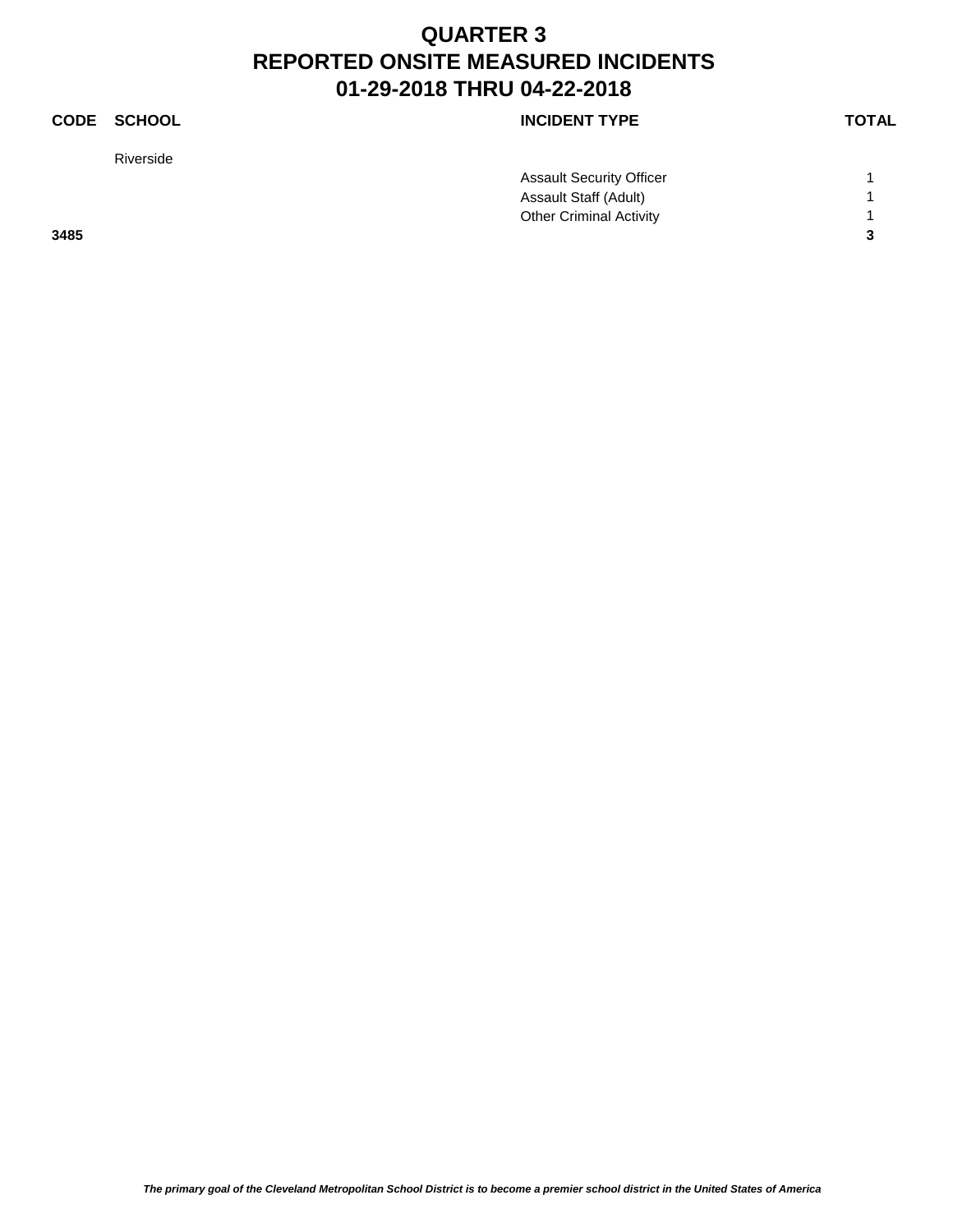### **CODE SCHOOL CODE SCHOOL**

Robert H Jamison

Possession of Knife 1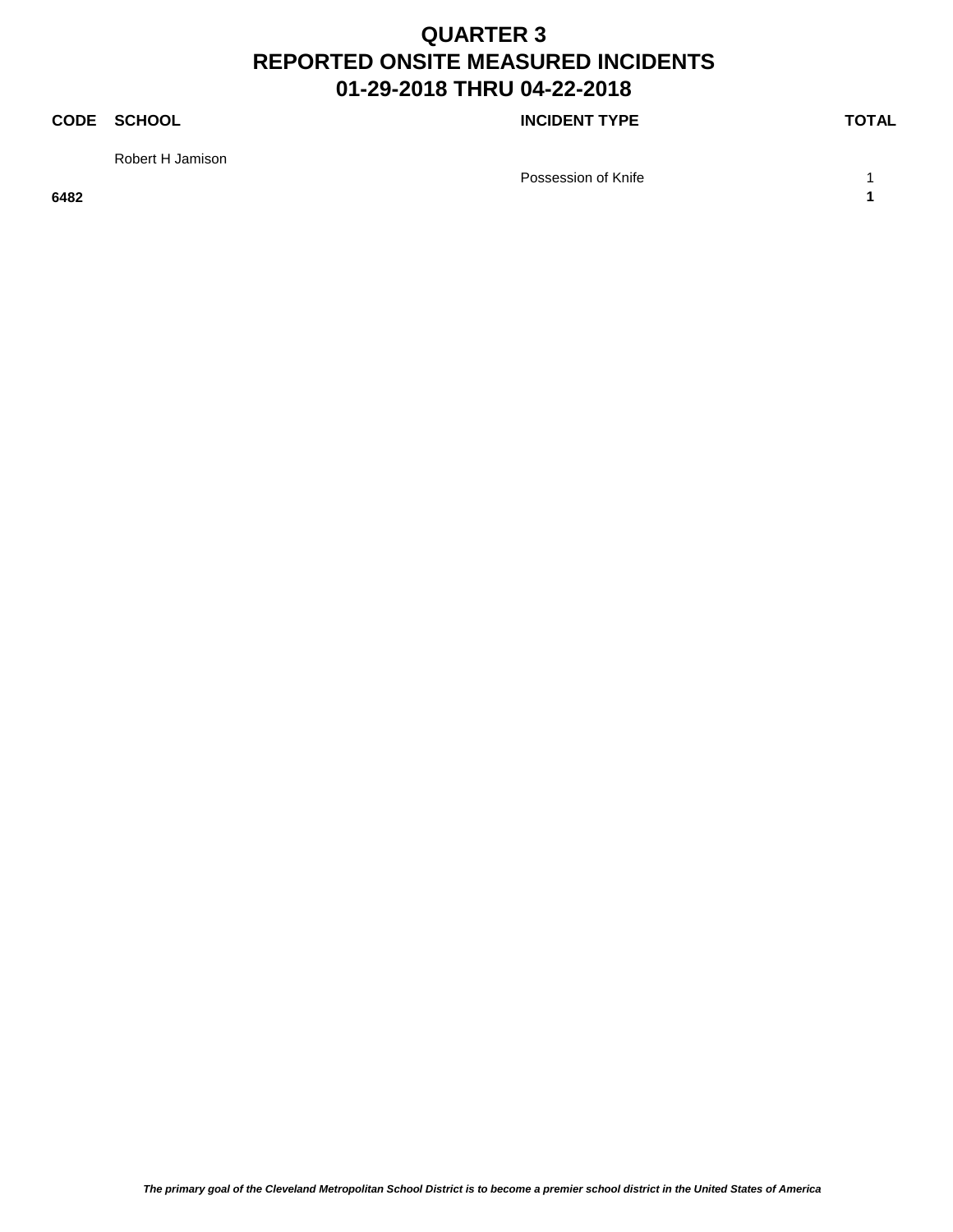Robinson G Jones

|      | Assault Staff (Adult)  | ⌒ |
|------|------------------------|---|
|      | Other Serious Incident | ⌒ |
| 6487 |                        |   |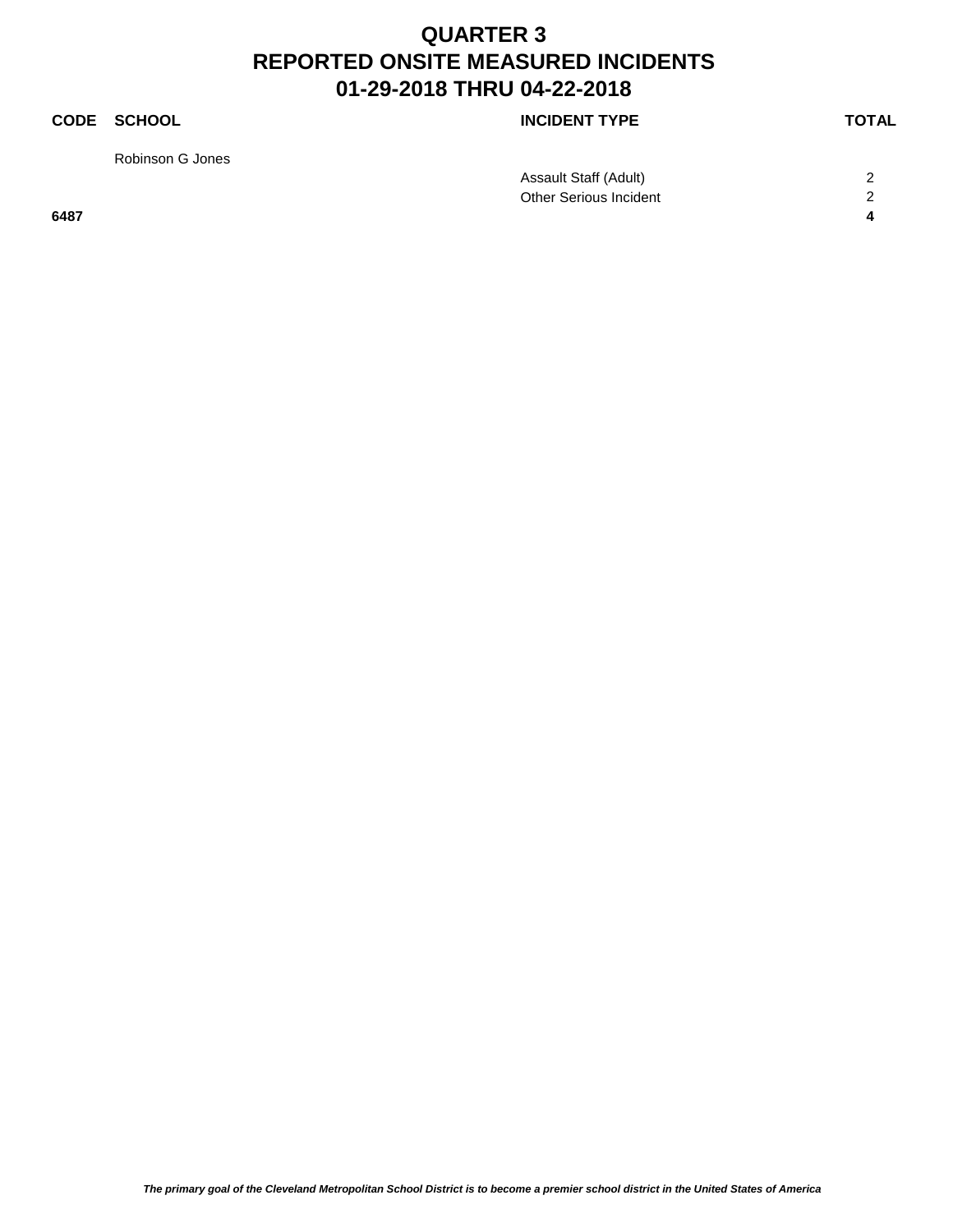### **CODE SCHOOL CODE SCHOOL**

School of One @ Collinwood

Possession of Other Dangerous Weapon 1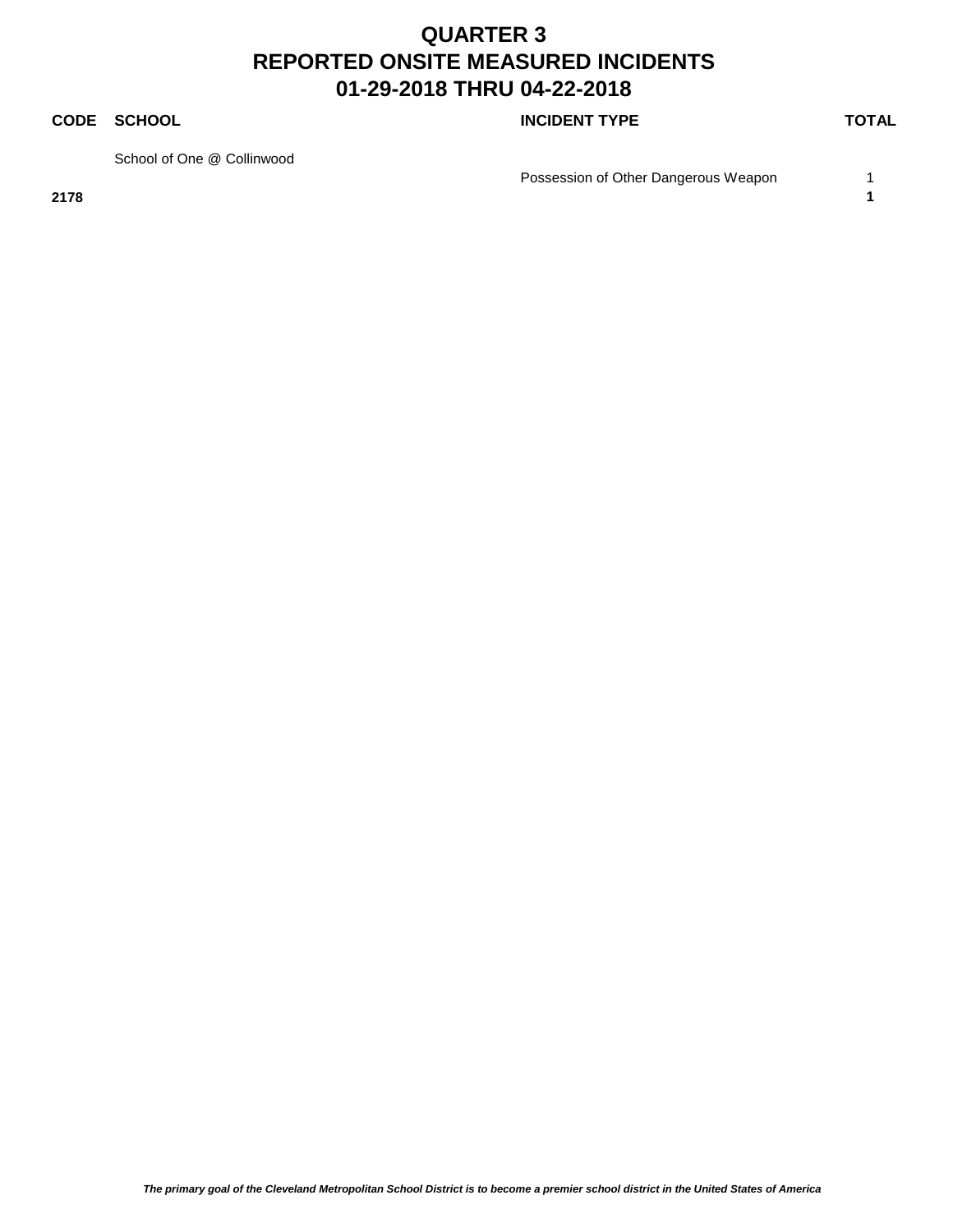### **CODE SCHOOL CODE SCHOOL**

Scranton

| 3500 |                                   |  |
|------|-----------------------------------|--|
|      | Theft of Private Property         |  |
|      | Sexual Imposition                 |  |
|      | Possession of Scheduled Narcotics |  |
|      | Possession/Use of Alcohol         |  |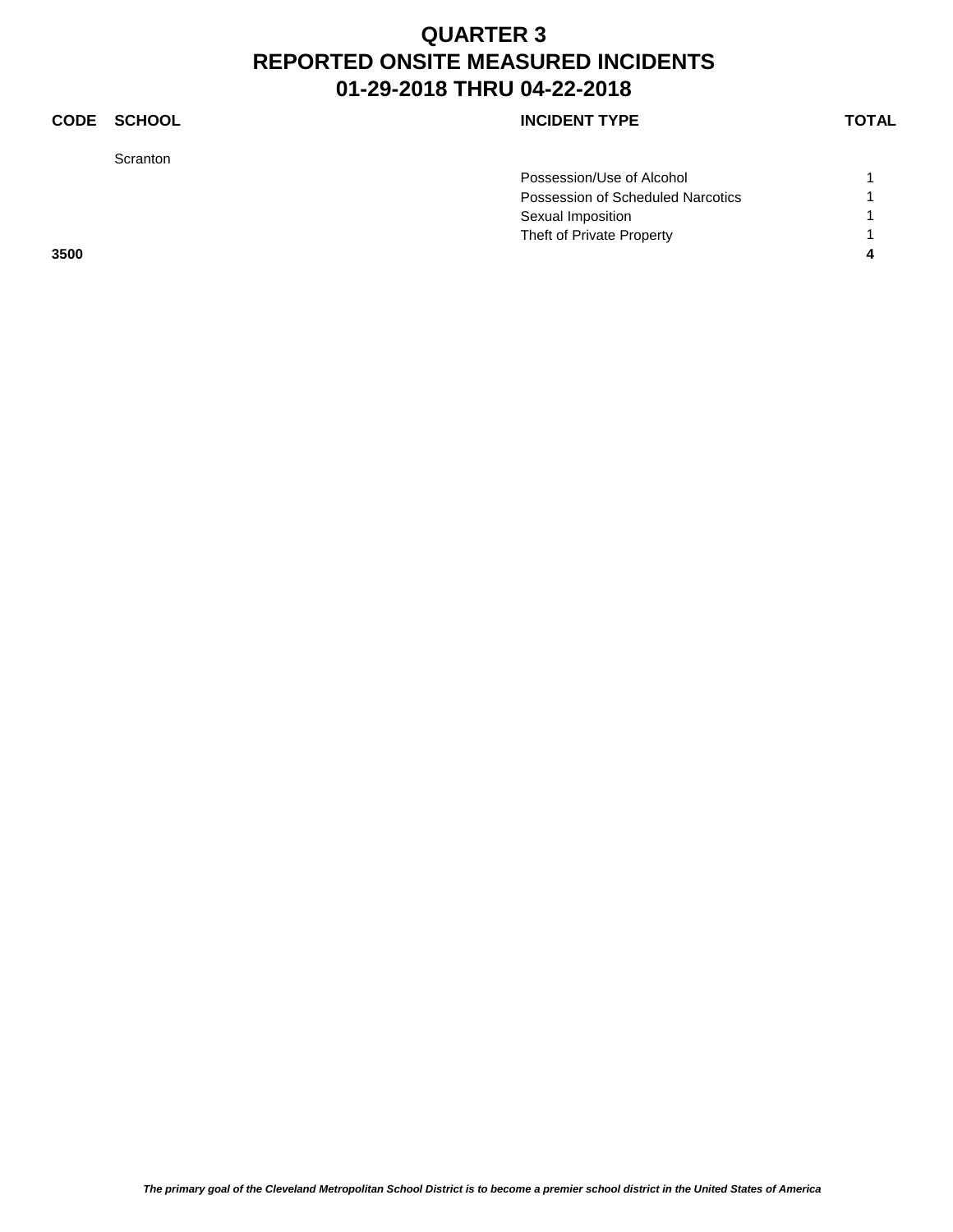Sunbeam

|      | <b>Assault Security Officer</b> |                |
|------|---------------------------------|----------------|
|      | <b>Assault Student</b>          | $\overline{2}$ |
|      | <b>Assault Teacher</b>          |                |
|      | Sexual Imposition               |                |
| 3532 |                                 |                |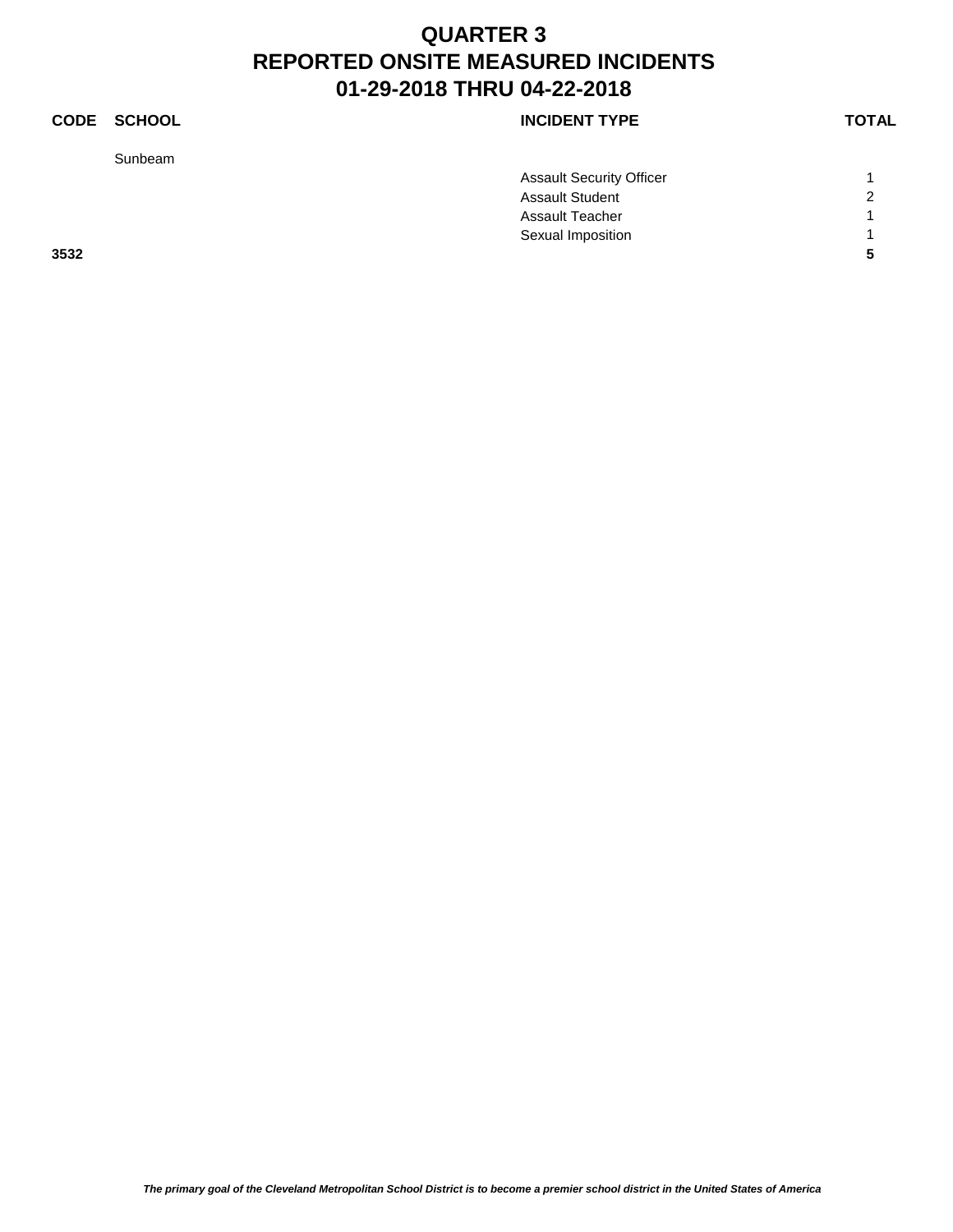### **CODE SCHOOL CODE SCHOOL**

Tremont

|      | <b>Assault Student</b>         |                |
|------|--------------------------------|----------------|
|      | <b>Assault Teacher</b>         | $\overline{c}$ |
|      | <b>Bullying</b>                | $\overline{2}$ |
|      | <b>Gross Sexual Imposition</b> |                |
|      | Sexual Imposition              |                |
| 3544 |                                |                |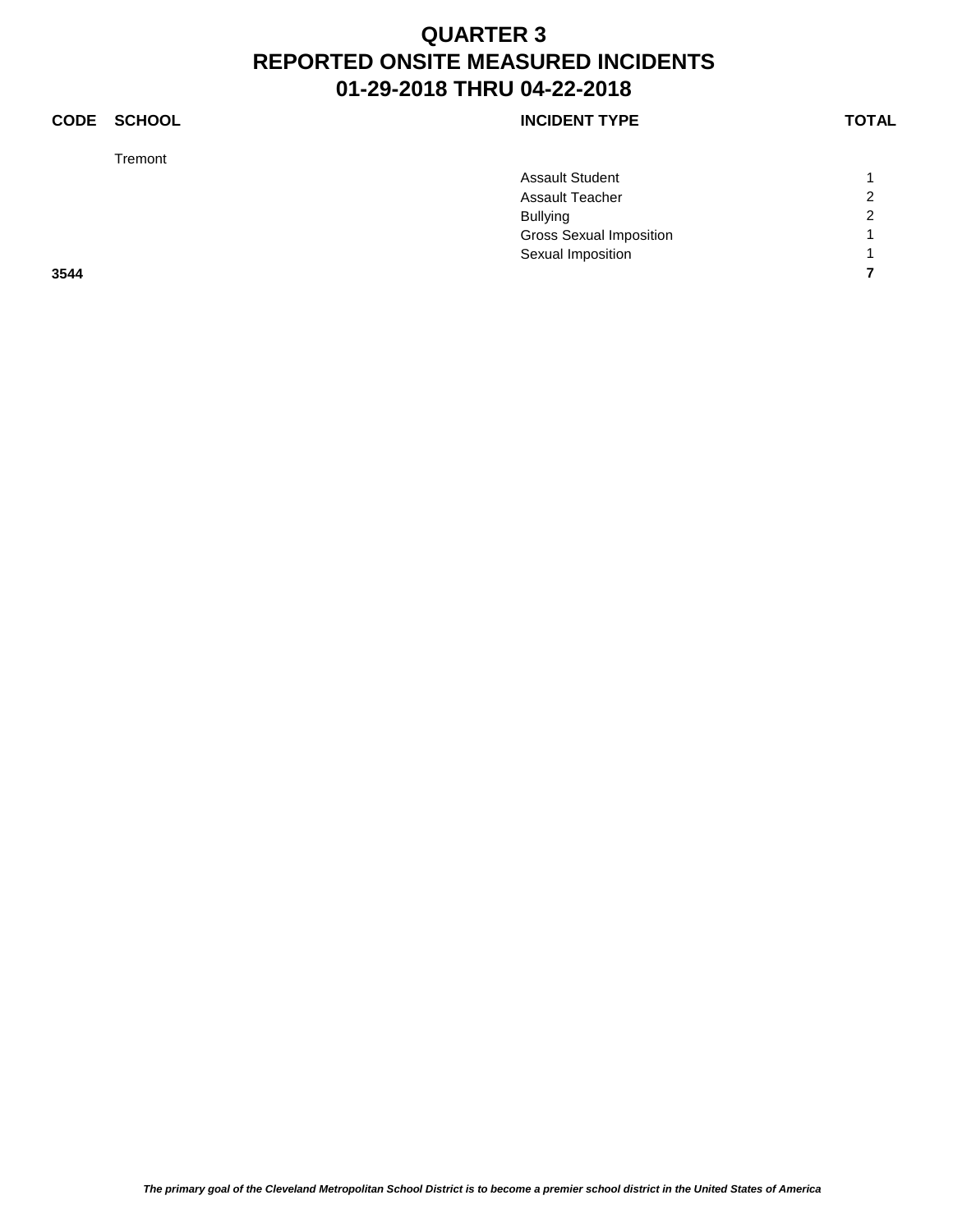### **CODE SCHOOL CODE SCHOOL**

Valley View

Assault Student 1 1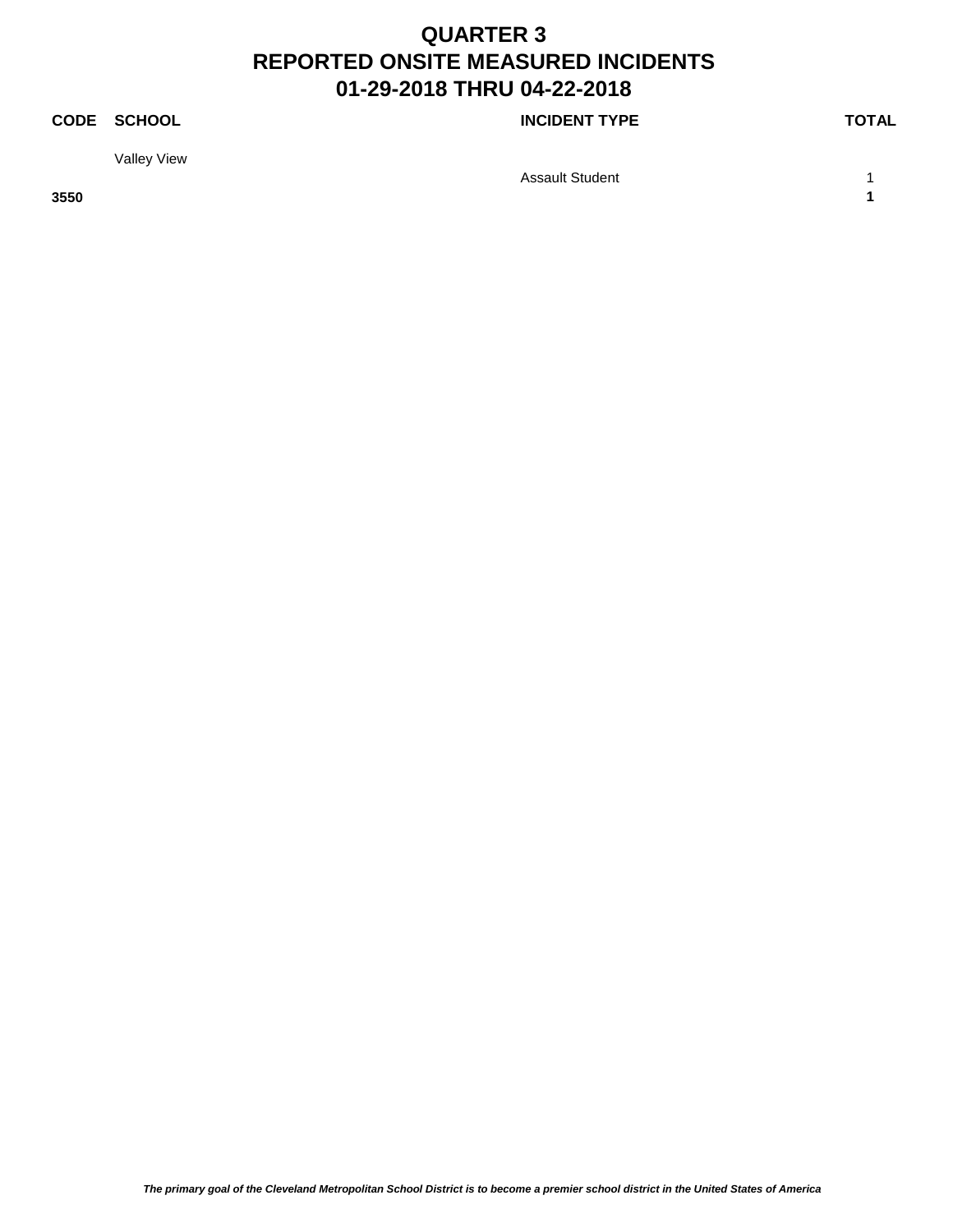### **CODE SCHOOL CODE SCHOOL**

Wade Park

|      | <b>Assault Other</b>            |                |
|------|---------------------------------|----------------|
|      | <b>Assault Security Officer</b> | $\overline{2}$ |
|      | Assault Staff (Adult)           | $\overline{A}$ |
|      | Assault Teacher                 | $\overline{2}$ |
|      | <b>Bullying</b>                 | и              |
|      | <b>Criminal Trespassing</b>     | и              |
| 3556 |                                 | 8              |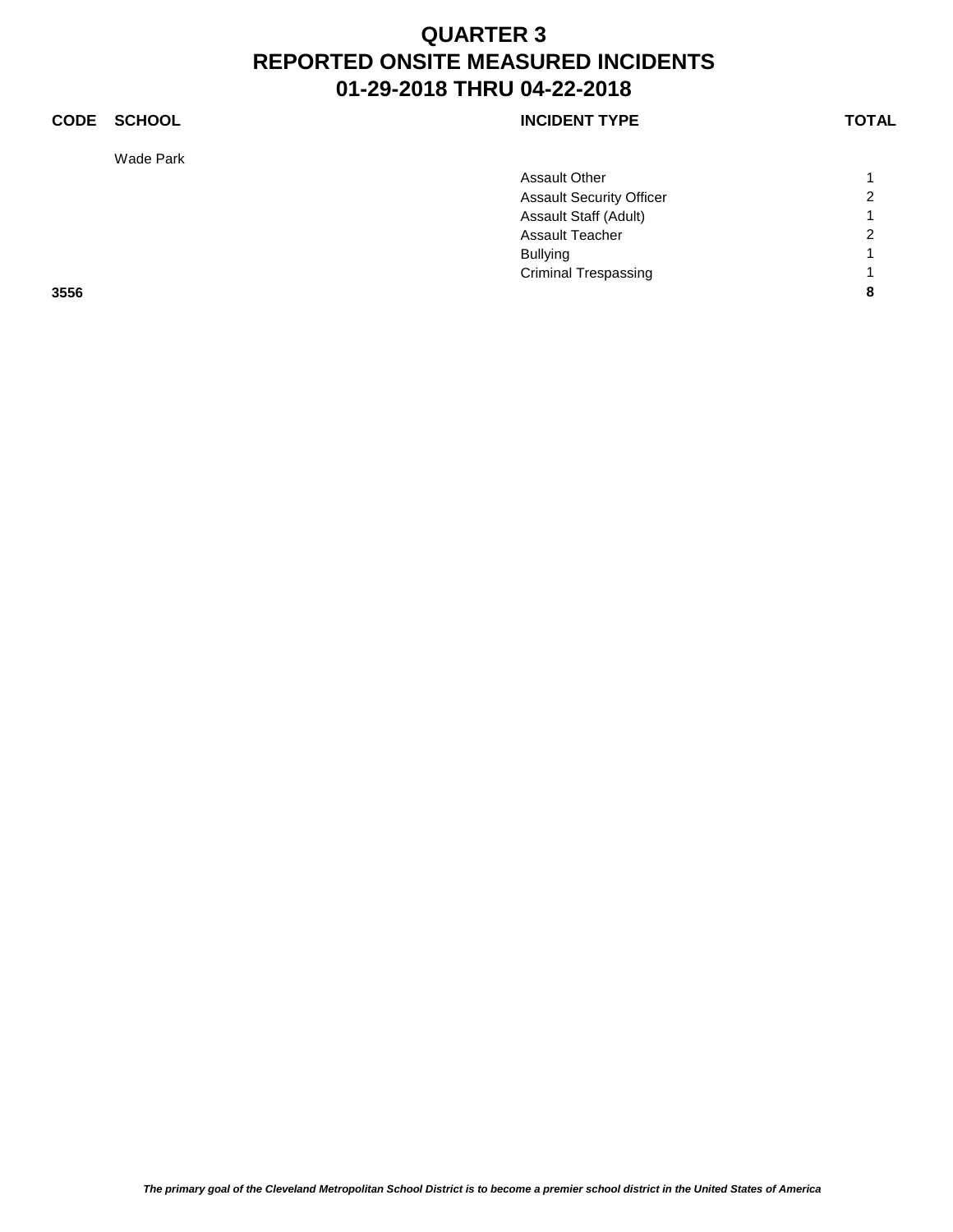### **CODE SCHOOL CODE SCHOOL**

Walton

| Assault Student                       | 2 |
|---------------------------------------|---|
| Assault Teacher                       | 1 |
| Possession of Drug Paraphernalia      |   |
| Possession of Knife                   |   |
| Possession/Use of Scheduled Narcotics | 2 |
|                                       |   |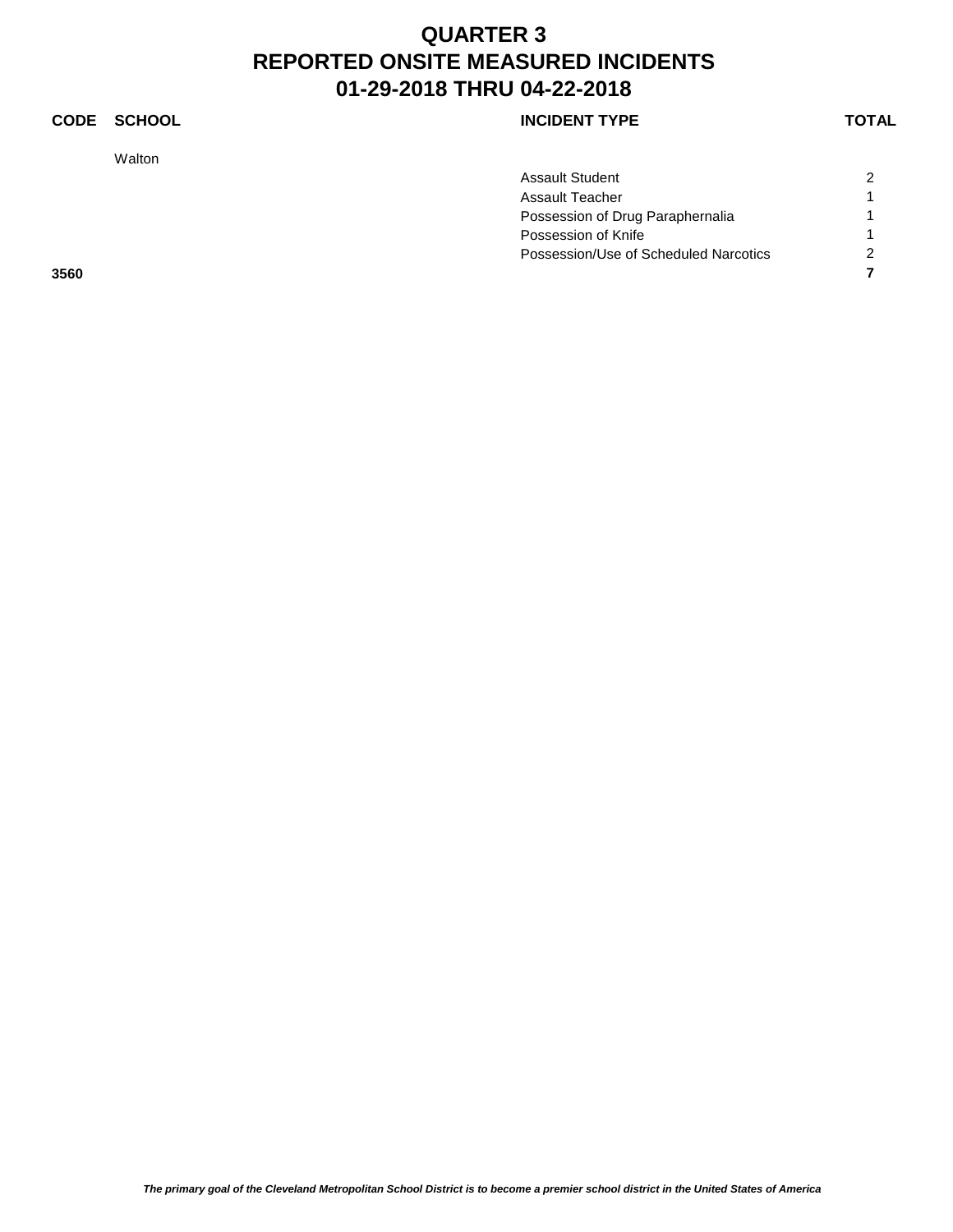### **CODE SCHOOL CODE SCHOOL**

Warner

|      | <b>Assault Student</b> |   |
|------|------------------------|---|
|      | <b>Bullying</b>        |   |
|      | Other Serious Incident |   |
| 3572 |                        | ◠ |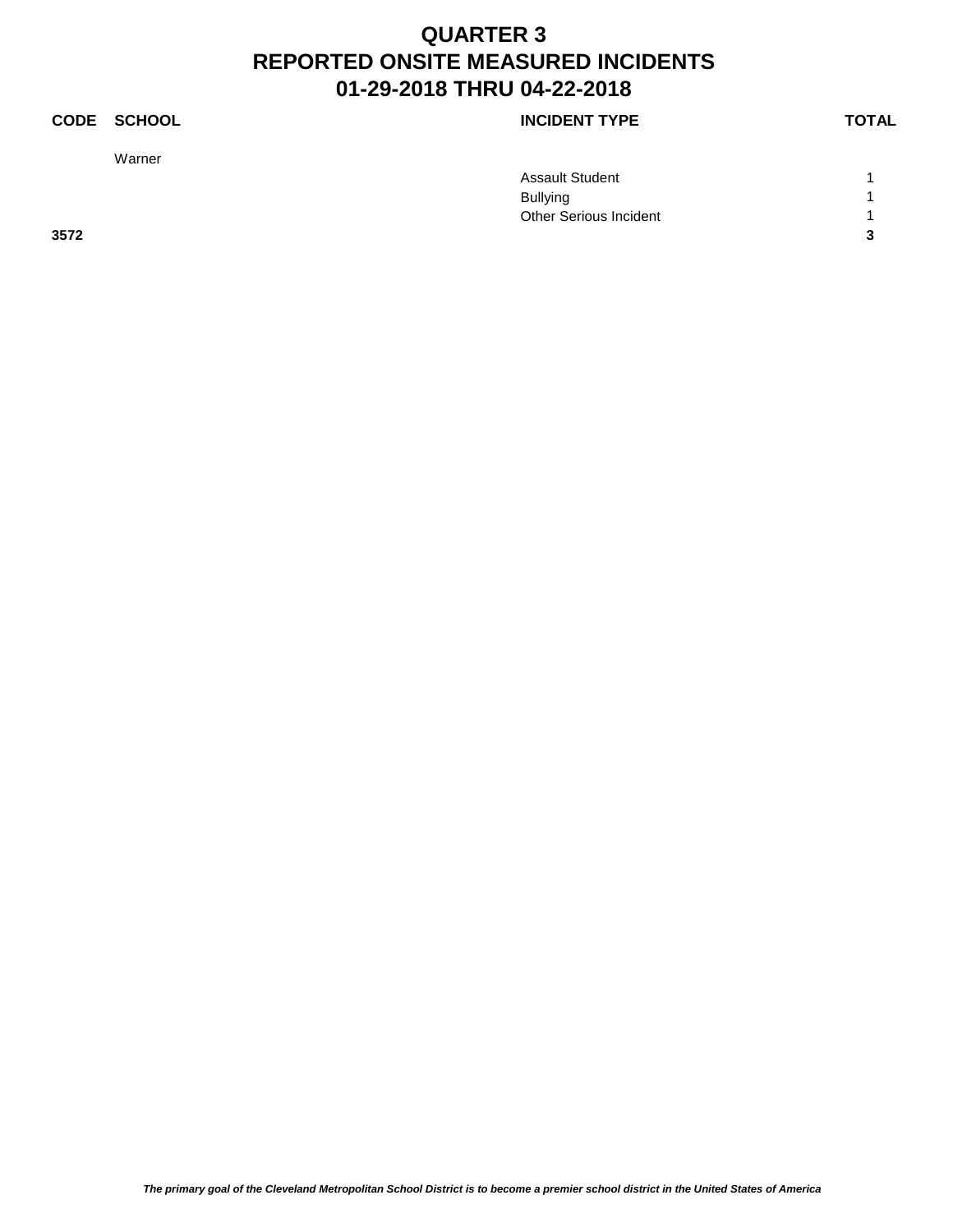### **CODE SCHOOL CODE SCHOOL**

Waverly

|      | Assault Staff (Adult)                 | $\sim$ |
|------|---------------------------------------|--------|
|      | Menacing                              |        |
|      | Possession/Use of Scheduled Narcotics |        |
| 3596 |                                       |        |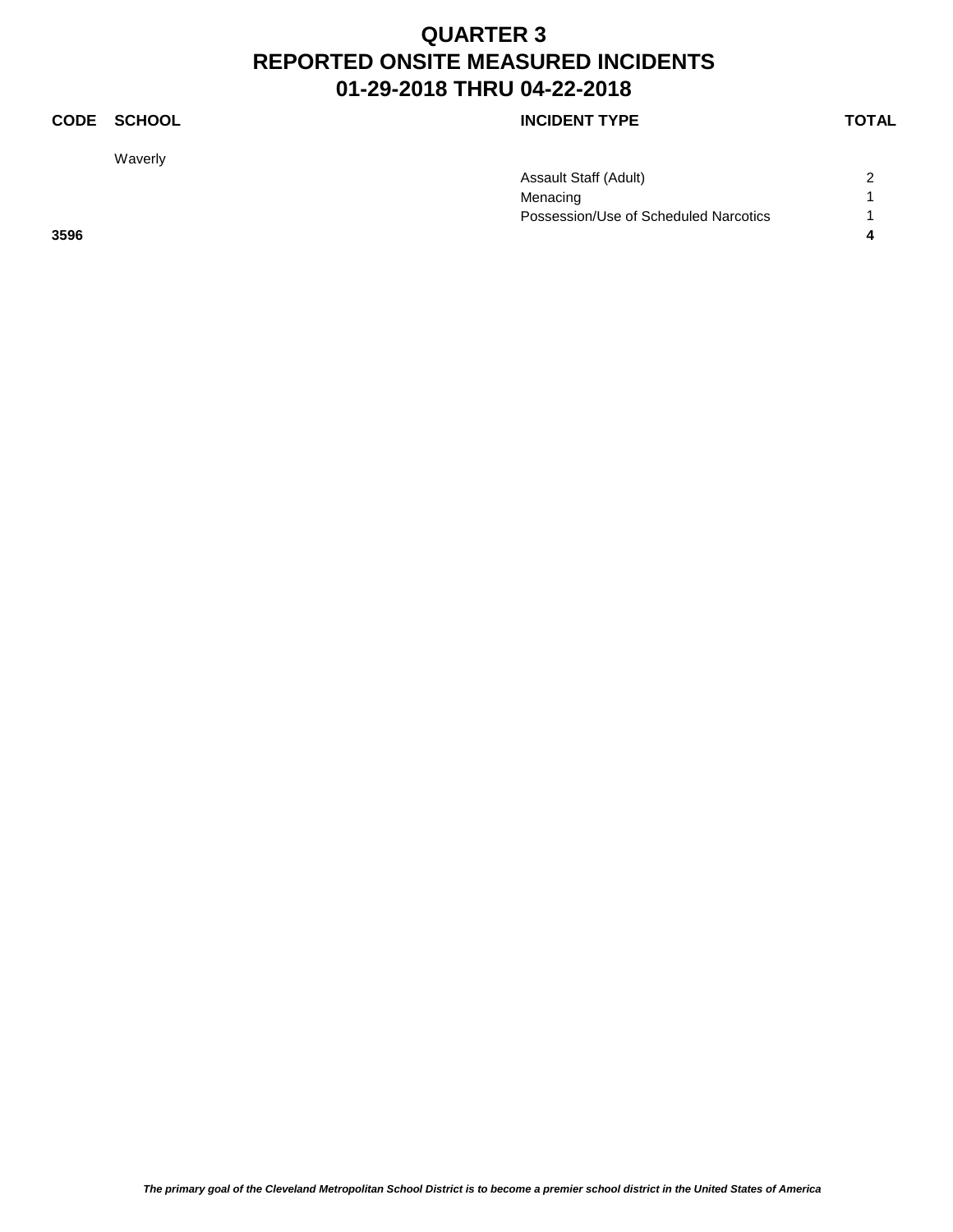### **CODE SCHOOL CODE SCHOOL**

Whitney Young

Sexual Imposition 1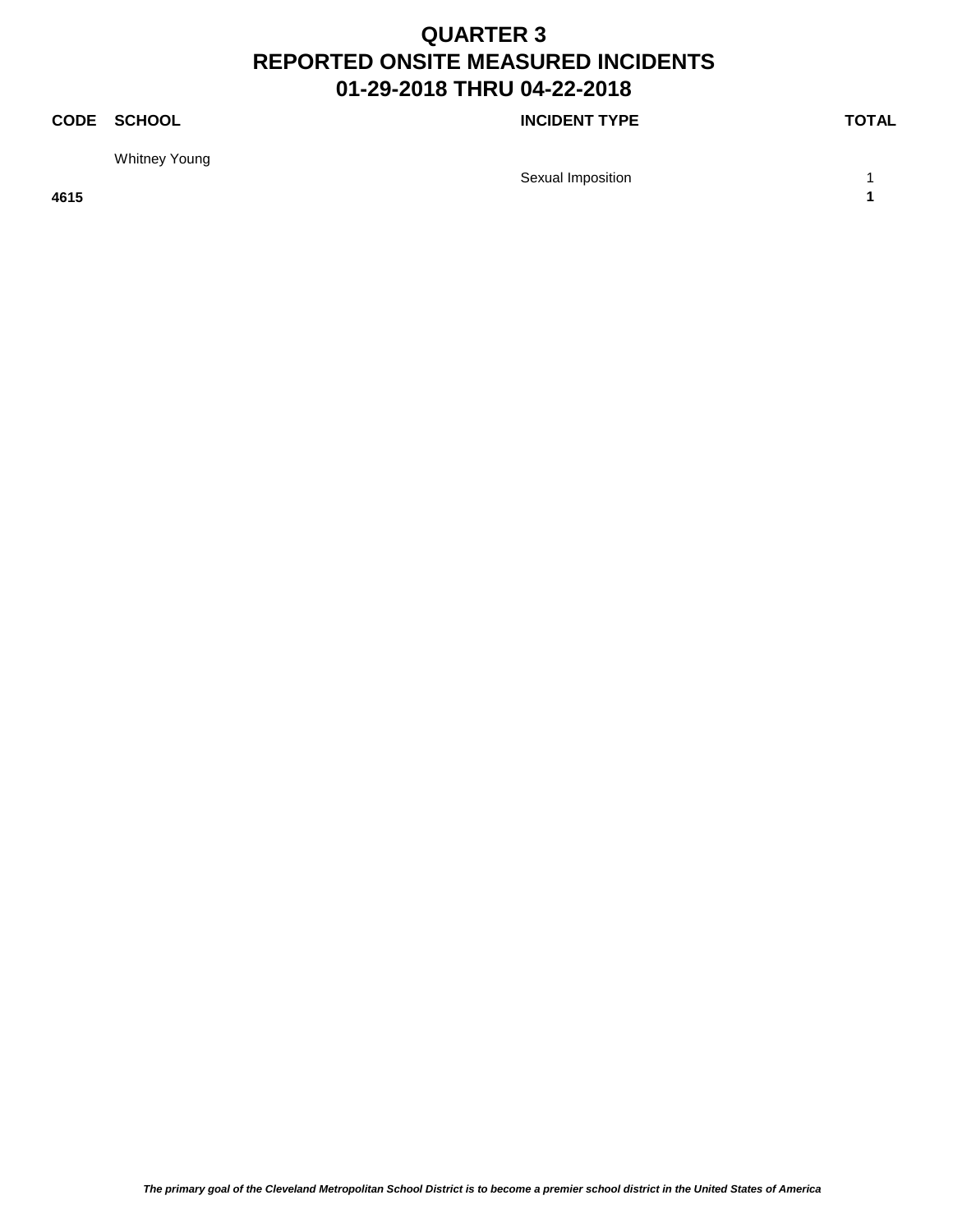### **CODE SCHOOL CODE SCHOOL**

Wilbur Wright

|      | Assault Staff (Adult)     |                |
|------|---------------------------|----------------|
|      | <b>Assault Student</b>    | 4              |
|      | <b>Assault Teacher</b>    | 2              |
|      | Fighting                  | 3              |
|      | Menacing                  | 1              |
|      | Other Serious Incident    | 1              |
|      | Sexual Imposition         | $\overline{1}$ |
|      | Vandalism School Property | 1              |
| 4616 |                           | 14             |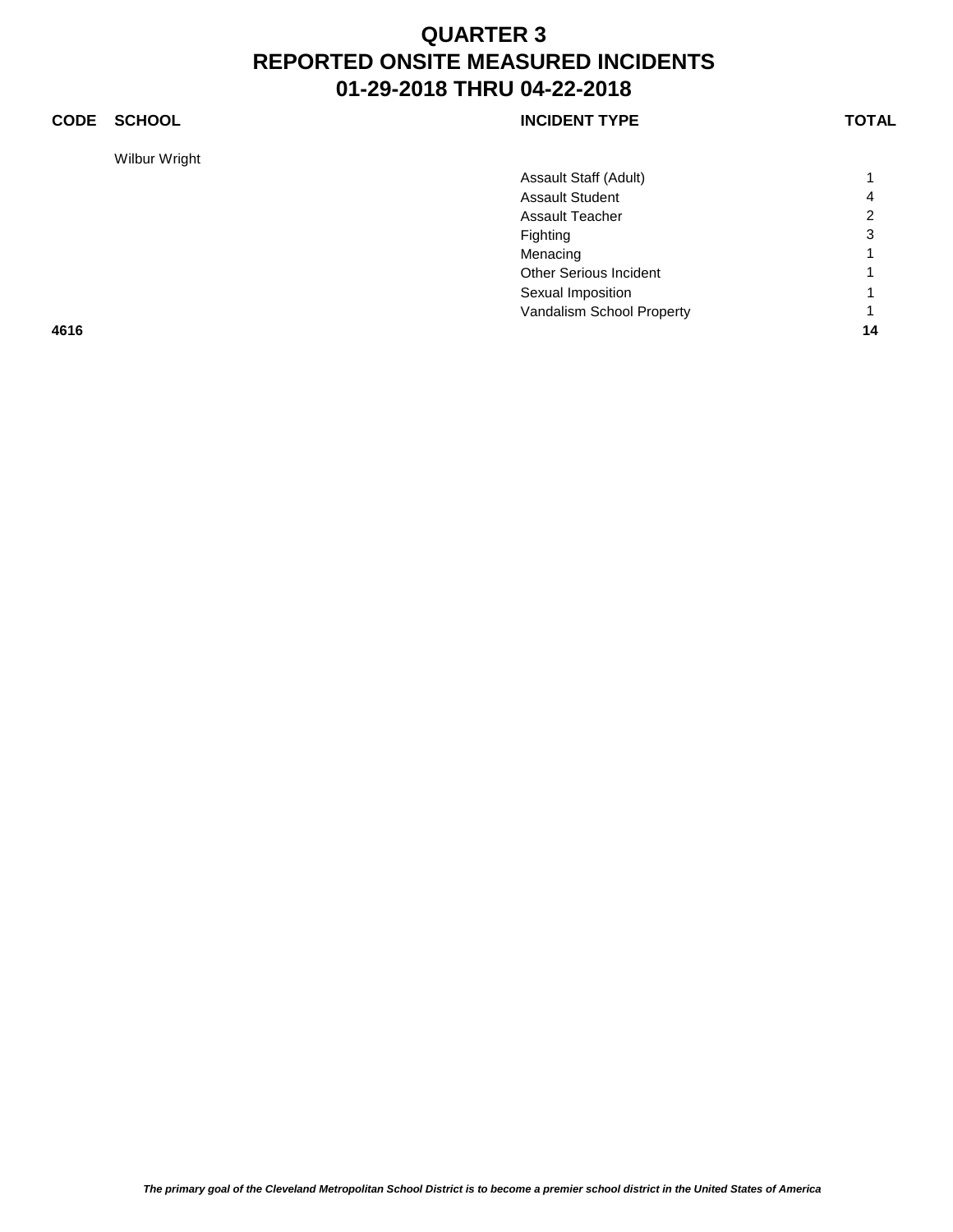### **CODE SCHOOL CODE SCHOOL**

William Cullen Bryant

| <b>INCIDENT TYPE</b> |
|----------------------|
|                      |

|      | Arson                  | $\overline{A}$ |
|------|------------------------|----------------|
|      | <b>Assault Student</b> | 4              |
|      | Fighting               | $\overline{ }$ |
|      | Other Serious Incident | $\overline{2}$ |
|      | Public Indecency       | 4              |
|      | Sexual Imposition      | 4              |
| 3622 |                        |                |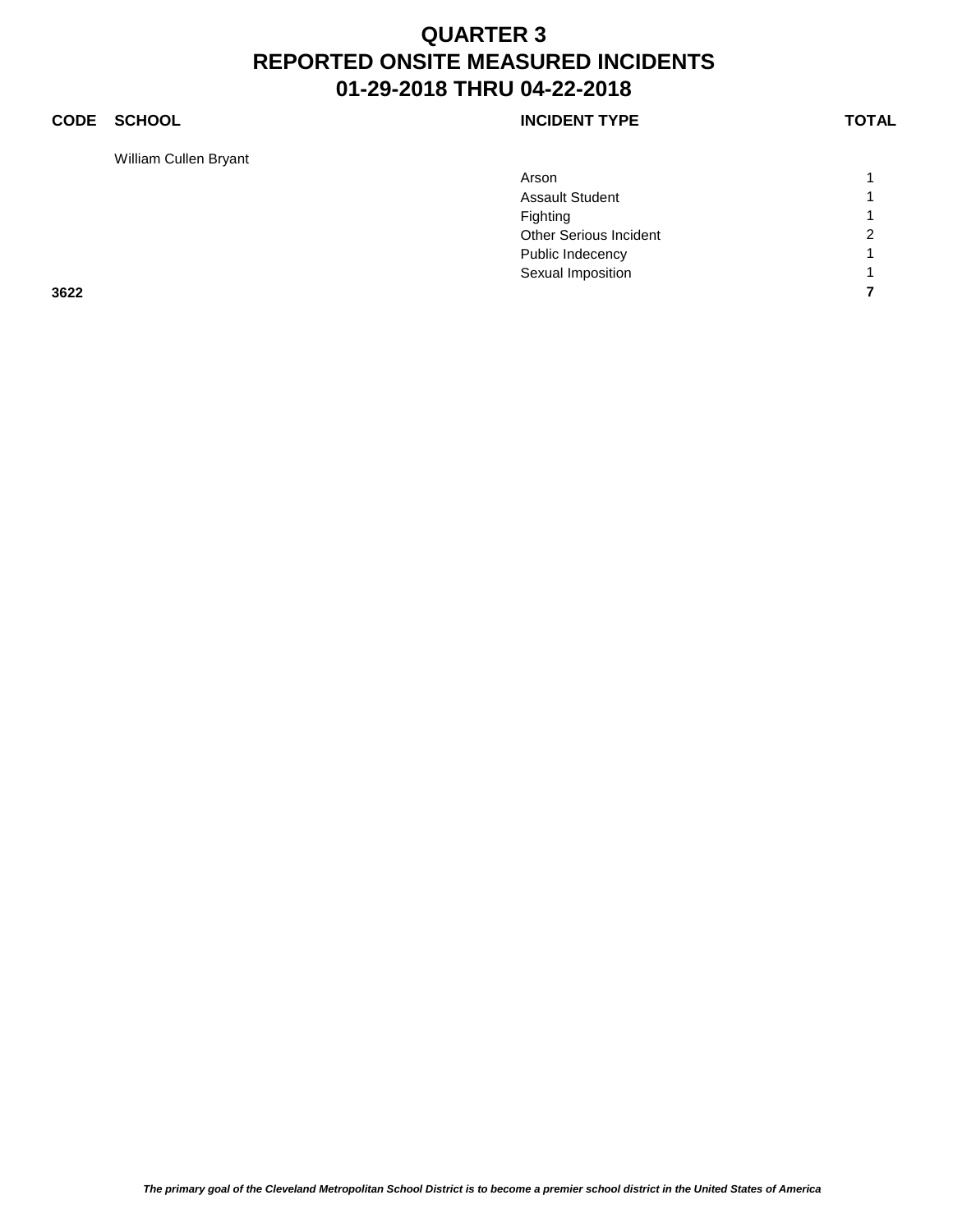### **CODE SCHOOL CODE SCHOOL**

Willow

|      | Menacing                       |  |
|------|--------------------------------|--|
|      | <b>Other Criminal Activity</b> |  |
|      | <b>Other Serious Incident</b>  |  |
|      | Sexual Imposition              |  |
| 3605 |                                |  |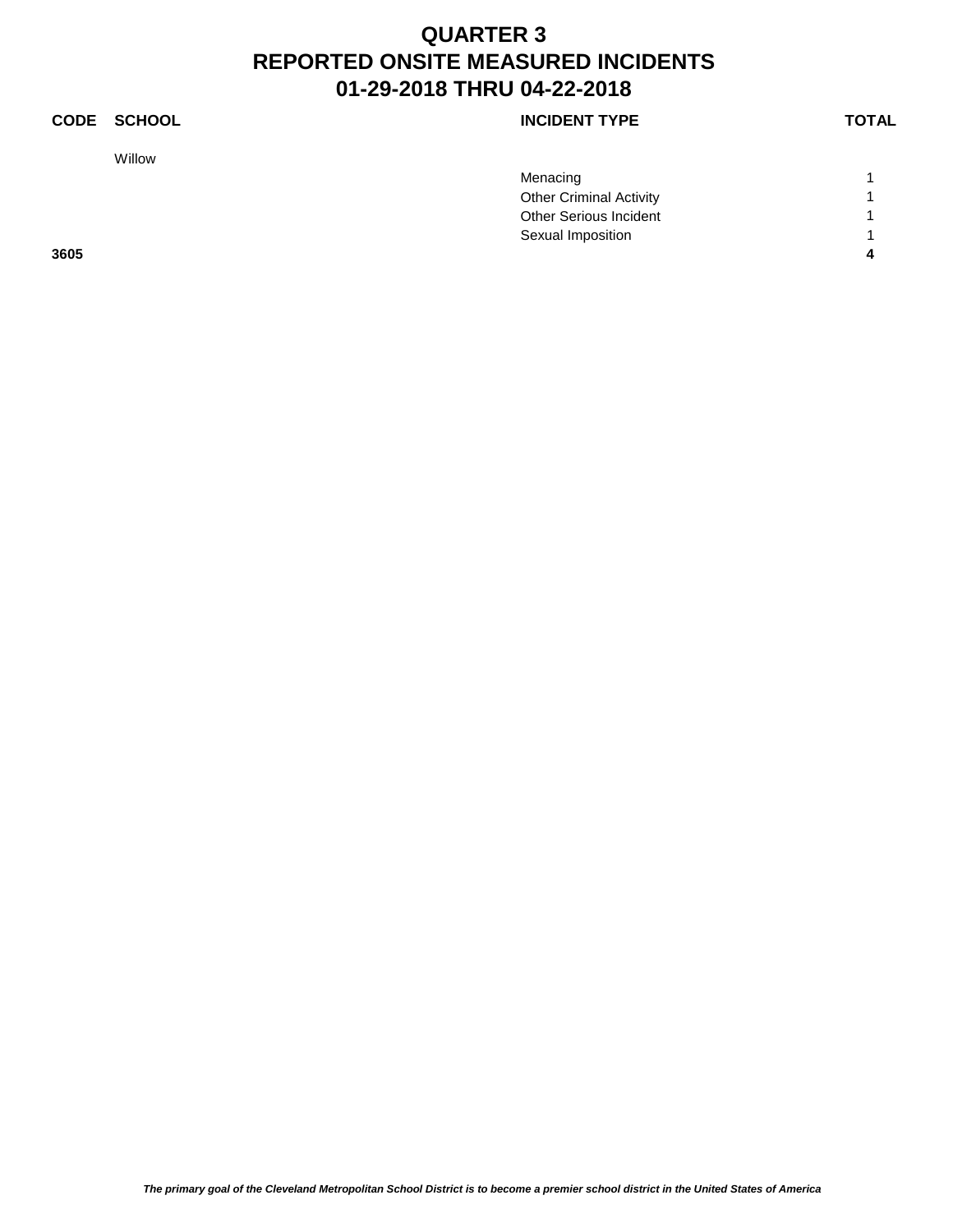Willson

|      | <b>Assault Student</b> |  |
|------|------------------------|--|
|      | <b>Assault Teacher</b> |  |
| 4624 |                        |  |